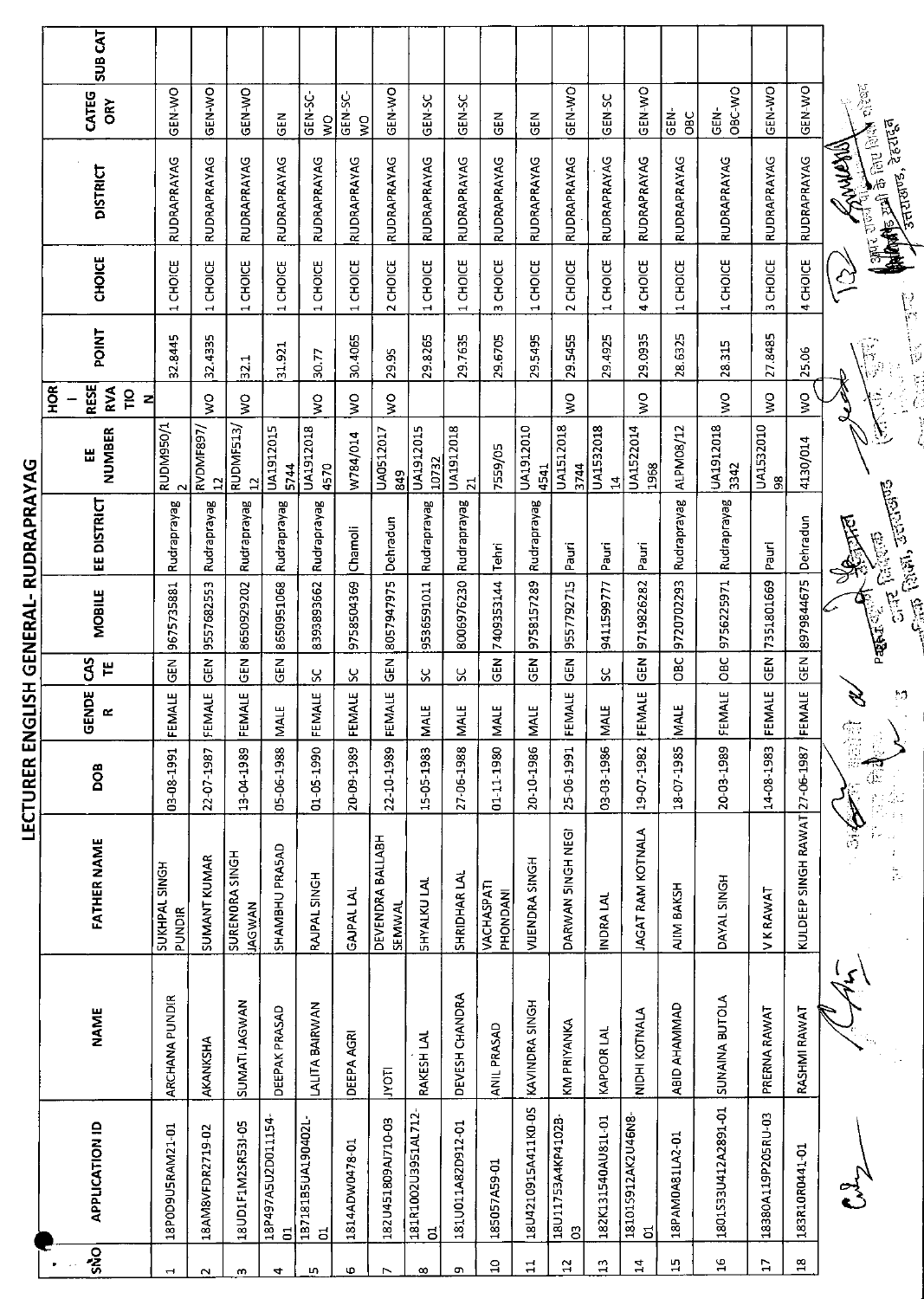|                          |     | SUB <sub>CAT</sub>            |                           |                                    |                                     |                            |                        |                       |                         |                          |                     |                                       |                           |                             |                                                                                                                                                                                                                                                                                                                                                                   |
|--------------------------|-----|-------------------------------|---------------------------|------------------------------------|-------------------------------------|----------------------------|------------------------|-----------------------|-------------------------|--------------------------|---------------------|---------------------------------------|---------------------------|-----------------------------|-------------------------------------------------------------------------------------------------------------------------------------------------------------------------------------------------------------------------------------------------------------------------------------------------------------------------------------------------------------------|
|                          |     | CATEG<br>ORY                  | DBC-WO                    | OBC WO                             | OBC-WO                              | OBC-WO                     | X                      | SC-WO                 | GEN-WO DFF              | SC-WO                    | ႘                   | 5                                     | SC-WO                     | 5C-WO                       |                                                                                                                                                                                                                                                                                                                                                                   |
|                          |     | <b>DISTRICT</b>               | RUDRAPRAYAG               | RUDRAPRAYAG                        | RUDRAPRAYAG                         | RUDRAPRAYAG                | RUDRAPRAYAG            | <b>RUDRAPRAYAG</b>    | RUDRAPRAYAG             | RUDRAPRAYAG              | <b>RUDRAPRAYAG</b>  | <b>RUDRAPRAYAG</b>                    | RUDRAPRAYAG               | RUDRAPRAYAG                 | <b>I ream Myself</b><br><b>Formal Report of Print</b> Count of Days<br>医尾尾<br>strenges, Errefel                                                                                                                                                                                                                                                                   |
|                          |     | <b>CHOICE</b>                 | 20.751 7 CHOICE           | 20.6185 4 CHOICE                   | 3 CHOICE                            | 20.3895 8 CHOICE           | 20.0295 1 CHOICE       | 19.876 6 CHOICE       | 2 CHOICE                | 19.3235 6 CHOICE         | 19.268 4 CHOICE     | 19.1935 6 CHOICE                      | 4 CHOICE                  | 19.1645 4 CHOICE            | <b>THE READER</b>                                                                                                                                                                                                                                                                                                                                                 |
|                          |     | POINT                         |                           |                                    | 20.584                              |                            |                        |                       | 19.4565                 |                          |                     |                                       | 19.1655                   |                             | $\widetilde{\mathbb{G}}$<br>$\heartsuit$                                                                                                                                                                                                                                                                                                                          |
|                          | HOR | <b>RESE</b><br>RVA<br>Γp<br>z | $\frac{1}{3}$             | $\frac{1}{3}$                      | Ş                                   | $\frac{1}{2}$              |                        | $\frac{8}{5}$         | bF.<br>$\frac{8}{5}$    | $\sum_{i=1}^{n}$         |                     |                                       | Ş                         | ş                           |                                                                                                                                                                                                                                                                                                                                                                   |
|                          |     | <b>NUMBER</b><br>Ш            | UA0512018<br>12281        | UA2412018<br>2477                  | UA2112173<br>743                    | UA0912018<br>10272         | UA1912018<br>930       | UA2412017<br>114      | UA1912018<br>4325       | UA0912015<br>25471       | 1812/14             | UA0512015<br>478                      | UA0312016<br>8464         | UA1522012<br>$\overline{5}$ | $\frac{1}{\sqrt{2}}\sum_{i=1}^{n} \sum_{j=1}^{n} \frac{1}{j} \sum_{j=1}^{n} \frac{1}{j} \sum_{j=1}^{n} \frac{1}{j} \sum_{j=1}^{n} \frac{1}{j} \sum_{j=1}^{n} \frac{1}{j} \sum_{j=1}^{n} \frac{1}{j} \sum_{j=1}^{n} \frac{1}{j} \sum_{j=1}^{n} \frac{1}{j} \sum_{j=1}^{n} \frac{1}{j} \sum_{j=1}^{n} \frac{1}{j} \sum_{j=1}^{n} \frac{1}{j} \sum_{j=1}^{n} \frac{$ |
| LISH GENERAL-RUDRAPRAYAG |     | EE DISTRICT                   |                           |                                    |                                     |                            | 9759943837 Rudraprayag |                       | Rudrapravag             |                          |                     |                                       |                           |                             | Children County Rendered<br>Control Reports                                                                                                                                                                                                                                                                                                                       |
|                          |     | <b>MOBILE</b>                 | 9761482211 Dehradun       | 9756570876 Uttarkashi              | 8126451208 Tehri                    | 8410346188 Haridwar        |                        | 9997122574 Uttarkashi | 9456100110              | 7060465175 Haridwar      | 8006543192 Haridwar | 9997524717 Dehradun                   | 8449281701 Chamoli        | 8273617953 Pauri            | <b>BURGERY</b>                                                                                                                                                                                                                                                                                                                                                    |
|                          |     | 3<br>٣                        | OBC                       | <b>OBC</b>                         | OBC                                 | <b>OSC</b>                 | ပ္တ                    | $rac{c}{s}$           | GEN                     | $\overline{S}$           | ჯ                   | ᡃ෬                                    | $\overline{\text{sc}}$    | <u>ss</u>                   |                                                                                                                                                                                                                                                                                                                                                                   |
|                          |     | <b>GENDE</b><br>$\propto$     |                           |                                    |                                     |                            |                        |                       | FEMALE                  |                          |                     |                                       |                           |                             |                                                                                                                                                                                                                                                                                                                                                                   |
| LECTURER ENG             |     | DOB                           | 18-05-1991 FEMALE         | 25-01-1988 FEMALE                  | 15-08-1990 FEMALE                   | 02-10-1989 FEMALE          | 04-01-1992 MALE        | 01-06-1990 FEMALE     | 09-11-1992              | 10-08-1988 FEMALE        | 14-08-1985 MALE     | 12-07-1991 MALE                       | 01-06-1991 FEMALE         | 04-05-1993 FEMALE           |                                                                                                                                                                                                                                                                                                                                                                   |
|                          |     | <b>FATHER NAME</b>            | KAILASH CHAND             | SURENDRA UNIYAL                    | INDRA SINGH MEWAR                   | KATAR SINGH                | RADHE LAL              | GOVIND LAL SHAH       | UMESHWAR SINGH          | <b>SORAN SINGH</b>       | VIKRAM SINGH        | SAHAJ RAM                             | JAHORI LAL                | <b>SHIV PRASAD</b>          | $\frac{1}{T}$                                                                                                                                                                                                                                                                                                                                                     |
|                          |     | <b>NAME</b>                   |                           | <b>KANCHAN UNIYAL</b>              | MAMTA MEWAR                         | <b>RACHNA</b>              | <b>JITENDRA</b>        | RACHANA SHAH          | NEETI NEGI              | KM ANJU                  | ARVIND KUMAR        |                                       |                           |                             |                                                                                                                                                                                                                                                                                                                                                                   |
|                          |     | <b>APPLICATION ID</b>         | 1851A22111018U082-01 INDU | 182U72140A8U4127K-<br>$\mathbf{S}$ | 181AU34271MM1372-<br>$\overline{5}$ | 181082R9211U7A020<br>$\Xi$ | 18209181U31A901-01     | 18R42U201A174S11-05   | 18NN15U801213294A-<br>5 | 1811K52529A0AU7014-<br>8 | 1884A121K1-01       | 18045A0U117528SV-01 VIDYA NAND SHARMA | 18U1A0416P803426-03 PONAM | 1817R01U23152A2-011 RAKHI   | the top                                                                                                                                                                                                                                                                                                                                                           |
|                          |     | <b>DNS</b><br>e,              | $\overline{a}$            | 20                                 | $\overline{21}$                     | $\overline{2}$             | 23                     | $\overline{24}$       | $\mathbb{Z}^2$          | 26                       | $\overline{C}$      | $28$                                  | $\mathbf{z}$              | 50                          |                                                                                                                                                                                                                                                                                                                                                                   |

Page 2

**大陆的 人名**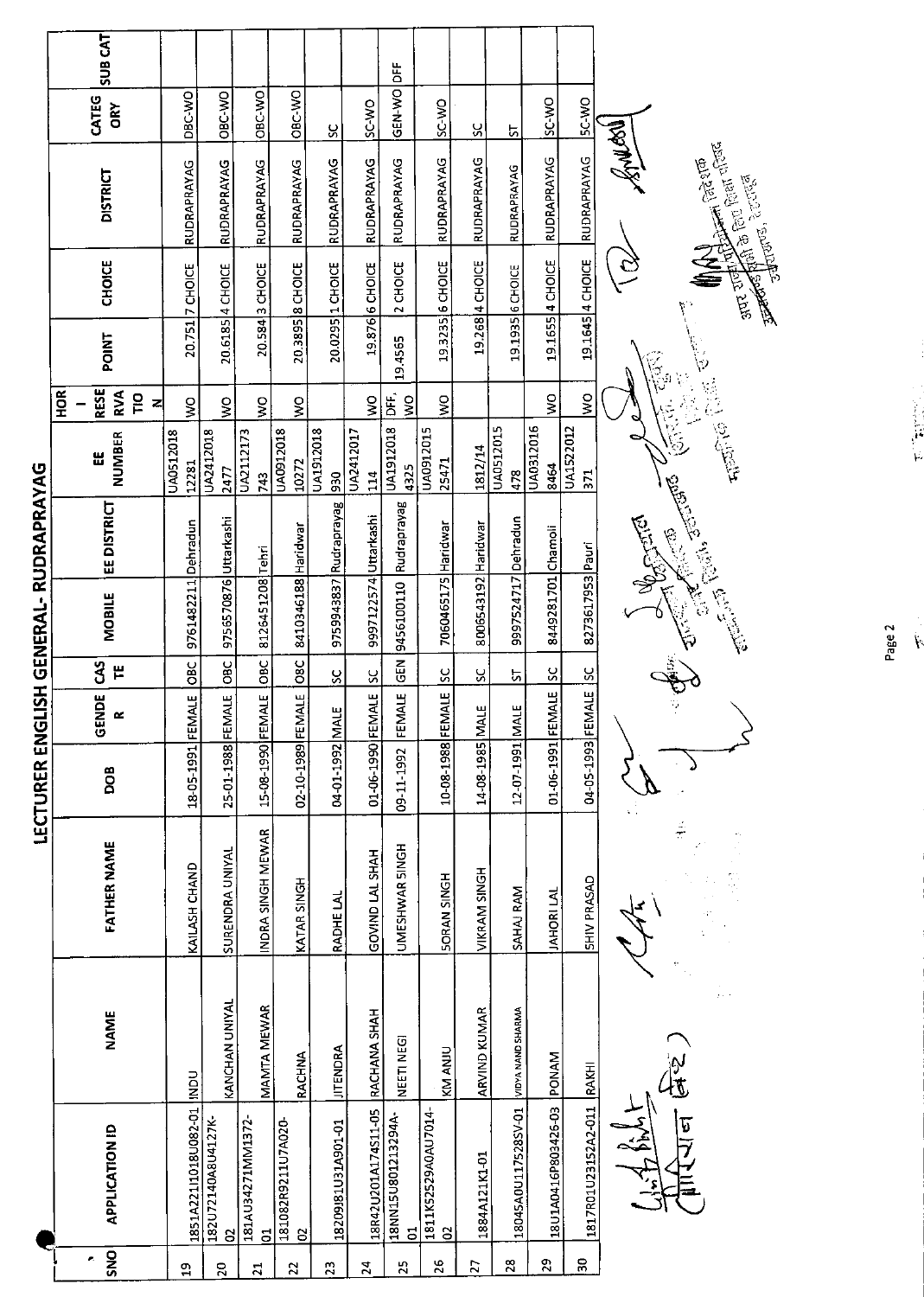| SNO<br>- 2    | <b>APPLICATION ID</b>                | <b>NAME</b>          | <b>FATHER NAME</b>                  | DOB        | GENDE<br>$\propto$ | š<br>Ë          | <b>MOBILE</b>                                                                                                                                                                                                                                                                                                                                                                         | <b>DISTRICT</b><br>Ш | <b>NUMBER</b><br>닚             | <b>RESE</b><br>$\frac{8}{2}$<br>RVA<br>$\overline{10}$<br>Z | POINT                                 | <b>CHOICE</b>                   | <b>DISTRICT</b>                                                 | CATEG<br>ORY          | <b>SUB CAT</b> |
|---------------|--------------------------------------|----------------------|-------------------------------------|------------|--------------------|-----------------|---------------------------------------------------------------------------------------------------------------------------------------------------------------------------------------------------------------------------------------------------------------------------------------------------------------------------------------------------------------------------------------|----------------------|--------------------------------|-------------------------------------------------------------|---------------------------------------|---------------------------------|-----------------------------------------------------------------|-----------------------|----------------|
| H             | 181M1670K9M-01                       | <b>KALPANA MEHRA</b> | CHANDRA SINGH<br>MEHRA              | 18-07-1990 | FEMALE             | $\frac{2}{5}$   | 8476805614                                                                                                                                                                                                                                                                                                                                                                            | Pithoragarh          | M/1967/10                      | $\frac{1}{2}$                                               | 31.8645                               | CHOICE<br>$\blacksquare$        | PITHORAGARH                                                     | GEN-WO                |                |
| N             | 1828R4214u156017a-01 REKHA BANKOTI   |                      | BHAGWAN SINGH<br>BANKOTI            | 01-07-1990 | <b>ALE</b><br>EEM  | 준<br>연          | 7248638649                                                                                                                                                                                                                                                                                                                                                                            | Pithoragarh          | ua14120152<br>674              | Š                                                           | 31.647                                | CHOICE<br>$\blacksquare$        | PITHORAGARH                                                     | GEN-WO                |                |
| m             | 18013C3204H1-01                      | HARISH CHANDRA       | KEDAR DUTT                          | 08 10 1983 | <b>MALE</b>        | $\tilde{e}$     | 9410567526                                                                                                                                                                                                                                                                                                                                                                            | Pithoragarh          | 4130/2013                      |                                                             | 31.3585                               | 1 CHOICE                        | PITHORAGARH                                                     | 딙                     |                |
| 4             | 18PPM831168-01                       | POOJA PATHAK         | GHANSHYAM PANDEY                    | 05-07-1988 | FEMALE             | <b>GEN</b>      | 7351106630                                                                                                                                                                                                                                                                                                                                                                            | Pithoragarh          | M/1868/13                      | Š                                                           | 31.2485                               | 1 CHOICE                        | PITHORAGARH                                                     | GEN-WO                |                |
| uη            | 18386W214K-01                        | KAVITA               | DEVENDRA KUMAR<br><b>UPADHAYAYA</b> | 01-70-1990 | FEMALE             | 6EN             | 7351858536                                                                                                                                                                                                                                                                                                                                                                            | Pithoragarh          | W/3684/12                      | š                                                           | 31.1485                               | 1 CHOICE                        | PITHORAGARH                                                     | GEN-WO                |                |
| G             | 185WP1770K42-01                      | KAVITA PARIHAR       | BALA SINGH PARIHAR                  | 06-03-1992 | FEMALE             | <b>DBC</b>      | 7534818769                                                                                                                                                                                                                                                                                                                                                                            | Pithoragarh          | W/757/2014 WO                  |                                                             | 31.1025                               | 1 CHOICE                        | PITHORAGARH                                                     | OBC-WO<br><b>GEN-</b> |                |
| Ņ             | 18T301ABM1127Y1-01                   | TANUJA BISHT         | BHAWAN SINGH BISHT                  | 15-04-1990 | FEMALE             | OBC             | 9458237075                                                                                                                                                                                                                                                                                                                                                                            | Pithoragarh          | MAY/1171/2<br>$\overline{013}$ |                                                             | 30.9085                               | 1 CHOICE                        | PITHORAGARH                                                     | OBC-WO<br><b>GEN-</b> |                |
| $\infty$      | 18J0M22M31913-01                     | MEENAXI JOSHI        | KANTA PRASAD JOSHI                  | 25-07-1987 | FEMALE             | 집<br>GEN        | 8938967695                                                                                                                                                                                                                                                                                                                                                                            | Pithoragarh          | M/2339/201                     | Š                                                           | 30.8655                               | CHOICE<br>H                     | PITHORAGARH                                                     | GEN-WO                |                |
| ō             | 185M2M823G1-01                       | MAMTA GOSWAMI        | GOVIND GOSWAMI                      | 27-12-1991 | FEMALE             | <b>OBC</b>      | 9927489326                                                                                                                                                                                                                                                                                                                                                                            | Pithoragarh          | M/3582/12                      | š                                                           | 30.705                                | 1 CHOICE                        | PITHORAGARH                                                     | OBC-WO<br>GEN-        |                |
| $\Xi$         | 189UD11A62P014504-<br>$\overline{5}$ | POOJA DHAMI          | JOGA SINGH                          | 07-07-1991 | FEMALE             | <b>SC</b>       | 9458306290                                                                                                                                                                                                                                                                                                                                                                            | Pithoragarh          | UA1412015<br>4960              | $\mathsf{S}^{\mathsf{O}}$                                   | 30.637                                | CHOICE<br>$\blacksquare$        | PITHORAGARH                                                     | OBC-WO<br><b>GEN-</b> |                |
| $\mathbf{H}$  | 185210U9C83S841A1<br>$\mathbf{5}$    | SHAKTI CHUPHAL       | NAR SINGH RITHAL                    | 02-01-1989 | FEMALE             | <b>A</b><br>GEN | 9557688814                                                                                                                                                                                                                                                                                                                                                                            | Pithoragarh          | UA1412018<br>8359              | $\mathsf{S}^{\mathsf{O}}$                                   | 30.3485                               | 1 CHOICE                        | PITHORAGARH                                                     | GEN-WO                |                |
| ₿             | 18301C70UA181421V-<br>S              | VIJAYA CHAND         | <b>JKPAL</b>                        | 12-09-1979 | FEMALE             | $\tilde{E}$     | 9719909332                                                                                                                                                                                                                                                                                                                                                                            | Pithoragarh          | UA1412018<br>7301              | Š                                                           | 30.3455                               | CHOICE<br>H                     | PITHORAGARH                                                     | GEN-WO                |                |
| $\frac{1}{2}$ | 18M3PR8402-01                        | RITU PANGTEY         | DEVENDRA SINGH<br>PANGTEY           | 18 04 1988 | FEMALE             | ᇅ               | 8938844929                                                                                                                                                                                                                                                                                                                                                                            | Pithoragarh          | M/234/08                       | $\frac{1}{2}$                                               | 30.2155                               | CHOICE<br>$\blacksquare$        | PITHORAGARH                                                     | GEN-ST-<br>š          |                |
| $\mathbf{z}$  | 18F24S411N9-01                       | SEEMA NEGI           | MAHIPAT SINGH NEGI                  | 08-07-1988 | FEMALE             | <b>GEN</b>      | 8057910083                                                                                                                                                                                                                                                                                                                                                                            | Pithoragarh          | F/1449/12                      | δV                                                          | 30.0945                               | <b>CHOICE</b><br>$\blacksquare$ | PITHORAGARH                                                     | <b>OK-N-NO</b>        |                |
| $\Xi$         | 18111LA40U132R677-<br>$\overline{5}$ | LATA RAWAL           | GANGA SINGH RAWAL                   | 05-09-1990 | FEMALE             | 6H              | 9536570857                                                                                                                                                                                                                                                                                                                                                                            | Pithoragarh          | UA1412016<br>7371              | š                                                           | 29.9435                               | 1 CHOICE                        | PITHORAGARH                                                     | <b>ON-N-DO</b>        |                |
| 26            | 183J89F91R-07                        | REKHA JOSHI          | URBA DATT JOSHI                     | 17-06-1978 | FEMALE             | 6<br>G          | 8449828032                                                                                                                                                                                                                                                                                                                                                                            | Pithoragarh          | F/899/13                       | Š                                                           | 29.8955                               | 1 CHOICE                        | PITHORAGARH                                                     | GEN-VO                |                |
|               |                                      |                      | 샾                                   | 的方式        |                    |                 | $\frac{1}{\sqrt{2}}\sum_{i=1}^{n} \sum_{j=1}^{n} \sum_{j=1}^{n} \sum_{j=1}^{n} \sum_{j=1}^{n} \sum_{j=1}^{n} \sum_{j=1}^{n} \sum_{j=1}^{n} \sum_{j=1}^{n} \sum_{j=1}^{n} \sum_{j=1}^{n} \sum_{j=1}^{n} \sum_{j=1}^{n} \sum_{j=1}^{n} \sum_{j=1}^{n} \sum_{j=1}^{n} \sum_{j=1}^{n} \sum_{j=1}^{n} \sum_{j=1}^{n} \sum_{j=1}^{n} \sum_{j=1}^{n}$<br><b>Call State</b><br>Bagger C<br>一集 | elaid                | i<br>G                         |                                                             | $\frac{1}{2}$<br>$\frac{1}{\sqrt{2}}$ | $\sqrt{2}$                      | an 11 Mart for Rear view<br><b>Agnueres</b><br>लाखाउँ, देहरादून |                       |                |
|               |                                      |                      |                                     |            |                    |                 |                                                                                                                                                                                                                                                                                                                                                                                       |                      |                                |                                                             |                                       |                                 |                                                                 |                       |                |

LECTURER ENGLISH GENERAL- PITHORAGARH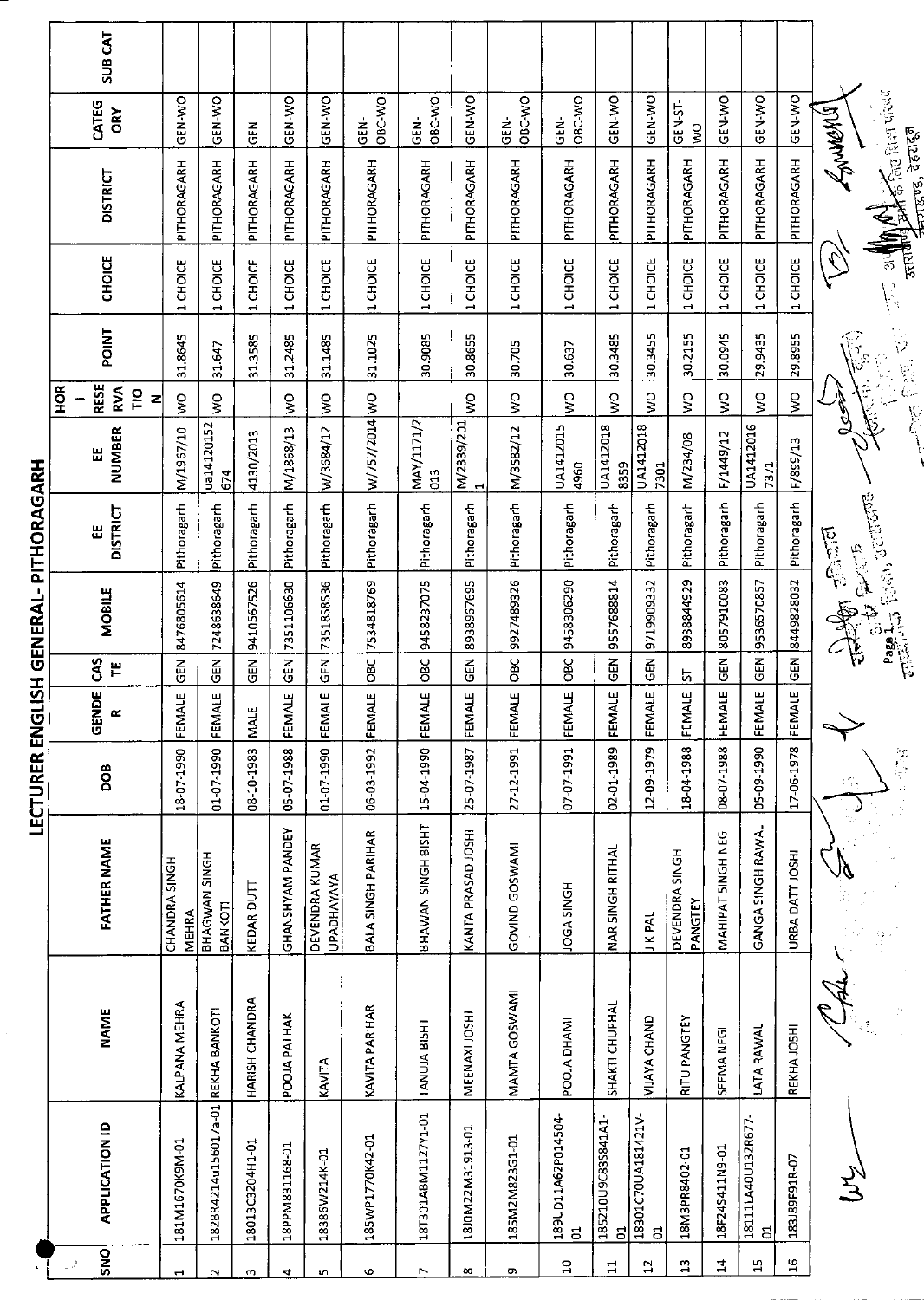|                                       | SUB CAT                                                       |                        |                                    |                        |                                      |                        |                     |                                |                               |                                     |                         |                                     |                     |                                |                           |                                |                                   |                                     |                                 |            |                                              |
|---------------------------------------|---------------------------------------------------------------|------------------------|------------------------------------|------------------------|--------------------------------------|------------------------|---------------------|--------------------------------|-------------------------------|-------------------------------------|-------------------------|-------------------------------------|---------------------|--------------------------------|---------------------------|--------------------------------|-----------------------------------|-------------------------------------|---------------------------------|------------|----------------------------------------------|
|                                       | CATEG<br>ÖRY                                                  | GEN-SC-<br>ş           | GEN-SC-<br>ş                       | GEN-ST-<br>Ş           | EN<br>GEN                            | GEN-WO                 | GEN-SC              | GEN-<br><b>OBC</b>             | GEN-SC-<br>Š                  | <b>GEN</b>                          | GEN-WO                  | <b>GEN-SC-</b><br>š                 | GEN-WO              | $rac{2}{3}$                    | GEN                       | $\frac{2}{5}$                  | EN<br>양                           | <b>GEN</b>                          | <b>NED</b>                      | THE SURVEY |                                              |
|                                       | <b>DISTRICT</b>                                               | PITHORAGARH            | PITHORAGARH                        | PITHORAGARH            | PITHORAGARH                          | PITHORAGARH            | PITHORAGARH         | PITHORAGARH                    | PITHORAGARH                   | PITHORAGARH                         | PITHORAGARH             | PITHORAGARH                         | PITHORAGARH         | PITHORAGARH                    | PITHORAGARH               | PITHORAGARH                    | PITHORAGARH                       | PITHORAGARH                         | PITHORAGARH                     |            | of the leading of<br>न्तराखाण्ड, देहरादून    |
|                                       | CHOICE                                                        | CHOICE<br>$\mathbf{r}$ | CHOICE<br>$\overline{\phantom{0}}$ | CHOICE<br>$\mathbf{H}$ | <b>CHOICE</b><br>÷,                  | 4 CHOICE               | 1 CHOICE            | 1 CHOICE                       | <b>CHOICE</b><br>$\mathbf{r}$ | 1 CHOICE                            | CHOICE<br>c             | 1 CHOICE                            | CHOICE<br>S.        | CHOICE<br>$\blacksquare$       | CHOICE<br>$\mathbf{H}$    | <b>5 CHOICE</b>                | 2 CHOICE                          | 4 CHOICE                            | 2 CHOICE                        | Q          | $\sum_{i=1}^{n}$<br><b>Contract Strategy</b> |
|                                       | <b>POINT</b>                                                  | 29.7095                | 29.65                              | 29.6495                | 29.4115                              | 29.1205                | 29.099              | 29.0845                        | 29.0515                       | 29.048                              | 28.8635                 | 28.837                              | 28.405              | 28.2395                        | 27.8185                   | 27.5675                        | 26.8175                           | 26.5445                             | 25.9515                         |            | $\widehat{\mathbb{F}}_p$                     |
|                                       | <b>RESE</b><br><b>SOH</b><br><b>RVA</b><br>$\frac{1}{2}$<br>즤 | $\mathsf{S}$           | $\frac{1}{2}$                      | $\frac{8}{5}$          |                                      | ş                      |                     |                                | ş                             |                                     | ş                       | ş                                   | ş                   |                                |                           |                                |                                   |                                     |                                 |            |                                              |
|                                       | <b>NUMBER</b><br>쁪                                            | W/3958/11              | 2037/12                            | UA1412016<br>T240      | UA1412018<br>4554                    | 324/10                 | 6078/12             | 3014/10                        | W/2156/201                    | UA1412016<br><b>7212</b>            | UA0512016<br>17837      | UA1412017<br>4041                   | B/M/27/201<br>4     | UA1412017<br>745               | UA1412015<br>1713         | 2965/07                        | 3835/2011                         | 3501/2012                           | 1109/2008                       | ଧୂ         |                                              |
|                                       | <b>DISTRICT</b><br>쁪                                          | Pithoragarh            | Pithoragarh                        | Pithoragarh            | Pithoragarh                          | Almora                 | Pithoragarh         | Pithoragarh                    | Pithoragarh                   | Pithoragarh                         | Dehradun                | Pithoragarh                         | Nainital            | Pithoragarh                    | Pithoragarh               | Almora                         | Pithoragarh                       | Almora                              | Almora                          | ्राज्याति  | <b>BELGION</b>                               |
| LECTURER ENGLISH GENERAL- PITHORAGARH | <b>MOBILE</b>                                                 | 7248203894             | 8958199507                         | 7900887157             | 9456370271                           | 9756930148             | 8171148903          | 9411505402                     | 9557002376                    | 9917977757                          | 9690707441              | 9639841492                          | 7830447760          | 8449999552                     | 9837059468                | 7500144148                     | 7579018695                        | 9675304287                          | 9756986165                      | 稣          |                                              |
|                                       | S<br>٣                                                        | ပ္တ                    | ჯ                                  | 5                      | <b>GEN</b>                           | GEN                    | ပ္တ                 | OBC                            | ွှ                            | តូ<br>ច                             | GEN                     | ႘                                   | <b>GEN</b>          | GEN                            | <b>GEN</b>                | $\overline{6}$                 | 6EN                               | $\frac{5}{9}$                       | <b>GEN</b>                      |            |                                              |
|                                       | GENDE<br>$\alpha$                                             | FEMALE                 | FEMALE                             | FEMALE                 | <b>MALE</b>                          | FEMALE                 | <b>MALE</b>         | <b>MALE</b>                    | FEMALE                        | <b>MALE</b>                         | FEMALE                  | FEMALE                              | FEMALE              | MAIF                           | <b>MALE</b>               | <b>NALE</b>                    | <b>MALE</b>                       | <b>MALE</b>                         | MALE                            |            |                                              |
|                                       | <b>BOG</b>                                                    | 09-01-1985             | 01-06-1987                         | 10-12-1982             | 14-06-1986                           | 29-06-1983             | 13-08-1988          | 07-01-1988                     | 28-06-1975                    | 13-08-1983                          | 04-07-1990              | 01-03-1989                          | 10-03-1988          | 02-07-1987                     | 02-07-1976                | 10041980                       | 28-11-1983                        | 23-01-1978                          |                                 |            |                                              |
|                                       | <b>FATHER NAME</b>                                            | HARIHAR RAM            | BAHADUR RAM KOHLI                  | LATE CHANDRA SINGH     | KHYALI DATT PATHAK                   | KHUSHAL SINGH<br>RAWAT | PREM LAL KOHLI      | HARISH CHANDRA<br><b>BHATT</b> | LAXMAN RAM                    | <b>BHAGWAN SINGH</b><br><b>SAUN</b> | PYARA SINGH<br>RANGHAR  | FAKIR RAM                           | <b>JASBIR SINGH</b> | BADRI SINGH<br><b>BHANDARI</b> | <b>JAGAT SINGH</b>        | KANTA BALLABH<br><b>BALODI</b> | KESHAW DATT<br><b>UPADHYAY</b>    | TRILOK SINGH NEGI                   | GOVIND BALLABH JOSHI 15-06-1982 |            |                                              |
|                                       | <b>NAME</b>                                                   | RUPTI KUMARI           | RESHMA KOHLI                       | KALPESHWARI DEVI       | ANAND BALLABH<br>PATHAK              | <b>GEETA RAWAT</b>     | <b>HEMANT KUMAR</b> | KULOEEP BHATT                  | MEENA KUMARI                  | <b>MADAN MOHAN SINGH</b><br>SAUN    | <b>MEENAKSHI</b>        | <b>ANITA RAJ</b>                    | RAVINDER KAUR       | PUSPENDRA SINGH<br>BHANDARI    | BHUPENDRA SINGH<br>GOBARI | GOVERDHAN BALODI               | GOVIND BALLABH<br><b>UPADHYAY</b> | CHANDRASINGH NEGI<br><b>SUBHASH</b> | RAJIV KUMAR JOSHI               |            |                                              |
|                                       | <b>APPLICATION ID</b>                                         | 1889W3KR151-03         | 182K71302R-05                      | 18A16K2U1T204014-01    | 18A1A544P24U10815-<br>$\overline{5}$ | 18120G43R-05           | 188H06K127-01       | 180K430B11-01                  | 182WM110251K6-01              | 18601411152TU2A2M-<br>ă             | 18U8M71201650137A-<br>3 | 18R74A1421U010A14<br>$\overline{5}$ | 18M07B4R221K01      | 18PAU4111B054772-02            | 184A2017G115B3U11<br>S,   | 186B5G2907-01                  | 1853U121038G-03                   | 1813N22S5100-01                     | 18980102R10J-01                 |            |                                              |
|                                       | SNO                                                           | <b>C</b>               | $\mathbf{a}$                       | $\Xi$                  | $\overline{20}$                      | $\overline{21}$        | $\overline{2}$      | $\mathbf{r}_2$                 | 24                            | 25                                  | 26                      | 27                                  | $\frac{8}{2}$       | 29                             | SO,                       | $\overline{\mathfrak{n}}$      | 55                                | 53                                  | 34                              |            |                                              |

LECTURER ENGLISH GENERAL- PITHORAGARH

 $\hat{\mathcal{X}}$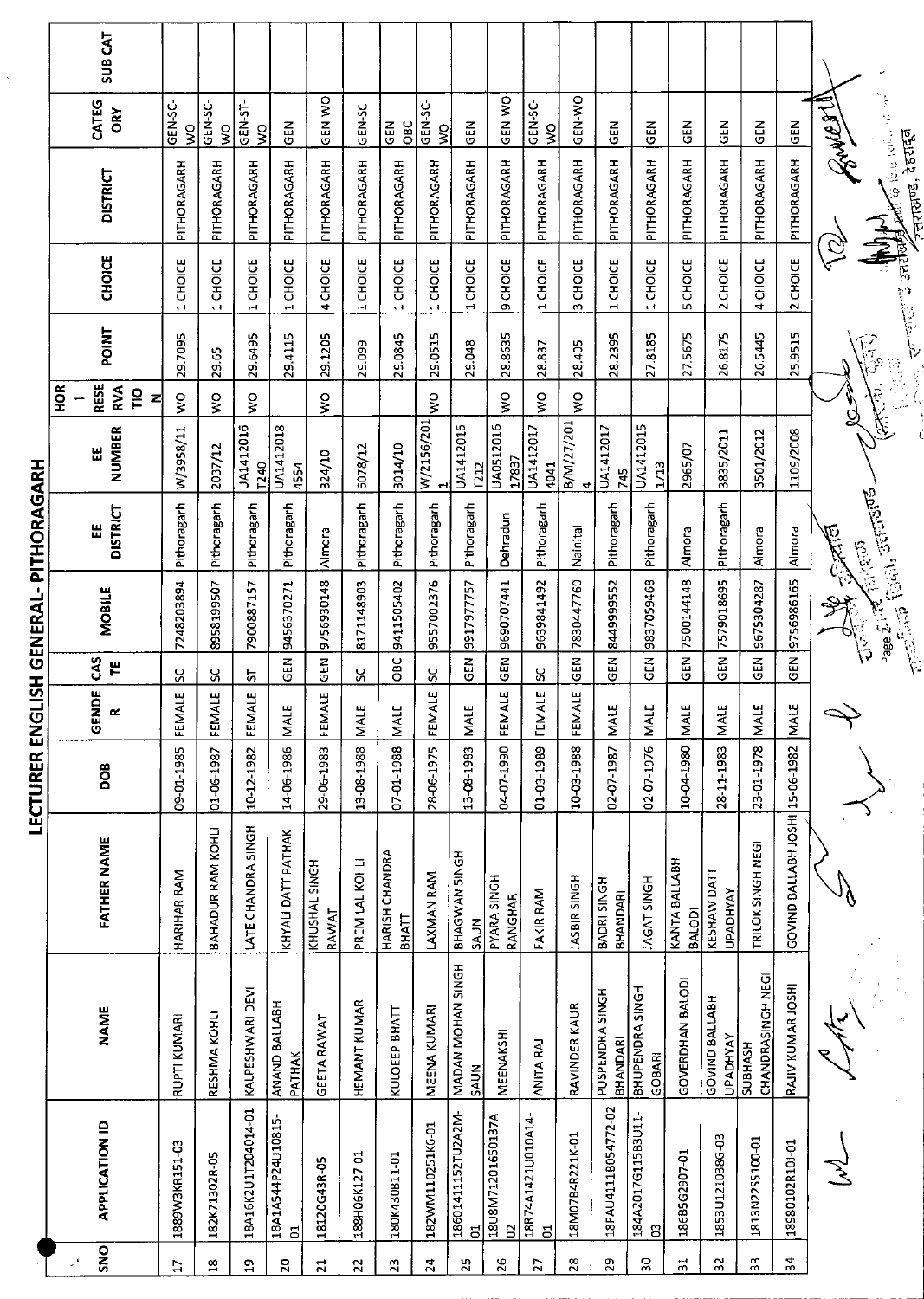|                                       | SUB <sub>CAT</sub>                            |                         |                                    |                        |                        |                             |                          |                                    |                     |                                      |                           |                                   |                                              |                        | EX-ARMY         |                        |                          |                         |                           |                                                                            |
|---------------------------------------|-----------------------------------------------|-------------------------|------------------------------------|------------------------|------------------------|-----------------------------|--------------------------|------------------------------------|---------------------|--------------------------------------|---------------------------|-----------------------------------|----------------------------------------------|------------------------|-----------------|------------------------|--------------------------|-------------------------|---------------------------|----------------------------------------------------------------------------|
|                                       | CATEG<br><b>ORY</b>                           | <b>ON-N3D</b>           | GEN-WO                             | OBC-WO                 | OBC-WO                 | <b>OBC-WO</b>               | OBC-WO                   | <b>DBC</b>                         | OBC-WO              | OBC-WO DFF                           | SC-WO                     | <b>OW-2S</b>                      | OW-3S                                        |                        | <b>GEN</b>      |                        | <b>OW-CS</b>             | OW-2S                   | SC-WO                     |                                                                            |
|                                       | <b>DISTRICT</b>                               | PITHORAGARH             | PITHORAGARH                        | PITHORAGARH            | PITHORAGARH            | PITHORAGARH                 | PITHORAGARH              | PITHORAGARH                        | PITHORAGARH         | PITHORAGARH                          | PITHDRAGARH               | PITHORAGARH                       | PITHORAGARH                                  | Χ<br>PITHORAGARH       | PITHORAGARH     | ပ္ပ<br>PITHORAGARH     | PITHORAGARH              | PITHORAGARH             | PITHORAGARH               | Whom Why<br><b>Det</b> form them<br>देहरा <mark>इ</mark> त्र<br>$\sqrt{2}$ |
|                                       | <b>CHOICE</b>                                 | 11 CHOICE               | 10 CHOICE                          | 1 CHOICE               | 1 CHOICE               | 20.6715 2 CHOICE            | 20.491 8 CHOICE          | 20.428 1 CHOICE                    | 3 CHOICE            | 1 CHOICE                             | 3 CHOICE                  | 1 CHOICE                          | <b>5 CHOICE</b>                              | 1 CHOICE               | 1 CHOICE        | 1 CHOICE               | 12 CHOICE                | 6 CHOICE                | 3 CHOICE                  | <b>Cardinal</b><br><b>Slnts</b>                                            |
|                                       | <b>POINT</b>                                  | 24.8835                 | 24.083                             | 22.9355                | 22.73                  |                             |                          |                                    | 20.419              | 20.1555                              | 20.0195                   | 19.9815                           | 19.739                                       | 19.6215                | 19.2435         | 19.1755                | 19.1485                  | 19.1315                 | 19.059                    | ÿ<br>Þ                                                                     |
|                                       | <b>RESE</b><br>$\frac{8}{2}$<br>RVA<br>Ξ<br>z | ş                       | Ş                                  | $\frac{1}{2}$          | $\frac{1}{2}$          | š                           | ş                        |                                    | ş                   | DFF,<br>$\frac{1}{2}$                | $\mathsf{S}^{\mathsf{O}}$ | $\frac{1}{2}$                     | Ş                                            |                        | Ω               |                        | Ş                        | ş                       | ş                         | e.<br>Po<br>σ                                                              |
|                                       | NUMBER<br>Ш                                   | UA2112010<br>3072       | UA1242018<br>1623                  | W/1611/10              | 3911/11                | UA0932017<br>$\frac{1}{51}$ | UA2322018<br>3135        | UA1412015<br>6283                  | UA2322017<br>1148   | UA1412016<br>3469                    | 830/16                    | UA1412018<br>8475                 | UA2412015<br>17404                           | 6599/13                | 2658            | 6534/12                | UA/2112016<br>T912       | UA1242018<br>2068       | <b>OUA011201</b><br>84309 | Y,<br>्<br>प्रदेश                                                          |
|                                       | <b>DISTRICT</b><br>出                          | Tehri                   | Nainital                           |                        |                        |                             | Udham S                  |                                    | Udham S             |                                      |                           | Pithoragarh                       | Uttarkashi                                   |                        | Pithoragarh     |                        |                          | Nainital                |                           | <b>Racin, accurate-</b><br>المنكالن أن                                     |
|                                       | MOBILE                                        | 9456502964              | 7466000333                         | 9837464911 Pithoragarh | 7579108977 Pithoragarh | 9808411811 Haridwar         | 9103571284 Nagar         | 9756151644 Pithoragarh             | 9719928630 Nagar    | 9837998860 Pithoragarh               | 9997172634 Dehradun       | 9719505444                        | 9897637133                                   | 9837185799 Pithoragarh | 7310964659      | 9927087491 Pithoragarh | 9897269297 Tehri         | 8937830163              | 8449772408 Almora         | 6. 1975<br>Page 3                                                          |
|                                       | ຽ<br>屵                                        | $\tilde{5}$             | 즚<br><sup>01</sup>                 | OBC                    | OBC                    | OBC                         | <b>O8C</b>               | <b>DEC</b>                         | <b>DBC</b>          | OBC                                  | ပ္ပ                       | Χ                                 | ႘                                            | X                      | GEN             | ပ္တ                    | ပ္တ                      | $\overline{\mathbf{S}}$ | <u>یں</u>                 | می مرکز<br>مخا                                                             |
|                                       | GENDE<br>$\propto$                            | FEMALE                  | FEMALE                             |                        |                        |                             |                          |                                    |                     |                                      |                           |                                   |                                              |                        |                 |                        | FEMALE                   |                         |                           |                                                                            |
| LECTURER ENGLISH GENERAL- PITHORAGARH | DOB                                           | 05-03-1979              | 17-01-1988                         | 02-03-1984 FEMALE      | 20-10-1989 FEMALE      | 12-06-1986 FEMALE           | 05-07-1991 FEMALE        | 05-06-1993 MALE                    | 11-03-1994 FEMALE   | 01-07-1990 FEMALE                    | 02-10-1992 FEMALE         | 01-05-1990 FEMALE                 | 08-04-1993 FEMALE                            | 05-06-1986 MALE        | 04-06-1978 MALE | 25-05-1986 MALE        | $05 - 07 - 1994$         | 27-06-1987 FEMALE       | 15-06-1994 FEMALE         |                                                                            |
|                                       | <b>FATHER NAME</b>                            | M N SAKLANI             | <b>BHUWAN CHANDRA</b><br>LOHANI    | PRATAP SINGH           | <b>IHZOL ONANAYAL</b>  | RAJENDRA KUMAR              | MOHD. HANIF              | RAM SINGH BHANDARI                 | NARESH KUMAR        | RAM SINGH DHAMI                      | ANIL KUMAR                | INDRA PRASAD KOHLI                | HARDAYAL SINGH                               | FAKIR RAM              | LILAMBER PANT   | RAMPAL SINGH           | DARSHAN LAL              | N R ARYA                | CHANDAN LAL               |                                                                            |
|                                       | <b>NAME</b>                                   | ADITI SAKLANI           |                                    | POONAM                 | PUSHPA JOSHI           | KM PARUL                    | FARHA PARVEEN            | <b>LOKENDRA SINGH</b><br>BHANDARI  | <b>INDS</b>         | DROPADI DHAMI                        | TWINKLE                   | <b>SEEMA KOHLI</b>                | RESHMA                                       | GRISH PRASAD           | UMESH CHANDRA   | RAVI KUMAR             | VANDANA 5HAH             | <b>SHAILIA KUMARI</b>   | PREETI TAMTA              |                                                                            |
|                                       | <b>APPLICATION ID</b>                         | 18AA7212102100U53-<br>đ | 18221301684AT2U1L-02 TANUJA LOHANI | 181P6110W1-03          | 181119JP13-01          | 18A35901K1P710U2-01         | 180A13353U2812F2-01      | 180156U381A4211B2-<br>$\mathsf{S}$ | 18A27U4120112S38-01 | 1862401341DAUD196-<br>$\overline{5}$ | 18T60831-02               | 18A21874UK81S1405<br>$\mathbf{z}$ | 18UR714212140405A<br>$\overline{\mathbf{c}}$ | 18PG539916-01          | 1882C56U-01     | 1814263RK5-03          | 1821611S2901TV2UA<br>မ္မ | 18K6A01S4222081BU-<br>S | 18P0UT30A410281910-<br>01 |                                                                            |
|                                       | SNO                                           | 35                      | 36                                 | 57                     | 38                     | $\mathbf{5}^{\mathbf{6}}$   | $\hbox{\large \frak{P}}$ | $\mathbf{1}$                       | $\overline{a}$      | $\frac{1}{2}$                        | 4                         | 45                                | $\frac{6}{7}$                                | 47                     | ₽               | \$                     | င္ဟ                      | $\overline{\omega}$     | 52                        |                                                                            |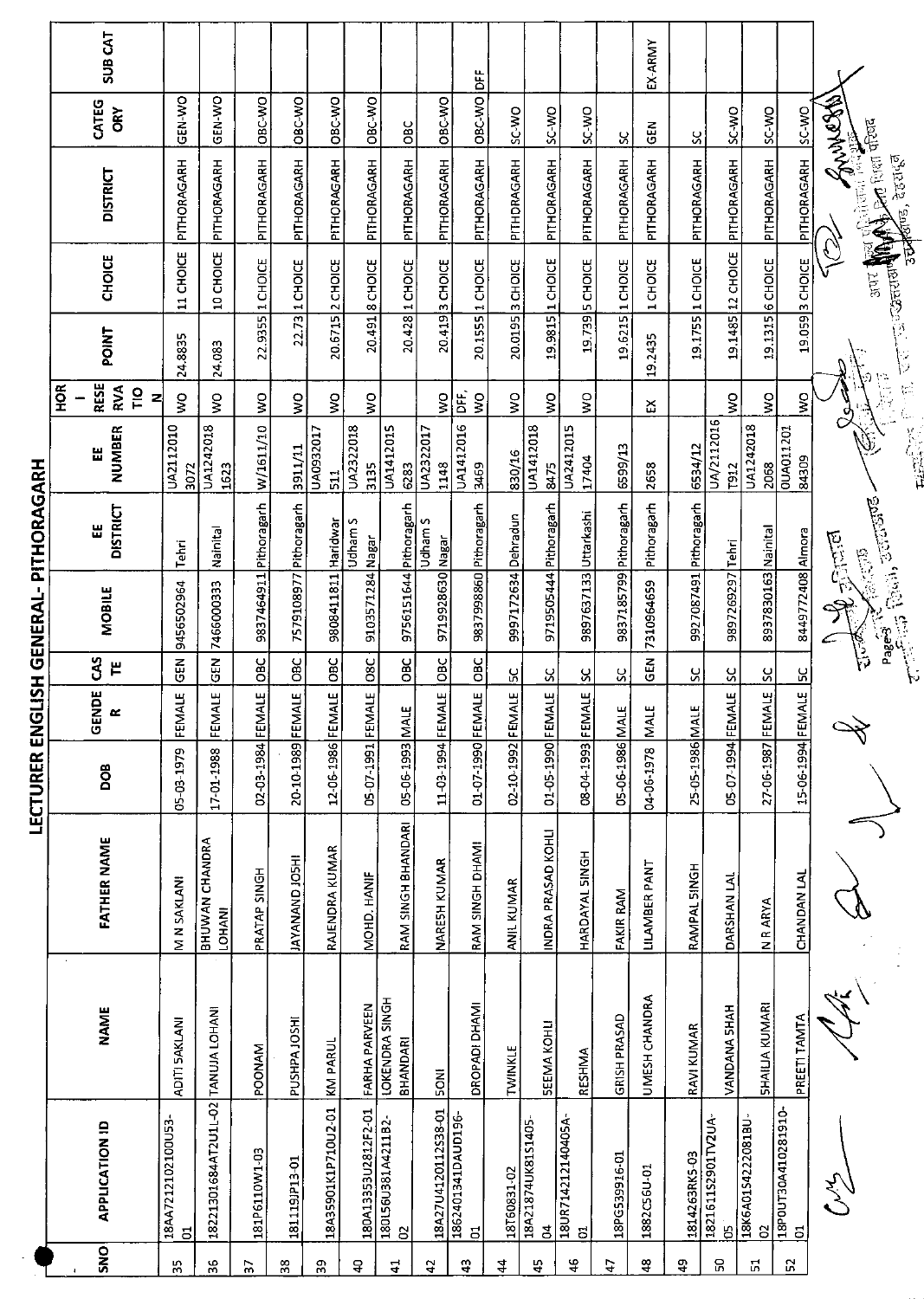|                                       | SUB <sub>CAT</sub>                                   |                              |                                      |                                |                        |                     | EX-ARMY                    | ಠ                              |                |
|---------------------------------------|------------------------------------------------------|------------------------------|--------------------------------------|--------------------------------|------------------------|---------------------|----------------------------|--------------------------------|----------------|
|                                       | CATEG<br>ORY                                         | DAN-JS                       | <b>OW-2S</b>                         | <u>ს</u>                       | ST-WO                  | r,                  | <b>ABD</b>                 | <b>OBC</b>                     | <b>CREAMYS</b> |
|                                       | <b>DISTRICT</b>                                      | 19.017 10 CHOICE PITHORAGARH | PITHORAGARH                          | PITHORAGARH                    | PITHORAGARH            | PITHORAGARH         | PITHORAGARH                | PITHORAGARH                    |                |
|                                       | <b>CHOICE</b>                                        |                              | 19.013 4 CHOICE                      | 19.007S 8 CHOICE               | 19.002S 2 CHOICE       | 18.8885 2 CHOICE    | 1 CHOICE                   | 18.2695 7 CHOICE               |                |
|                                       | <b>POINT</b>                                         |                              |                                      |                                |                        |                     | 13.77                      |                                |                |
|                                       | <b>RESE</b><br>H <sub>OR</sub><br>RVA<br>은<br>도<br>z | Ş                            | $\frac{1}{2}$                        |                                | $\frac{1}{2}$          |                     | ద                          | ಠ                              |                |
|                                       | <b>NUMBER</b><br>٣                                   | UA1522014<br><b>2637</b>     | UA0112017<br>4756                    | UA2412014<br>2747              | 763/16                 | 1584/17             | 4466/13                    | UA1512014<br>7462              |                |
|                                       | <b>DISTRICT</b><br>Ш                                 |                              |                                      |                                |                        |                     |                            |                                |                |
| LECTURER ENGLISH GENERAL- PITHORAGARH | <b>MOBILE</b>                                        | 8923901501 Pauri             | 7902079698 Almora                    | 9997703241 Uttarkashi          | 7579462321 Dehradun    | 7807321777 Dehradun | GEN 9917108696 Pithoragarh | 7500663442 Pauri               |                |
|                                       | S<br>٣                                               | $\frac{8}{5}$                | ပ္တ                                  | ပ္တ                            | 55                     | ದ                   |                            | OBC                            |                |
|                                       | GENDE                                                |                              |                                      |                                |                        |                     |                            |                                |                |
|                                       | DOB                                                  | 25-06-1991 FEMALE            | 22-10-1992 FEMALE                    | 15-03-1987 MALE                | 20-03-1991 FEMALE      | 31AM 2651-20-82     | 18-01-1992 MALE            | 01-01-1991 MALE                |                |
|                                       | FATHER NAME                                          | RAMKISHAN                    | PANI RAM                             | <b>KUNDAN LAL</b>              | PURAN SINGH<br>CHAUHAN | PREM SINGH          | BHUPENDRA SINGH<br>GOBARI  | RAMESHWAR PRASAD               |                |
|                                       | <b>NAME</b>                                          |                              | BHAWANA AGRI                         | PRADEEP KUMAR                  | <b>RUBY CHAUHAN</b>    | RAKESH              | SANJAY SINGH GOBARI        | SURESH CHANDRA                 |                |
|                                       | <b>APPLICATION ID</b>                                | 181102UM726AS423-03 MEENU    | 187A45B1U2A101706-<br>$\overline{a}$ | 18KA24121744702UP-<br><u>៩</u> | 1813667RC-06           | 181857R14-01        | 1843614GS6-01              | 18251U4A75260C141-<br><u>ដ</u> |                |
|                                       | <b>ONS</b>                                           | S                            | $\overline{\mathbf{5}}$              | ហ្គ                            | S6                     | S                   | S8                         | თ<br>თ                         |                |

 $\prod_{i=1}^{n} \prod_{i=1}^{n} \frac{1}{(a_1^i c_2^n)}$ 



J

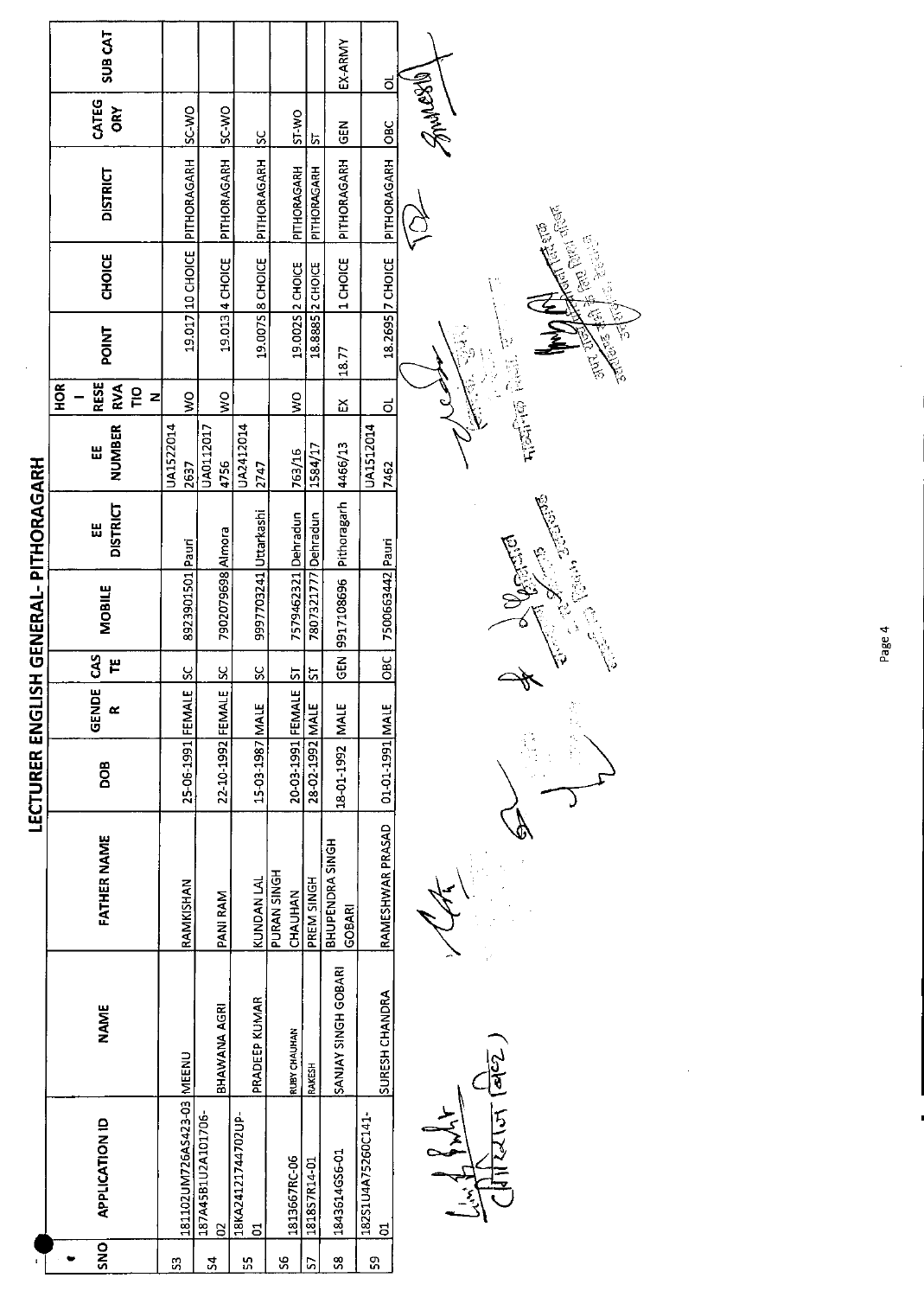|                 |                                      |                          |                                  |            |                    |                           | LECTURER ENGLISH GENERAL- PAURI |                                                                                                                                                                                                                                                                                                                                                                                       |                            |                                       |              |                                               |                                                                                                                                                                                                                                                                                                                                                                                                       |               |                |
|-----------------|--------------------------------------|--------------------------|----------------------------------|------------|--------------------|---------------------------|---------------------------------|---------------------------------------------------------------------------------------------------------------------------------------------------------------------------------------------------------------------------------------------------------------------------------------------------------------------------------------------------------------------------------------|----------------------------|---------------------------------------|--------------|-----------------------------------------------|-------------------------------------------------------------------------------------------------------------------------------------------------------------------------------------------------------------------------------------------------------------------------------------------------------------------------------------------------------------------------------------------------------|---------------|----------------|
|                 |                                      |                          |                                  |            |                    |                           |                                 |                                                                                                                                                                                                                                                                                                                                                                                       |                            | HOR                                   |              |                                               |                                                                                                                                                                                                                                                                                                                                                                                                       |               |                |
| <b>SNO</b>      | <b>APPLICATION ID</b>                | <b>NAME</b>              | <b>FATHER NAME</b>               | DOB        | GENDE<br>$\alpha$  | <b>GS</b><br>$\mathbf{F}$ | <b>MOBILE</b>                   | <b>DISTRICT</b><br>膃                                                                                                                                                                                                                                                                                                                                                                  | <b>NUMBER</b><br>쁪         | <b>RESE</b><br><b>RVA</b><br>TΙO<br>Z | <b>POINT</b> | <b>CHOICE</b>                                 | <b>DISTRICT</b>                                                                                                                                                                                                                                                                                                                                                                                       | CATEG<br>ÖRY  | <b>SUB CAT</b> |
| $\vec{ }$       | 1855UR4A1210011-01                   | RAJNI                    | BALWANT SINGH NEGI               | 26-08-1991 | FEMALE             | <b>GEN</b>                | 9759865363                      | Pauri                                                                                                                                                                                                                                                                                                                                                                                 | UA1512014<br>150           | Ş                                     | 32.9355      | CHOICE<br>$\overline{\phantom{a}}$            | PAURI                                                                                                                                                                                                                                                                                                                                                                                                 | <b>OKI-NS</b> |                |
| $\sim$          | 18-W21BK15410-01                     | KM PRIYANKA NAVANI       | HARISH PRASAD<br><b>NAVANI</b>   | 15-07-1991 | FEMALE             | មិ<br>ច                   | 7618603087                      | Chamoli                                                                                                                                                                                                                                                                                                                                                                               | 1518/2014<br>Š             | $\frac{0}{5}$                         | 32.7775      | 1 CHOICE                                      | PAURI                                                                                                                                                                                                                                                                                                                                                                                                 | GEN-WO        |                |
| $\sim$          | 18U12S02122A3560-05                  | <b>SAPNA</b>             | MAHENDRA SINGH                   | 14-06-1991 | FEMALE             | 준<br>영                    | 9639615037                      | Pauri                                                                                                                                                                                                                                                                                                                                                                                 | UA1522012<br>0623          | Ş                                     | 32.717       | 1 CHOICE                                      | PAURI                                                                                                                                                                                                                                                                                                                                                                                                 | GEN-WO        |                |
| 4               | 188U116S232052A-01                   | SANGEETA                 | VINOD KUMAR                      | 20-10-1990 | FEMALE             | <b>GEN</b>                | 9012768105                      | Paun                                                                                                                                                                                                                                                                                                                                                                                  | UA1522012<br>638           | Ş                                     | 32.369       | 1 CHOICE                                      | PAURI                                                                                                                                                                                                                                                                                                                                                                                                 | GEN-WO        |                |
| LO.             | 18825022UD94116PA-<br>$\overline{a}$ | PREMLATA DWIVEDI         | RAMESH CHANDRA<br><b>DWIVED!</b> | 22-11-1991 | FEMALE             | <b>EN</b>                 | 7495959331                      | Pauri                                                                                                                                                                                                                                                                                                                                                                                 | <b>UA1522018</b><br>2964   | $\frac{1}{2}$                         | 32.2035      | CHOICE<br>$\blacksquare$                      | PAURI                                                                                                                                                                                                                                                                                                                                                                                                 | GEN-WO        |                |
| G               | 1832A2N60513BU11-01                  | NEELAM BISHT             | DARSHAN SINGH<br>RAWAT           | 01-10-1991 | FEMALE             | $rac{5}{2}$               | 7500724142                      | Pauri                                                                                                                                                                                                                                                                                                                                                                                 | UA1522013<br>613           | $\frac{1}{2}$                         | 31.971       | 1 CHOICE                                      | PAURI                                                                                                                                                                                                                                                                                                                                                                                                 | GEN-WO        |                |
| $\overline{ }$  | 1815212U1RS5A0451-<br>$\overline{5}$ | SANDEEP SINGH RAWAT      | BHAGWAN SINGH<br>RAWAT           | 23-06-1990 | <b>MALE</b>        | <b>GEN</b>                | 9690756155                      | Pauri                                                                                                                                                                                                                                                                                                                                                                                 | UA1522014<br>1515          |                                       | 31.7835      | 1 CHOICE                                      | PAURI                                                                                                                                                                                                                                                                                                                                                                                                 | <b>GEN</b>    |                |
| $\infty$        | 183A62323SU0S115-03                  | <b>SHIVCHARAN SINGH</b>  | MANGAL SINGH                     | 05-03-1989 | MALE               | <b>GEN</b>                | 9639283918                      | Pauri                                                                                                                                                                                                                                                                                                                                                                                 | UA1522013<br>336           |                                       | 31.7115      | <b>CHOICE</b><br>$\overline{\phantom{0}}$     | PAURI                                                                                                                                                                                                                                                                                                                                                                                                 | 군<br>연        |                |
| c               | 18203DUA11S5421015-<br>S,            | DHARMENDRA SINGH         | AMAR SINGH                       | 1-04-1991  | <b>MALE</b>        | <b>GEN</b>                | 8006830082                      | Pauri                                                                                                                                                                                                                                                                                                                                                                                 | UA1522014<br>10315         |                                       | 31.603       | CHOICE<br>$\overline{\phantom{0}}$            | PAURI                                                                                                                                                                                                                                                                                                                                                                                                 | 군<br>5        |                |
| $\overline{10}$ | 18S2U220A121J9451-01                 | JEETENDRA SINGH          | <b>GOVIND RAM</b>                | 05-06-1990 | <b>MALE</b>        | ပ္တ                       | 8650838541                      | Pauri                                                                                                                                                                                                                                                                                                                                                                                 | UA1522012<br>1924          |                                       | 31.425       | 1 CHOICE                                      | PAURI                                                                                                                                                                                                                                                                                                                                                                                                 | GEN-SC        |                |
| $\mathbf{r}$    | 18KK27400A12009U501-<br>5            | KULDEEP SINGH<br>KHETWAL | SHIVRATAN KHETWAL                | 12-09-1990 | <b>MALE</b>        | ပ္က                       | 9756527445                      | Pauri                                                                                                                                                                                                                                                                                                                                                                                 | <b>UA1522010</b><br>000479 |                                       | 31.4145      | 1 CHOICE                                      | PAURI                                                                                                                                                                                                                                                                                                                                                                                                 | <b>CEN-SC</b> |                |
| 12              | 1881M25A3113022U5-<br>đ              | MADHUSMITA               | ROSHAN LAL JOSHI                 | 21-04-1991 | FEMALE             | $rac{5}{65}$              | 9760347310                      | Pauri                                                                                                                                                                                                                                                                                                                                                                                 | <b>UA1522015</b><br>13238  | $\gtrapprox$                          | 31.4         | 1 CHOICE                                      | PAURI                                                                                                                                                                                                                                                                                                                                                                                                 | GEN-WO        |                |
| $\mathbf{r}$    | 18817A7053212U1L-02                  | LAXMI                    | BIRENDRA SINGH NEGI              | 01-01-1990 | FEMALE             | <b>GEN</b>                | 8476858683                      | Pauri                                                                                                                                                                                                                                                                                                                                                                                 | <b>UA1522018</b><br>7317   | Ş                                     | 31.3865      | 1 CHOICE                                      | PAURI                                                                                                                                                                                                                                                                                                                                                                                                 | GEN-WO        |                |
| $\mathbf{z}$    | 18718026U0SAP9149-<br>ප              | SWATI PRATAP             | GAJENDRA SINGH                   | 27-02-1980 | FEMALE             | <b>GEN</b>                | 9997888547                      | Haridwar                                                                                                                                                                                                                                                                                                                                                                              | UA0912018<br>9746          | Ş                                     | 31.2045      | 3 CHOICE                                      | PAURI                                                                                                                                                                                                                                                                                                                                                                                                 | GEN-WO        |                |
| $\overline{15}$ | 18261A1KDU3301158<br>$\overline{a}$  | DEEPAK KUMAR             | TEJVEER SINGH                    | 20-05-1990 | Щ<br>⋚             | ပ္ပ                       | 8126978225                      | Pauri                                                                                                                                                                                                                                                                                                                                                                                 | UA1512013<br>1836          |                                       | 31.2015      | 1 CHOICE                                      | PAURI                                                                                                                                                                                                                                                                                                                                                                                                 | GEN-SC        |                |
| 유               | 1851381U11P0592A-04                  | <b>MANU</b>              | SUDHAMA PRASAD                   | 01-07-1983 | <b>IALE</b><br>FEM | <b>IGEN</b>               | 8126409029                      | Pauri                                                                                                                                                                                                                                                                                                                                                                                 | UA1512018<br>3915          | Ş                                     | 31.1805      | 1 CHOICE                                      | PAURI                                                                                                                                                                                                                                                                                                                                                                                                 | GEN-WO        |                |
| E               | 187U2S419K010153A-<br>ដ              | SUMIT KUMAR              | DHIRENDRA LAL                    | 20-07-1990 | щ<br>ΝŃ            | X                         | 7830302021                      | Pauri                                                                                                                                                                                                                                                                                                                                                                                 | UA1512014<br>7093          |                                       | 31.1315      | 1 CHOICE                                      | PAURI                                                                                                                                                                                                                                                                                                                                                                                                 | GEN-SC        |                |
| $\frac{8}{11}$  | 18G65962411-01                       | SHIKHA GOSAIN            | DARSHAN SINGH<br><b>COSAIN</b>   | 01-01-1989 | FEMALE             | <b>GEN</b>                | 7409336566                      | Dehradun                                                                                                                                                                                                                                                                                                                                                                              | 19646/12                   | ş                                     | 31.069       | CHOICE<br>1                                   | PAURI                                                                                                                                                                                                                                                                                                                                                                                                 | GEN-WO        |                |
|                 |                                      |                          |                                  |            |                    |                           |                                 | <b>Definition</b>                                                                                                                                                                                                                                                                                                                                                                     |                            |                                       |              |                                               | $\frac{3}{2} \frac{1}{2} \frac{1}{2} \frac{1}{2} \frac{1}{2} \frac{1}{2} \frac{1}{2} \frac{1}{2} \frac{1}{2} \frac{1}{2} \frac{1}{2} \frac{1}{2} \frac{1}{2} \frac{1}{2} \frac{1}{2} \frac{1}{2} \frac{1}{2} \frac{1}{2} \frac{1}{2} \frac{1}{2} \frac{1}{2} \frac{1}{2} \frac{1}{2} \frac{1}{2} \frac{1}{2} \frac{1}{2} \frac{1}{2} \frac{1}{2} \frac{1}{2} \frac{1}{2} \frac{1}{2} \frac{$<br>RANGE |               |                |
|                 |                                      |                          |                                  |            |                    | Page 1                    | $\sqrt{\frac{2}{3}}$            | $\frac{1}{\sqrt{2}}\sum_{i=1}^n\frac{1}{\sqrt{2}}\sum_{i=1}^n\frac{1}{\sqrt{2}}\sum_{i=1}^n\frac{1}{\sqrt{2}}\sum_{i=1}^n\frac{1}{\sqrt{2}}\sum_{i=1}^n\frac{1}{\sqrt{2}}\sum_{i=1}^n\frac{1}{\sqrt{2}}\sum_{i=1}^n\frac{1}{\sqrt{2}}\sum_{i=1}^n\frac{1}{\sqrt{2}}\sum_{i=1}^n\frac{1}{\sqrt{2}}\sum_{i=1}^n\frac{1}{\sqrt{2}}\sum_{i=1}^n\frac{1}{\sqrt{2}}\$<br><b>City Assets</b> |                            |                                       |              | $\frac{1}{2197}$ and<br><b>Bullet Million</b> | The least of coc.<br>न्त्रण्ड, देहरादुने                                                                                                                                                                                                                                                                                                                                                              |               |                |
|                 |                                      |                          |                                  |            |                    |                           |                                 |                                                                                                                                                                                                                                                                                                                                                                                       |                            |                                       |              |                                               |                                                                                                                                                                                                                                                                                                                                                                                                       |               |                |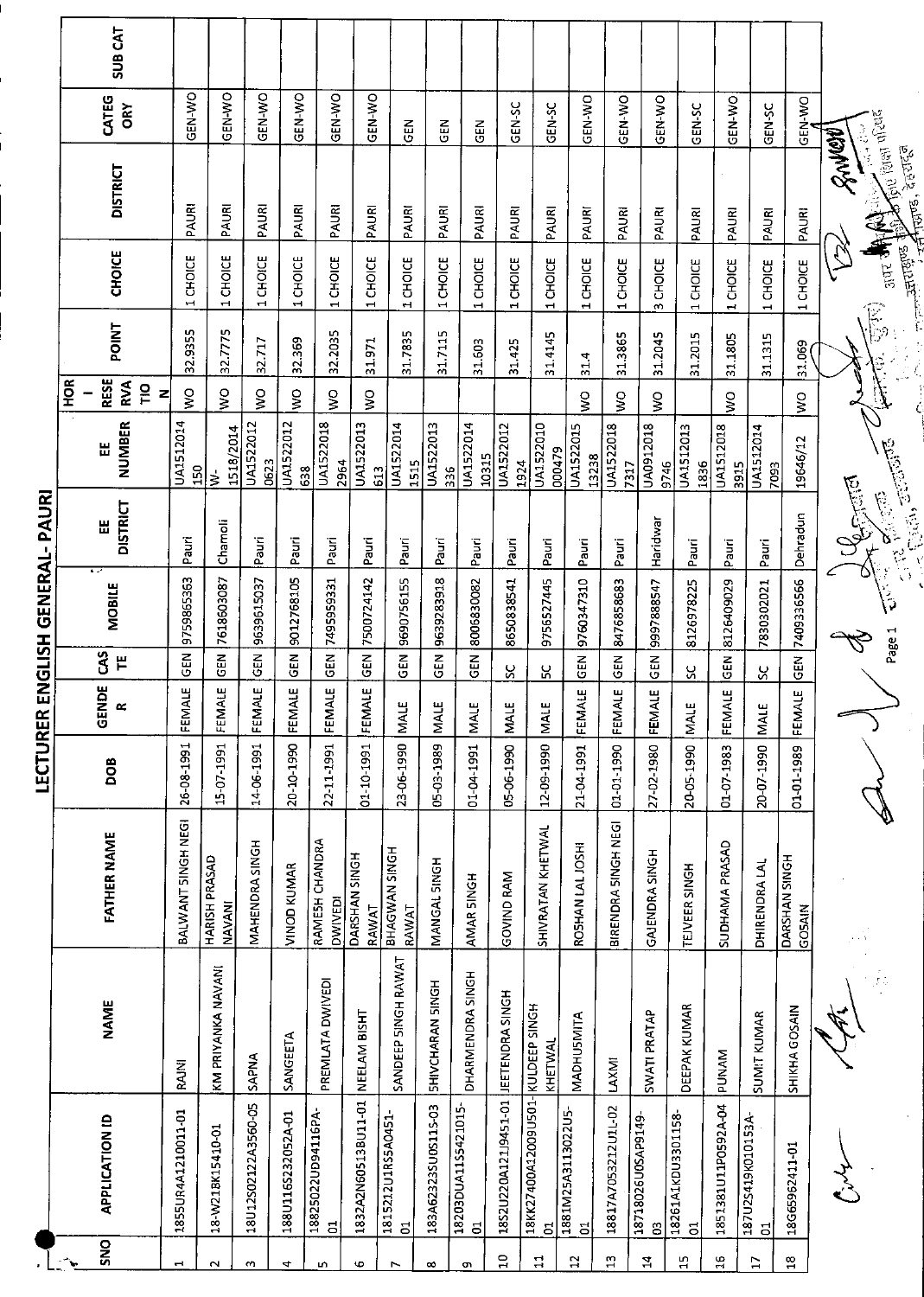|                        | SUB <sub>CAT</sub>                                        |                                      |                       |                          |                         |                     |                        |                          |                                       |                     |                 |                                                            |                     |                                          |                 |                                 |                           |                           |                          |                     |
|------------------------|-----------------------------------------------------------|--------------------------------------|-----------------------|--------------------------|-------------------------|---------------------|------------------------|--------------------------|---------------------------------------|---------------------|-----------------|------------------------------------------------------------|---------------------|------------------------------------------|-----------------|---------------------------------|---------------------------|---------------------------|--------------------------|---------------------|
|                        | CATEG<br><b>ORY</b>                                       | GEN-SC                               | <b>GEN</b>            | GEN-WO                   | GEN-WO                  | <b>GEN-</b><br>OBC  | GEN-WO                 | GEN-SC-<br>δŃ            | OBC-WO<br>GEN-                        | GEN-WO              | X               | <b>DBC</b>                                                 | OBC                 | ပ္တ                                      | OBC             | X                               | SC-WO                     | ပ္ပ                       | ပ္ပ                      | ano                 |
|                        | <b>DISTRICT</b>                                           | PAURI                                | PAURI                 | PAURI                    | PAURI                   | PAURI               | PAURI                  | PAURI                    | PAURI                                 | PAURI               | PAURI           | PAURI                                                      | PAURI               | PAURI                                    | PAURI           | PAURI                           | PAURI                     | PAURI                     | PAURI                    |                     |
|                        | CHOICE                                                    | 1 CHOICE                             | 1 CHOICE              | 1 CHOICE                 | 1 CHOICE                | 1 CHOICE            | 2 CHOICE               | 1 CHOICE                 | 1 CHOICE                              | <b>CHOICE</b><br>w  | 1 CHOICE        | 1 CHOICE                                                   | 29.771 1 CHOICE     | 1 CHOICE                                 | 1 CHOICE        | 29.3005 1 CHOICE                | 29.2415 1 CHOICE          | 29.1585 1 CHOICE          | 29.1215 1 CHOICE         | Ŗ                   |
|                        | <b>POINT</b>                                              | 31.0485                              | 31.0275               | 30.9365                  | 30.8755                 | 30.8165             | 30.704                 | 30.555                   | 30.55                                 | 30.505              | 30.1765         | 29.997                                                     |                     | 29.6465                                  | 29.543          |                                 |                           |                           |                          |                     |
|                        | <b>RESE</b><br>$\frac{8}{2}$<br>RVA<br>$\frac{1}{2}$<br>z |                                      |                       | ş                        | Ş                       |                     |                        |                          | $\frac{1}{2}$                         | $\mathsf{S}$        |                 |                                                            |                     |                                          |                 |                                 | $\mathsf{S}^{\mathsf{O}}$ |                           |                          |                     |
|                        | NUMBER<br>Ш                                               | UA1522017<br>1089                    | UA1512013<br>612      | UA0512017<br>10782       | UA1532015<br>1540       | 81/12               | UA1522013<br>0130      | UA1532018<br>95          | UA1522015<br>15167                    | UA1522014<br>8485   | UA1522013<br>S  | UA1522013<br>5384                                          | UA1512014<br>9678   | UA1312009<br>1073                        | 3885/11         | UA1522010<br>0311               | UA1512017<br>3430         | UA1522010<br>05905        | UA1512009                | <b>MP1113</b><br>不是 |
| ENGLISH GENERAL- PAURI | <b>DISTRICT</b><br>出                                      | Pauri                                | Pauri                 | Dehradun                 | Pauri                   | Pauri               | Pauri                  | Pauri                    | Pauri                                 | Pauri               | Pauri           |                                                            |                     | Pauri                                    | Pauri           | Pauri                           |                           |                           |                          |                     |
|                        | <b>MOBILE</b>                                             | 8449273471                           | 9758938142            | 9760907961               | 9756644221              | 8057943521          | 8006139091             | 7310628219               | 8791428852                            | 9711929497          | 7465820574      | 8449992239 Pauri                                           | 9536941244 Pauri    | 9639776243                               | 9557890791      | 7830862509                      | 9760154267 Pauri          | 9458126092 Pauri          | 7895430597 Pauri         | <b>Hage 2</b>       |
|                        | <b>SVD</b><br>۳                                           | ς                                    | 김<br>영                | ΞD                       | <b>GEN</b>              | OBC                 | GEN                    | Χ                        | OBC                                   | <b>GEN</b>          | ۶C              | <b>DBC</b>                                                 | OBC                 | ပ္တ                                      | OBC             | ပ္တ                             | $\frac{8}{5}$             | X                         | ပ္တ                      |                     |
|                        | GENDE<br>œ                                                | щ<br>Σ                               | <b>MALE</b>           | <b>ALE</b><br>뎙          | FEMALE                  | Ш<br>š              | FEMALE                 | <b>ALE</b><br><b>EEM</b> | FEMALE                                | FEMALE              |                 |                                                            |                     |                                          |                 |                                 |                           |                           |                          |                     |
| LECTURER               | DOB                                                       | 10-01-1989                           | 20-09-1989            | 19-12-1988               | 25-01-1984              | 17 09 1988          | 13-10-1988             | 20-12-1979               | 01-07-1989                            | 05-03-1987          | 29-06-1989 MALE | 01-01-1988 MALE                                            | 27-08-1978 MALE     | 22-05-1988 MALE                          | 10-07-1985 MALE | 21-01-1985 MALE                 | 27-08-1986 FEMALE         | 03-04-1975 MALE           | 08-04-1984 MALE          |                     |
|                        | <b>FATHER NAME</b>                                        | INDRA PAL                            | K.L NAUTIYAL          | SHIV PRASAD              | BHUPENDRA ASWAL         | RAJE SINGH NEGI     | HARISH CHANDRA         | <b>RAJ KUMAR</b>         | IZHAR AHMAD                           | RAMESH CHANDRA      | CHANNI RAM      | YASHWANT SINGH<br>CHAUHAN                                  | <b>JHABAR SINGH</b> | VEER SINGH                               | MAHIDHAR PRASAD | RAMESH CHANDRA                  | R K SHAH                  | BALWANT SINGH             | DEV CHANDRA              |                     |
|                        | <b>NAME</b>                                               | KULDEEP KUMAR                        | <b>VIPIN NAUTIYAL</b> | POONAM DHYANI            | ANJLI DEVI              | SURENDRA SINGH NEGI | SONAM POKHRIYAL        | <b>BABITA</b>            | NIGAR ANJUM                           | SUSHMA              | ROSHAN KUMAR    | YATENDRA SINGH<br>CHAUHAN                                  | TAJWAR SINGH        | 18S01A0S21309137U-01 SANDEEP KUMAR SINGH | GAJENDRA PRASAD |                                 | PREMIATA                  | SANJAY SINGH              | SATISH CHANDRA           |                     |
|                        | <b>APPLICATION ID</b>                                     | 181K00UA1187K5229-<br>$\overline{5}$ | 183AVN252U011611-02   | 18P77A5D0110U02182-<br>ದ | 1824110U3DA50515A-<br>S | 1811SN28-01         | 180US31P20105312A<br>5 | 18135A25B198U0-01        | 18AU11N61055527A12-<br>$\overline{5}$ | 18418U2452158A05-04 |                 | 18511RU223AK095-01<br>1880A1C43U3Y51522-<br>$\overline{5}$ | 181076A892UT1415-02 |                                          | 181318G58-01    | 1821M2A00351011U-02 MANOJ KUMAR | 18035114A03PU721-01       | 1895250AU00S151S02-<br>පි | 18P5101U0AM12S1319<br>01 |                     |
|                        | SNO                                                       | $\Xi$                                | $\overline{c}$        | $\overline{z}$           | $\overline{2}$          | $\mathbf{z}$        | 24                     | $\mathbf{z}$             | 26                                    | 27                  | 28              | 29                                                         | 50                  | $\Xi$                                    | 32              | 33                              | 34                        | 35                        | 96                       |                     |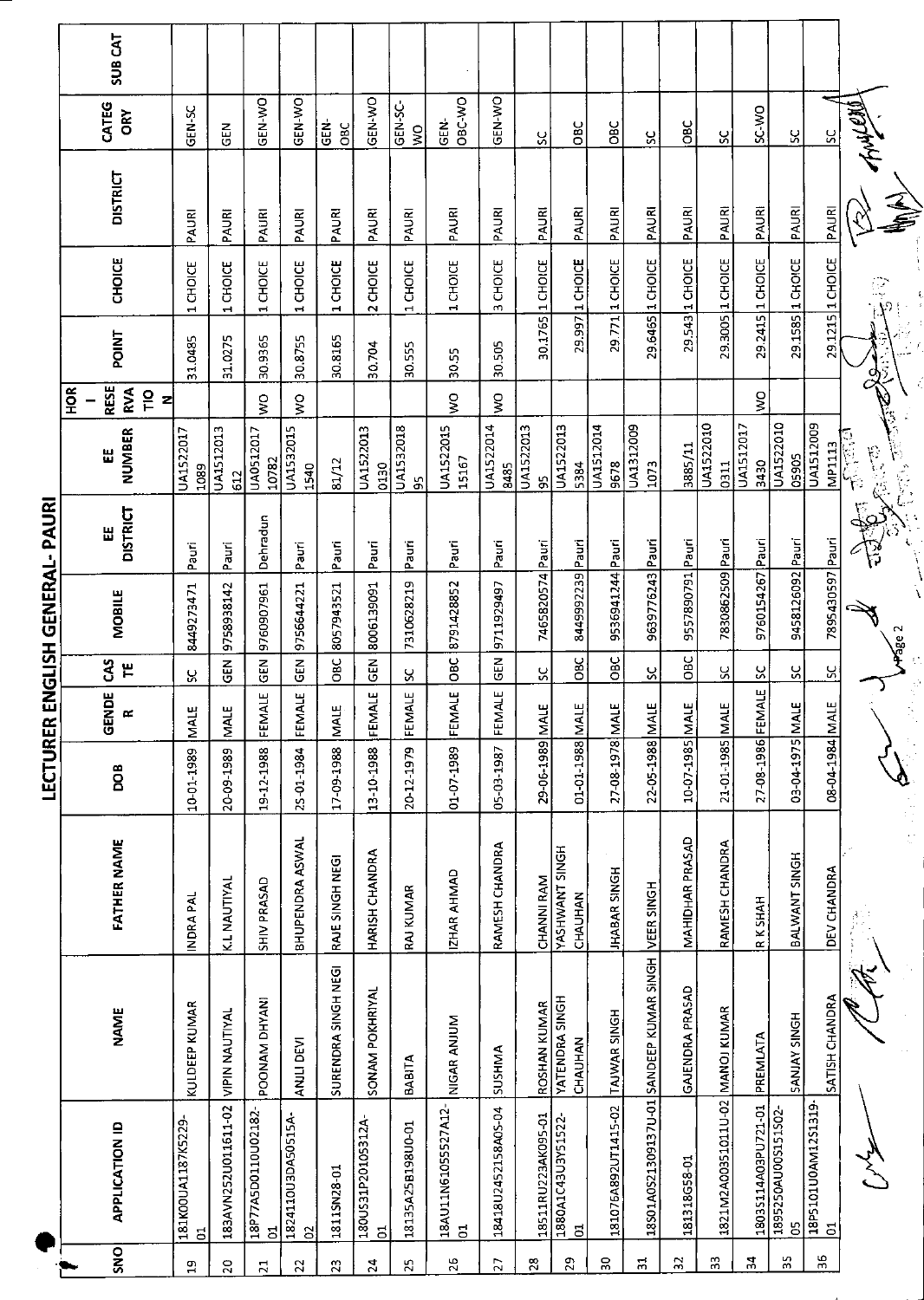|                       |     | SUB CAT                                  |                          |                         |                        |                                       |                                   |                            |                     |                                  | ಕ                         | 齿                    |                           |                     | EX-ARMY            | B                                 |                                                                                                                                                                                                                                  |
|-----------------------|-----|------------------------------------------|--------------------------|-------------------------|------------------------|---------------------------------------|-----------------------------------|----------------------------|---------------------|----------------------------------|---------------------------|----------------------|---------------------------|---------------------|--------------------|-----------------------------------|----------------------------------------------------------------------------------------------------------------------------------------------------------------------------------------------------------------------------------|
|                       |     | CATEG<br>ÕŘ                              | ႘                        | ပ္တ                     | <b>GBC</b>             | SC-WO                                 | <b>SC-WO</b>                      | <b>OBC</b>                 | OBC-WO              | OBC-WO                           | GEN-WO                    | GEN-WD               | ST-WO                     | ST-WO               | 군<br>9             | 군<br>5                            | <b>Altra Grou Part diene</b><br><b>STARE PORCE</b><br>function<br><b>SENT REPORTS</b>                                                                                                                                            |
|                       |     | <b>DISTRICT</b>                          | PAURI                    | PAURI                   | PAURI                  | PAURI                                 | PAURI                             | PAURI                      | PAURI               | PAURI                            | PAURI                     | PAURI                | PAURI                     | PAURI               | PAURI              | PAURI                             | <b>Reminded</b><br>ज़ार राज                                                                                                                                                                                                      |
|                       |     | <b>CHOICE</b>                            | 28.0065 1 CHOICE         | 27.8375 1 CHOICE        | 27.8315 1 CHOICE       | 27.6735 1 CHOICE                      | 26.579 2 CHOICE                   | 25.855 2 CHOICE            | 25.31 1 CHOICE      | 21.7165 1 CHOICE                 | 1 CHOICE                  | 2 CHOICE             | 19.3955 3 CHOICE          | 19.2035 4 CHOICE    | 3 CHOICE           | 1 CHOICE                          | $\mathbb{G}$                                                                                                                                                                                                                     |
|                       |     | <b>POINT</b>                             |                          |                         |                        |                                       |                                   |                            |                     |                                  | 19.7175                   | 19.6165              |                           |                     | 18,6545            | 18.4315                           | 1. 第1章                                                                                                                                                                                                                           |
|                       | HOR | <b>RESE</b><br>RVA<br>$\frac{1}{2}$<br>z |                          |                         |                        | $\frac{1}{2}$                         | $\frac{1}{2}$                     |                            |                     | Ş                                | $\tilde{g}$<br>ಕ          | DE,<br>$\frac{1}{2}$ | $\mathsf{S}^{\mathsf{O}}$ | Ş                   | റ്റ്               | ∞                                 |                                                                                                                                                                                                                                  |
|                       |     | NUMBER<br>Ш                              | <b>UA1512018</b><br>2839 | UA1522014<br>1975       | UA1512013<br>2428      | UA0312015<br>10205                    | UA0912010<br>6702                 | 459/10                     | UA1512011<br>4535   | 0102860AU<br>385                 | <b>UA1522015</b><br>15247 | UA0312017<br>2709    | 1551/06                   | UA0532017<br>1727   | 125/2018           | 45/2018001<br>UK11EMP00<br>0073   |                                                                                                                                                                                                                                  |
|                       |     | <b>DISTRICT</b><br>띪                     |                          |                         |                        |                                       |                                   |                            |                     |                                  | Pauri                     | Chamoli              |                           |                     | Pauri              | Pauri                             | ها است است به ان المال المالي المالي المالي المالي المالي المالي المالي المالي المالي المالي المالي المالي الم<br>المالي المالي المالي المالي المالي المالي المالي المالي المالي المالي المالي المالي المالي المالي المالي المال |
| ENGLISH GENERAL-PAURI |     | MOBILE                                   | 9675250173 Pauri         | 8449096294 Pauri        | 9568935804 Pauri       | 8937863295 Chamoli                    | 9759120941 Haridwar               | 9927531889 Haridwar        | 8979524037 Pauri    | 7830047249 Haridwar              | 7055426310                | 8126417901           | 9411341535 Dehradun       | 7895625207 Dehradun | 7409166877         | 9927680490                        |                                                                                                                                                                                                                                  |
|                       |     | 3<br>٣                                   | S                        | š                       | OBC                    | ပ္ပ                                   | SC                                | OBC                        | <b>OBC</b>          |                                  | $\frac{2}{5}$             | GEN                  | <u>p</u>                  | 5                   | $\tilde{5}$        | $rac{1}{3}$                       |                                                                                                                                                                                                                                  |
|                       |     | GENDE                                    | щ                        |                         |                        |                                       |                                   |                            | $\frac{1}{2}$       |                                  | $\frac{1}{2}$<br>FEM.     | <b>ALE</b><br>FEM    | <b>LE</b>                 | <b>IALE</b>         | <b>NALE</b>        | <b>MALE</b>                       |                                                                                                                                                                                                                                  |
| LECTURER              |     | <b>BOO</b>                               | 02-05-1980 MAL           | 10-08-1990 MALE         | 30-06-1978 MALE        | 23-03-1986 FEMALE                     | 14-03-1983 FEMALE                 | 02-02-1982 MALE            | 06-05-1988 FEM      | 12-11-1991 FEMALE OBC            | 04-10-1992                | 24-09-1995           | 10-03-1985 FEM            | 10-01-1990 FEM      | 20-06-1977         | 10-07-1989                        |                                                                                                                                                                                                                                  |
|                       |     | <b>FATHER NAME</b>                       | GOVIND DAS               | RANENDRA KUMAR          | BAG SINGH RAWAT        | OM PRAKASH                            | INDER PAL SINGH                   | RAMPAL SINGH               | BEERENDRA SINGH     | BHARATVIR                        | HOSHIYAR SINGH            | HONIS NAYO           | SHIVRAM SHARMA            | KALIRAM             | FATEH SINGH RAWAT  | MANWAR SINGH                      |                                                                                                                                                                                                                                  |
|                       |     | <b>NAME</b>                              | PRAVIN KUMAR             | PANCHDEV KUMAR          | SATE SINGH RAWAT       | ROSHNI DEVI                           | RENU SINGH                        | KAPIL DEV                  | SAKSHI              |                                  | MADHUBALA NEGI            | <b>BEENA</b>         | NEELAM SHARMA             | SAVITA              | NEELAM SINGH RAWAT | KARAN SINGH                       |                                                                                                                                                                                                                                  |
|                       |     | <b>APPLICATION ID</b>                    | 182193U25181APK08-<br>g  | 18711945K10PA2U25-<br>đ | 18S1U112A408R2253<br>S | 18031RA25210105U0D-<br>$\overline{5}$ | 18056917UR00A1022<br>$\mathbf{S}$ | 18051KD94-02               | 181512S545U1A301-01 | 185U83001A926AV3-06 ANCHAL VERMA | 18052A5UN172M51214-<br>ă  | 18912A701UB72030-02  | 18501156N5-03             | 187U037501A2S172-05 | 182NR521180-02     | 18PS17EOK80K0003102<br>M05U114-01 |                                                                                                                                                                                                                                  |
|                       |     | <b>ONS</b>                               | $\frac{1}{2}$            | 38                      | 39                     | $\frac{1}{2}$                         | $\mathbf{r}$                      | $\boldsymbol{\mathcal{L}}$ | $\frac{3}{4}$       | $\frac{4}{4}$                    | $\frac{45}{5}$            | $\frac{6}{4}$        | $\overline{4}$            | $\frac{8}{4}$       | $\frac{9}{4}$      | ន                                 |                                                                                                                                                                                                                                  |

Page 3

 $\frac{1}{2}$ 

 $\overline{a}$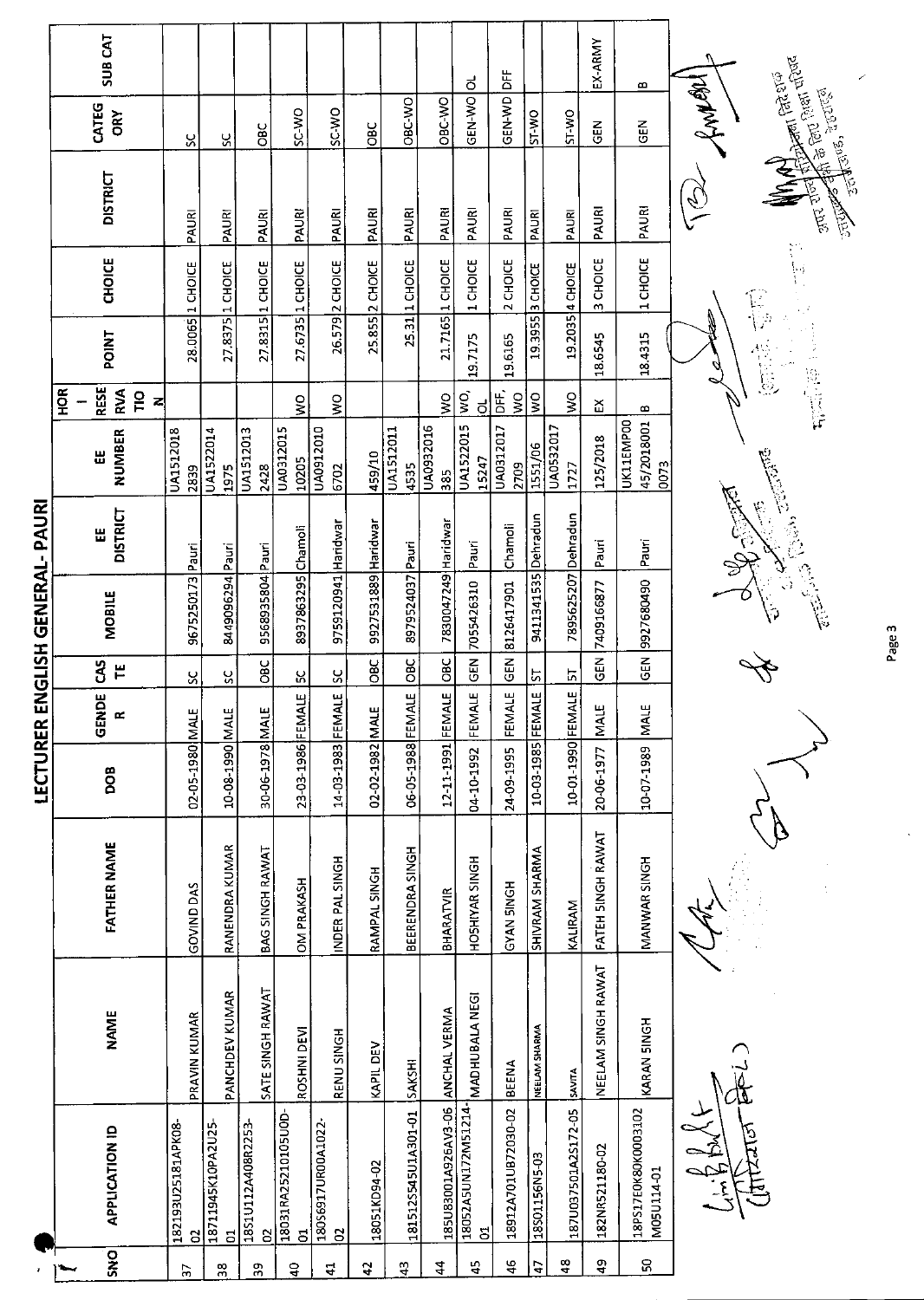|                          |                                      |                                      |                                  |                                      |                          |                 | LECTURER ENGLISH GENERAL- NAINITAL                                                                           |                         |                          |                          |              |                                 |                                                |                          |                |
|--------------------------|--------------------------------------|--------------------------------------|----------------------------------|--------------------------------------|--------------------------|-----------------|--------------------------------------------------------------------------------------------------------------|-------------------------|--------------------------|--------------------------|--------------|---------------------------------|------------------------------------------------|--------------------------|----------------|
|                          |                                      |                                      |                                  |                                      |                          |                 |                                                                                                              |                         |                          | HOR                      |              |                                 |                                                |                          |                |
| SNO                      | <b>APPLICATION ID</b>                | <b>NAME</b>                          | FATHER NAME                      | <b>BOG</b>                           | ă<br>S<br>$\propto$<br>Ū | <b>GAS</b><br>쁱 | <b>MOBILE</b>                                                                                                | <b>DISTRICT</b><br>Ш    | NUMBER<br>뜺              | <b>RESE</b><br>RVA<br>ΓD | <b>POINT</b> | <b>CHOICE</b>                   | <b>DISTRICT</b>                                | CATEG<br>ORY             | <b>SUB CAT</b> |
| $\overline{\phantom{0}}$ | 1852V102UA811014-01                  | VANDANA                              | NAND KISHOR JOSHI                | 30-06-1987                           | <b>ALE</b><br>EEM        | <b>GEN</b>      | 9568511118                                                                                                   | Nainital                | UA1212018<br>1504        | $\frac{1}{2}$<br>z       | 32.277       | 1 CHOICE                        | NAINIKI                                        | <b>GEN-WO</b>            |                |
| Z                        | 18RU2623A20611B35<br>ප               | <b>BABITA RAWAL</b>                  | GANGA SINGH RAWAL                | 19-07-1988                           | FEMALE                   | GEN             | 9411960854                                                                                                   | Nainital                | UA1222016<br>5363        | $\frac{1}{2}$            | 31.6415      | 1 CHOICE                        | <b>NAINITAL</b>                                | ON-Y-N-O                 |                |
| m                        | 1884U2ASR0256116-01                  | SITA RAWAT                           | RAGHUBIR SINGH<br>RAWAT          | 21-07-1987                           | FEMALE                   | 乙<br>55         | 8171405885                                                                                                   | Nainital                | UA1242018<br>566         | ş                        | 31.173       | 1 CHOICE                        | NAINITAL                                       | GEN-WO                   |                |
| 4                        | 1831022R1U0A3431-04                  | <b>RUCHI</b>                         | <b>CHAKREVARTI</b><br>TAKE CHAND | 31-07-1983                           | <b>ALE</b><br>뎙          | OBC             | 9457827826                                                                                                   | Udham S<br>Nagar        | UA2312010<br>3314        | Ş                        | 30.866       | 2 CHOICE                        | <b>NAINITAL</b>                                | OBC-WO<br>GEN-           |                |
| w                        | 1854AKB402211U195-<br>G <sub>1</sub> | KAMLA BHANDARI                       | MOHAN SINGH                      | 20-05-1990                           | FEMALE                   | GEN             | 8192828468                                                                                                   | Nainital                | <b>UA1212015</b><br>9445 | $\frac{0}{2}$            | 30.6515      | 1 CHOICE                        | NAINITAL                                       | GEN-WO                   |                |
| 6                        | 182L810W5115-01                      | SARITA LOHANI                        | JAGDISH CHANDRA                  | 06-12-1988                           | FEMALE                   | ნ<br>წ          | 9756158298                                                                                                   | Nainital                | W/158/2011               | ş                        | 30.6165      | 1 CHOICE                        | NAINITAL                                       | GEN-WO                   |                |
| $\overline{\phantom{1}}$ | 1853316AU002P1L20-07                 | LALITA PANT                          | NANDA BALLABH JOSHI              | 21-05-1988                           | FEMALE                   | $\frac{2}{9}$   | 9917529999                                                                                                   | Udham S<br>Nagar        | UA2312010<br>3056        | $\frac{1}{2}$            | 30.508       | 2 CHOICE                        | NAINITAL                                       | GEN-WO                   |                |
| $\infty$                 | 189213ABU2791204-02                  | <b>BEENA</b>                         | OMENDRA SINGH                    | 11-10-1987                           | FEMALE                   | OBC             | 8938997888                                                                                                   | Nainital                | UA1242017<br>2399        |                          | 30.2875      | 1 CHOICE                        | <b>NAINITAL</b>                                | OBC-WO<br>.<br>영         |                |
| o,                       | 182R135R403UA12851<br>$\mathbf{a}$   | REKHA RANI                           | KUNDAN LAL 5AINI                 | 02-07-1979                           | FEMALE                   | pac             | 9927722777                                                                                                   | Udham S<br><b>IPBPN</b> | UA2312015<br>13485       | ş                        | 30.141       | 2 CHOICE                        | NAINITAL                                       | OBC-WO<br>GEN-           |                |
| $\overline{a}$           | 18W28K5G31-01                        | KAVITA GAUTAM                        | MEWALAL GAUTAM                   | 10-08-1989                           | FEMALE                   | ပ္က             | 9161026875                                                                                                   | Nainital                | W/385/12                 | $\frac{1}{2}$            | 501          | <b>CHOICE</b><br>$\blacksquare$ | NAINITAL                                       | GEN-SC-<br>$\frac{1}{2}$ |                |
| $\sharp$                 | 18AF7161MR31-03                      | ANJU RANI                            | SHRIRAM SINGH                    | 05-09-1977                           | FEMALE                   | <b>ISEN</b>     | 9719929038                                                                                                   | Udham 5<br>Nagar        | M/F/1736/1               | ş                        | 30.0055      | 2 CHOICE                        | NAINITAL                                       | GEN-WO                   |                |
| $\mathbf{L}$             | 1818M8W35-02                         | <b>MONIKA</b>                        | <b>VIRENDRA KUMAR</b><br>VALMIKI | 29-06-1985                           | FEMALE                   | ပ္တ             | 9690071222                                                                                                   | Udham S<br>Nagar        | W/388/15                 | $\frac{1}{2}$            | 29.9095      | 2 CHOICE                        | NAINITAL                                       | GEN-SC-<br>$\frac{1}{2}$ |                |
| $\Omega$                 | 1803PA0211-01                        | AYESHA PARVEEN                       | MOHAMMAD AKHLAK                  | 02-06-1988                           | FEMALE                   | <b>OBC</b>      | 7252093625 Almora                                                                                            |                         | 1002/13                  | Ş                        | 29.796       | 1 CHOICE                        | NAINITAL                                       | OBC-WO                   |                |
| 24                       | 18012GW2S0221-01                     | SAVITA GOSWAMI                       | IAGDISH GOSWAMI                  | 01-08-1987 FEMALE                    |                          | OBC             | 9568298707 Nainital                                                                                          |                         | W/2021/201<br>$\sim$     | $\frac{1}{2}$            |              | 29.756 1 CHOICE                 | NAINITAL                                       | OBC-WO                   |                |
| $\mathfrak{u}$           | 1811V502A-W93-02                     |                                      | <b>NARI RAM</b>                  |                                      |                          | ပ္ကု            | 8057740871 Almora                                                                                            |                         | W-591/2013               | $\overline{\mathsf{S}}$  |              | 29.6245 1 CHOICE                | NAINITAL                                       | <b>DAN-3S</b>            |                |
| $\frac{6}{1}$            | 181K6055323-02                       | <b>VANDANA ARYA</b><br>SANTOSH KUMAR | PURAN RAM                        | 01-07-1989 FEMALE<br>25-06-1989 MALE |                          | š               | 9675215433 Nainital                                                                                          |                         | 363/2015                 |                          |              | 29.429 1 CHOICE                 | NAINITAL                                       | ပ္တ                      |                |
| $\mathbf{r}$             | 18116R7202D1-02                      | DEVENDRA KUMAR RAJ                   | <b>CHANI RAM</b>                 | 29-07-1988 MALE                      |                          | ပ္တ             |                                                                                                              |                         | 1762/2011                |                          |              | 29.2615 1 CHOICE                | NAINITAL                                       | S                        |                |
|                          |                                      |                                      | $\int_{\mathbb{R}^3}$            |                                      |                          |                 | <b>C_LESSERGERERE</b>                                                                                        |                         |                          |                          | 医体系          |                                 |                                                | <b>RAWR</b>              |                |
|                          |                                      |                                      |                                  |                                      |                          |                 | $\frac{1}{\sqrt[3]{\text{length}}} \cdot \frac{1}{\sqrt[3]{\text{width}}}, \frac{1}{\sqrt[3]{\text{width}}}$ |                         | कद्यमिक                  |                          |              | <b>CALLED BEEN MANAGER</b>      | राओ के लिए शिक्षा परिषद<br>र्नराखण्ड, देहरादून |                          |                |

 $\frac{1}{2}$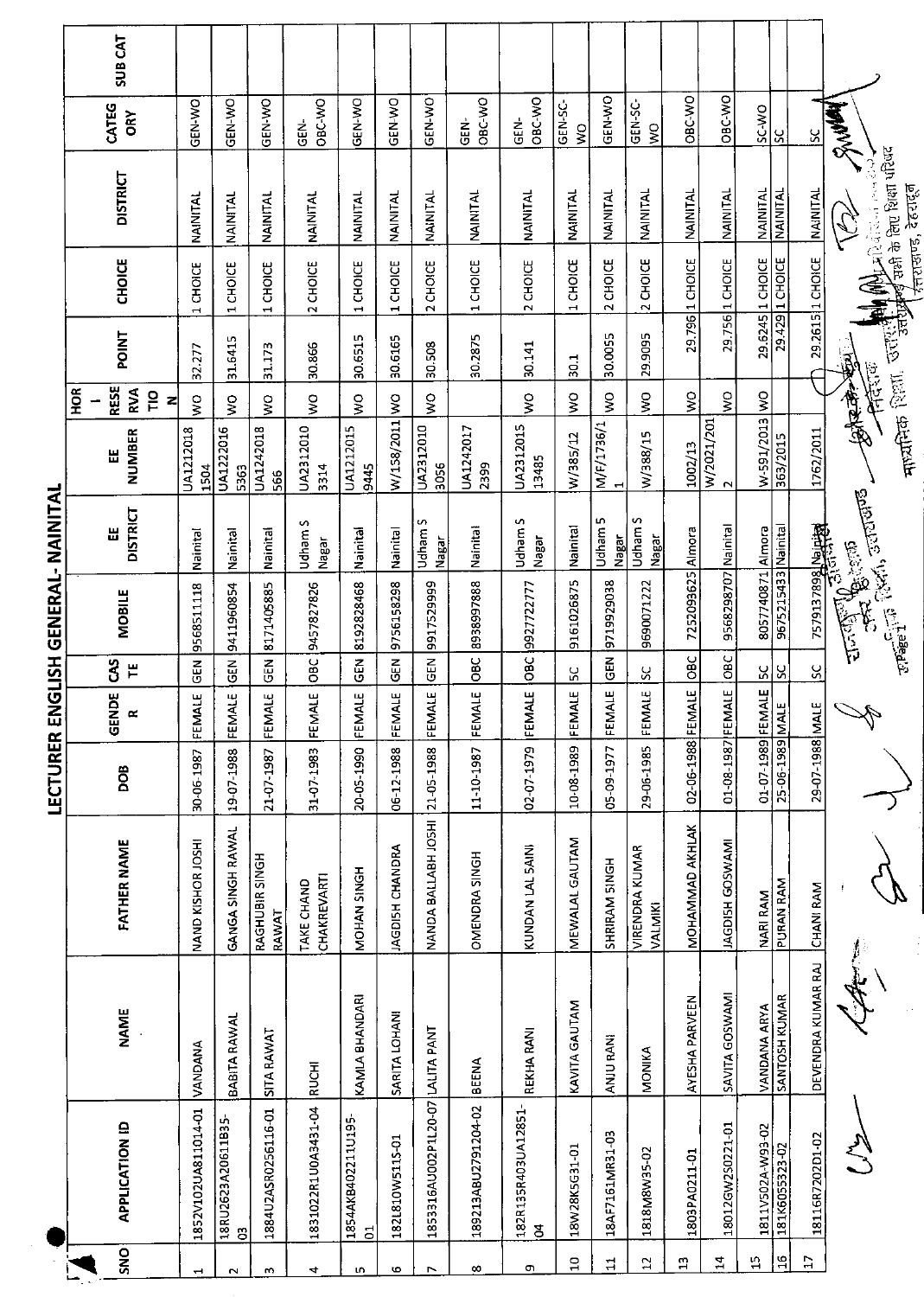|                    |                                      |                       |                               |                   |                          |                   |                     | LECTURER ENGLISH GENERAL- NAINITAL |                                                                                                                                                                                                                                                                                                                                                                                                                                                                                    |                                                        |                   |                 |                 |              |                |
|--------------------|--------------------------------------|-----------------------|-------------------------------|-------------------|--------------------------|-------------------|---------------------|------------------------------------|------------------------------------------------------------------------------------------------------------------------------------------------------------------------------------------------------------------------------------------------------------------------------------------------------------------------------------------------------------------------------------------------------------------------------------------------------------------------------------|--------------------------------------------------------|-------------------|-----------------|-----------------|--------------|----------------|
| SNO                | <b>APPLICATION ID</b>                | <b>NAME</b>           | <b>FATHER NAME</b>            | DOB               | <b>GENDE</b><br>$\alpha$ | S<br>$\mathbf{H}$ | <b>MOBILE</b>       | <b>DISTRICT</b><br>Ш               | <b>NUMBER</b><br>Ш                                                                                                                                                                                                                                                                                                                                                                                                                                                                 | <b>RESE</b><br>HOR<br><b>RVA</b><br>$\frac{1}{2}$<br>킥 | <b>POINT</b>      | <b>CHOICE</b>   | <b>DISTRICT</b> | CATEG<br>ORY | <b>SUB CAT</b> |
| $\frac{\infty}{2}$ | 18721G4165UA011S2-<br>$\overline{5}$ | <b>SAPANA GOSWAMI</b> | POORAN BAN<br>GOSWAMI         | 05-06-1989 FEMALE |                          | OBC               | 7500777009 Nainital |                                    | UA1212017<br>6514                                                                                                                                                                                                                                                                                                                                                                                                                                                                  | $\frac{0}{5}$                                          |                   | 29.172 1 CHOICE | NAINITAL        | OBC WO       |                |
| <u>ញ</u>           | 181A8080288M12U4-01 MAMTA            |                       | DIWAN RAM ARYA                | 27-04-1987 FEMALE |                          | SC                | 9456723113 Almora   |                                    | UA0122018<br>4888                                                                                                                                                                                                                                                                                                                                                                                                                                                                  | $\frac{1}{2}$                                          |                   | 23.104 1 CHOICE | NAINITAL        | SC-WO        |                |
| $\overline{a}$     | 185R18M4W31-02                       | MANJU RANA            | DAAN SINGH RANA               | 04-07-1989 FEMALE |                          | <u>ს</u>          | 8938947143 Nagar    | Udham S                            | W/3815/14                                                                                                                                                                                                                                                                                                                                                                                                                                                                          | $\frac{8}{15}$                                         |                   | 20.366 2 CHOICE | <b>NAINITAL</b> | ST-WO        |                |
| $\overline{21}$    | 1891126721330A6SU-01 SANJAYPAL SINGH |                       | BHUPAL SINGH                  | 01-07-1990 MALE   |                          | <b>GEN</b>        | 9639761171          | Tehri                              | UA2112017<br>3696                                                                                                                                                                                                                                                                                                                                                                                                                                                                  | $\overline{5}$                                         | 18.5675           | 8 CHOICE        | NAINITAL        | 65           | $\vec{o}$      |
| 22                 | 18S3041K-01                          | KESHAR SINGH          | TRILOK SINGH                  | 01-05-1976 MALE   |                          | GEN               | 8433273195          | Udham S<br><b>Nagar</b>            | Mar-14                                                                                                                                                                                                                                                                                                                                                                                                                                                                             | $\boldsymbol{\tilde{\omega}}$                          | 17 24 65          | 2 CHOICE        | NAINITAL        | GEN          | EX-ARMY        |
|                    | たけい                                  | $\sqrt{1-1}$          | $\frac{1}{2}$ , $\frac{1}{2}$ |                   | λ                        |                   |                     |                                    | $\frac{1}{2} \frac{1}{2} \left( \frac{1}{2} \right)^{\frac{1}{2}} \left( \frac{1}{2} \right)^{\frac{1}{2}} \left( \frac{1}{2} \right)^{\frac{1}{2}} \left( \frac{1}{2} \right)^{\frac{1}{2}} \left( \frac{1}{2} \right)^{\frac{1}{2}} \left( \frac{1}{2} \right)^{\frac{1}{2}} \left( \frac{1}{2} \right)^{\frac{1}{2}} \left( \frac{1}{2} \right)^{\frac{1}{2}} \left( \frac{1}{2} \right)^{\frac{1}{2}} \left( \frac{1}{2} \right)^{\frac{1}{2}} \left( \frac{$<br><b>ED FOR</b> | 医鼻                                                     | <b>City</b><br>∾, | Ř               | たい              | MORN         |                |
|                    |                                      |                       |                               |                   |                          |                   |                     |                                    |                                                                                                                                                                                                                                                                                                                                                                                                                                                                                    |                                                        |                   |                 |                 |              |                |

Page 2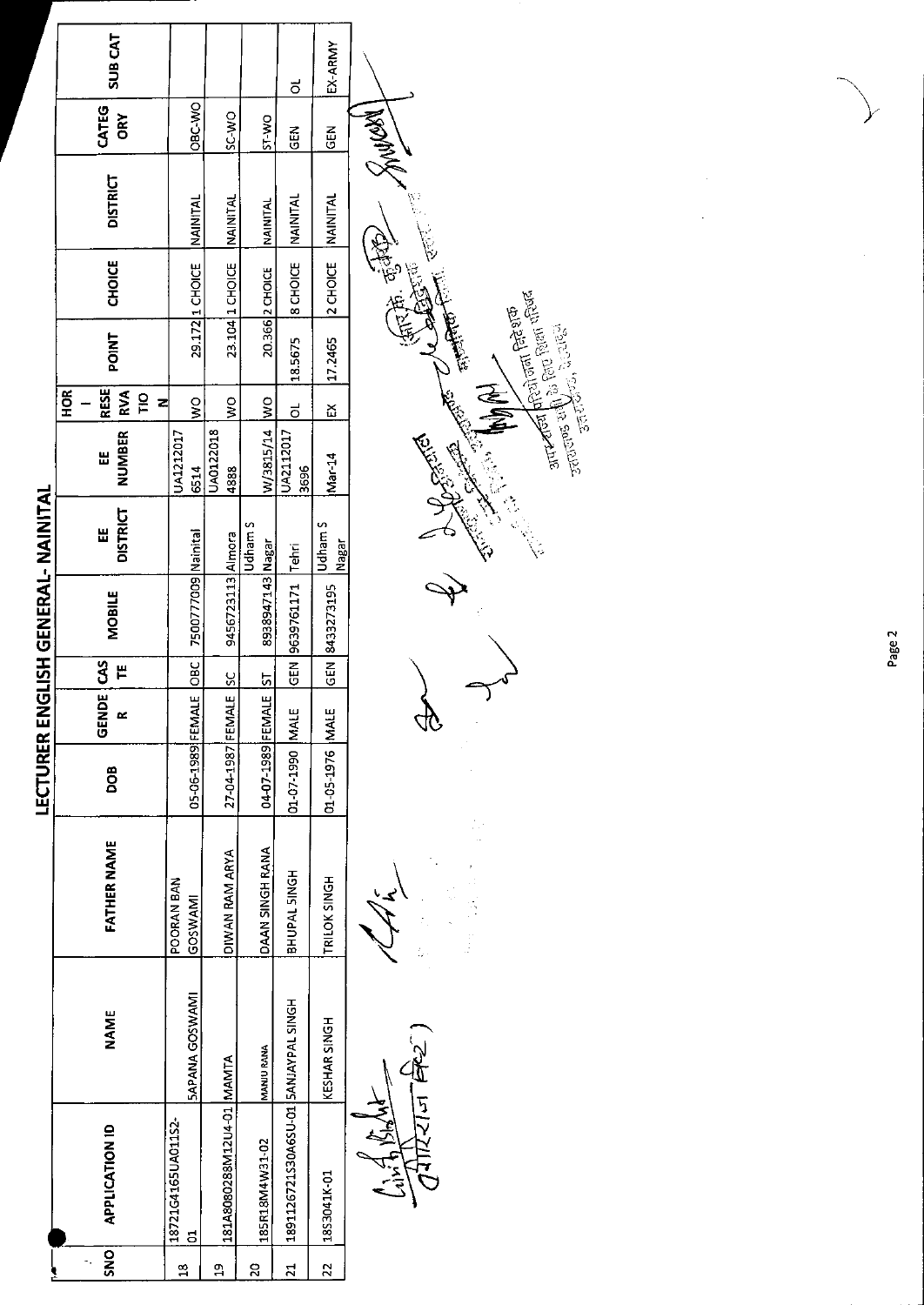|                                    | SUB <sub>CAT</sub>                                    |                             |                                  |
|------------------------------------|-------------------------------------------------------|-----------------------------|----------------------------------|
|                                    | CATEG<br><b>ORY</b>                                   | <b>OK-N-NO</b>              |                                  |
|                                    | <b>DISTRICT</b>                                       | HARIDWAR                    | EREST AND A POST OF CERED (2017) |
|                                    | <b>CHOICE</b>                                         | 1 CHOICE                    |                                  |
|                                    | <b>TNIO4</b>                                          | 33.0585                     |                                  |
|                                    | <b>RESE</b><br>HOR <sub>I</sub><br>$\frac{1}{2}$<br>z |                             |                                  |
|                                    | NUMBER RVA<br>出                                       | 8272/2012  WO               | Children Children                |
|                                    | <b>DISTRICT</b><br>Ш                                  |                             |                                  |
| LECTURER ENGLISH GENERAL- HARIDWAR | <b>MOBILE</b>                                         | 7983843684 Dehradun         |                                  |
|                                    | F                                                     |                             |                                  |
|                                    | GENDE CAS                                             |                             |                                  |
|                                    | <b>BOD</b>                                            | 06-11-1989 FEMALE GEN       |                                  |
|                                    | <b>FATHER NAME</b>                                    | RAMESHWAR PRASAD<br>DEVRANI |                                  |
|                                    | <b>NAME</b>                                           | PREETI DEVRANI              | - 1942)                          |
|                                    | <b>APPLICATION ID</b>                                 | 1822220D817P-03             |                                  |
|                                    | SNO                                                   | Н                           |                                  |

 $\ddot{\phantom{0}}$ 

Ŷ,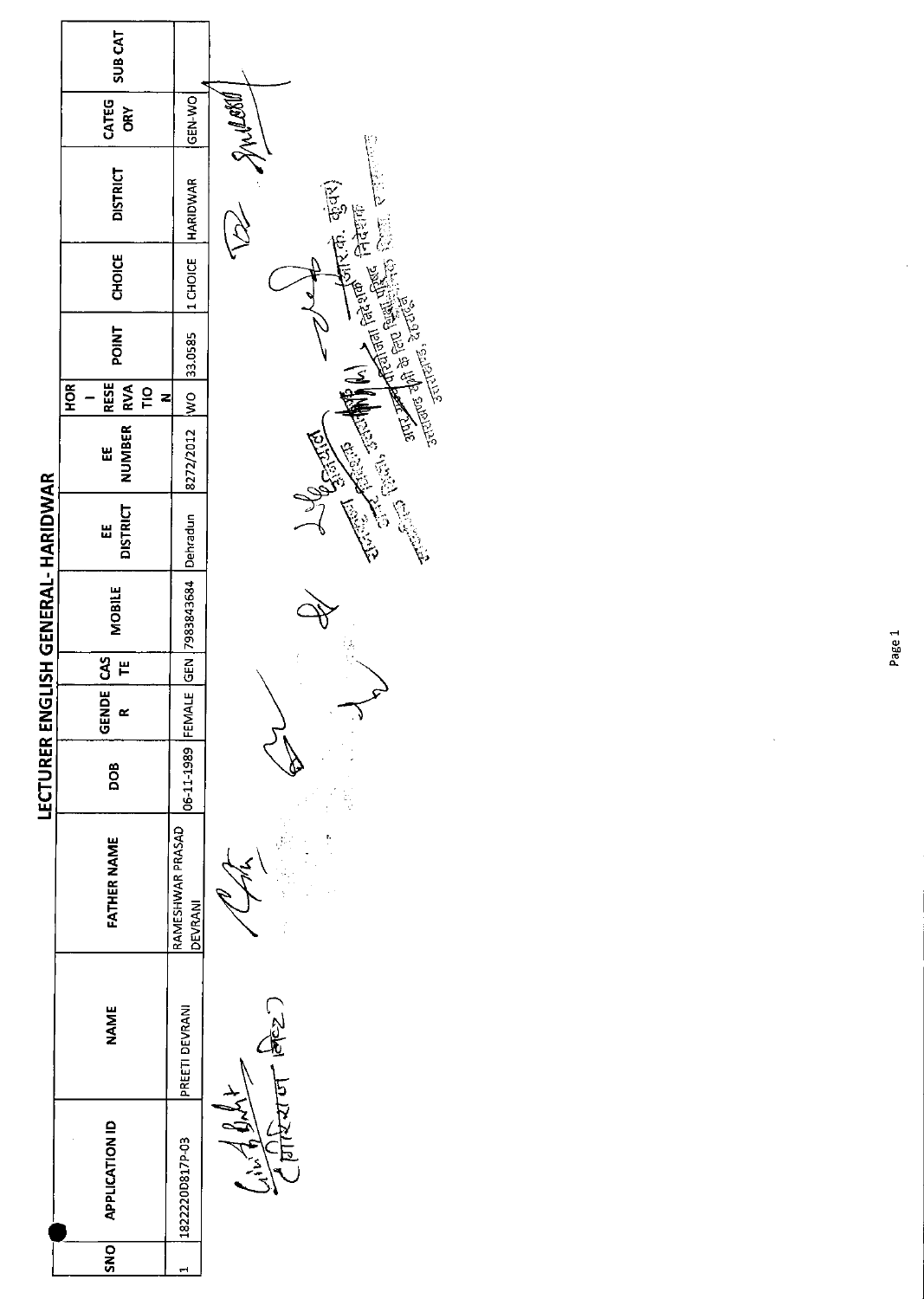|                         | <b>SUB CAT</b>                                         |                          |                    |                    |                                       |                               |                          |                     |                        |                             |                                                    |
|-------------------------|--------------------------------------------------------|--------------------------|--------------------|--------------------|---------------------------------------|-------------------------------|--------------------------|---------------------|------------------------|-----------------------------|----------------------------------------------------|
|                         | CATEG<br><b>ORY</b>                                    | GEN-WO                   | ON-Y-NO            | OBC-WO<br>GEN-     | GEN-WO                                | GEN-SC-<br>$\frac{1}{2}$      | GEN-ST-<br>$\frac{8}{3}$ | S                   | OBC-WO                 | <b>SC-WO</b>                | <b>TWO ANYST</b>                                   |
|                         | <b>DISTRICT</b>                                        | DEHRADUN                 | DEHRADUN           | DEHRADUN           | DEHRADUN                              | DEHRADUN                      | <b>DEHRADUN</b>          | DEHRADUN            | DEHRADUN               | <b>DEHRADUN</b>             | <b>Andrew School Control</b><br>$\tilde{Q}$        |
|                         | <b>CHOICE</b>                                          | 1 CHOICE                 | CHOICE<br>1        | 1 CHOICE           | 2 CHOICE                              | 1 CHOICE                      | 1 CHOICE                 | 31.436 1 CHOICE     | 30.859 1 CHOICE        | 29.5215 1 CHOICE            | RIVIN                                              |
|                         | <b>POINT</b>                                           | 32.3765                  | 32.297             | 32.0675            | 32.0385                               | 31.857                        | 31.6165                  |                     |                        |                             | <b>Highler</b> Court Care Control<br>金馬虎 的复数<br>医院 |
|                         | <b>RESE</b><br><b>HOR</b><br>RVA<br>$\frac{1}{2}$<br>즤 | ş                        | $\frac{1}{2}$      | $\frac{8}{5}$      | Ş                                     | ş                             | $\frac{8}{2}$            |                     | $\frac{1}{2}$          | ş                           |                                                    |
|                         | <b>NUMBER</b><br>出                                     | UA1522018<br>7454        | 8819/14            | 15435/14           | UA0932017<br>194                      | 3998/13                       | 1096/2013                | 4176/014            | ua05120181<br>2415     | UA0512010<br>4007           | The Court of Country of Countries Co.              |
|                         | <b>DISTRICT</b><br>出                                   | Pauri                    | Dehradun           | Dehradun           | Haridwar                              | Dehradun                      | Dehradun                 |                     |                        |                             | <b>Completed</b>                                   |
| GLISH GENERAL- DEHRADUN | MOBILE                                                 | 7417650617               | 9457084830         | O8C 8126329507     | 8979560997                            | 9719209281                    | 7500323456               | 9927322948 Dehradun | 9675910200 Dehradun    | 8476832748 Dehradun         |                                                    |
|                         | 3<br>٣                                                 | GEN ]                    | <b>SEN</b>         |                    | <b>GEN</b>                            | ပ္တ                           | 51                       | SC                  | OBC                    | $\frac{8}{5}$               |                                                    |
|                         | <b>DE</b><br><b>GEN</b>                                | FEMALE                   | FEMALE             | FEMALE             | FEMALE                                | FEMALE                        | FEMALE                   |                     |                        |                             |                                                    |
| LECTURER EN             | DOB                                                    | 23-12-1990               | 19-09-1979         | 16-06-1984         | 15-11-1982                            |                               | 01-06-1988               | 11-06-1987 MAL      | 01-09-1987 FEMALE      | 01-01-1981 FEMALE           |                                                    |
|                         | <b>FATHER NAME</b>                                     | DINESH CHANDRA<br>DHYANI | RAJESH SINGH TYAGI | <b>GAUAD AHMAD</b> | <b>SUKHOEV KUMAR</b><br><b>SHARMA</b> | DEEPAK KUMAR LOHRE 14-07-1988 | ATTAR SINGH PANWAR       | SURESH NIRALA       | RAM SURESH             | RANVIR SINGH                |                                                    |
|                         | <b>NAME</b>                                            | SAVITA DHYANI            | RITU TYAGI         | SHAGUFTA PRAVEEN   | POONAM BHATT                          | <b>SONIYA</b>                 | PRIYANKA PANWAR          | <b>SAHIL KUMAR</b>  | MAMTA                  |                             |                                                    |
|                         | <b>APPLICATION ID</b>                                  | 18552124U7D85014A-<br>5  | 188R1819T4-01      | 18451P53145-03     | 18P11439AU092078-02                   | 183991853-01                  | 186P102P1309-01          | 18016K17445-01      | 18401a1uM51028251<br>៩ | 18U4207510KA1000-01 KM ASHA | $\frac{1}{2}$<br>Ind bight                         |
|                         | SNO                                                    |                          |                    |                    |                                       |                               |                          |                     |                        |                             |                                                    |

**Contract Control Control Control Control**<br>Control Control Control Control Control Control Control Control Control Control Control Control Control Control Control Control Control Control Control Control Control Control Con  $\rightarrow$ 

Page 1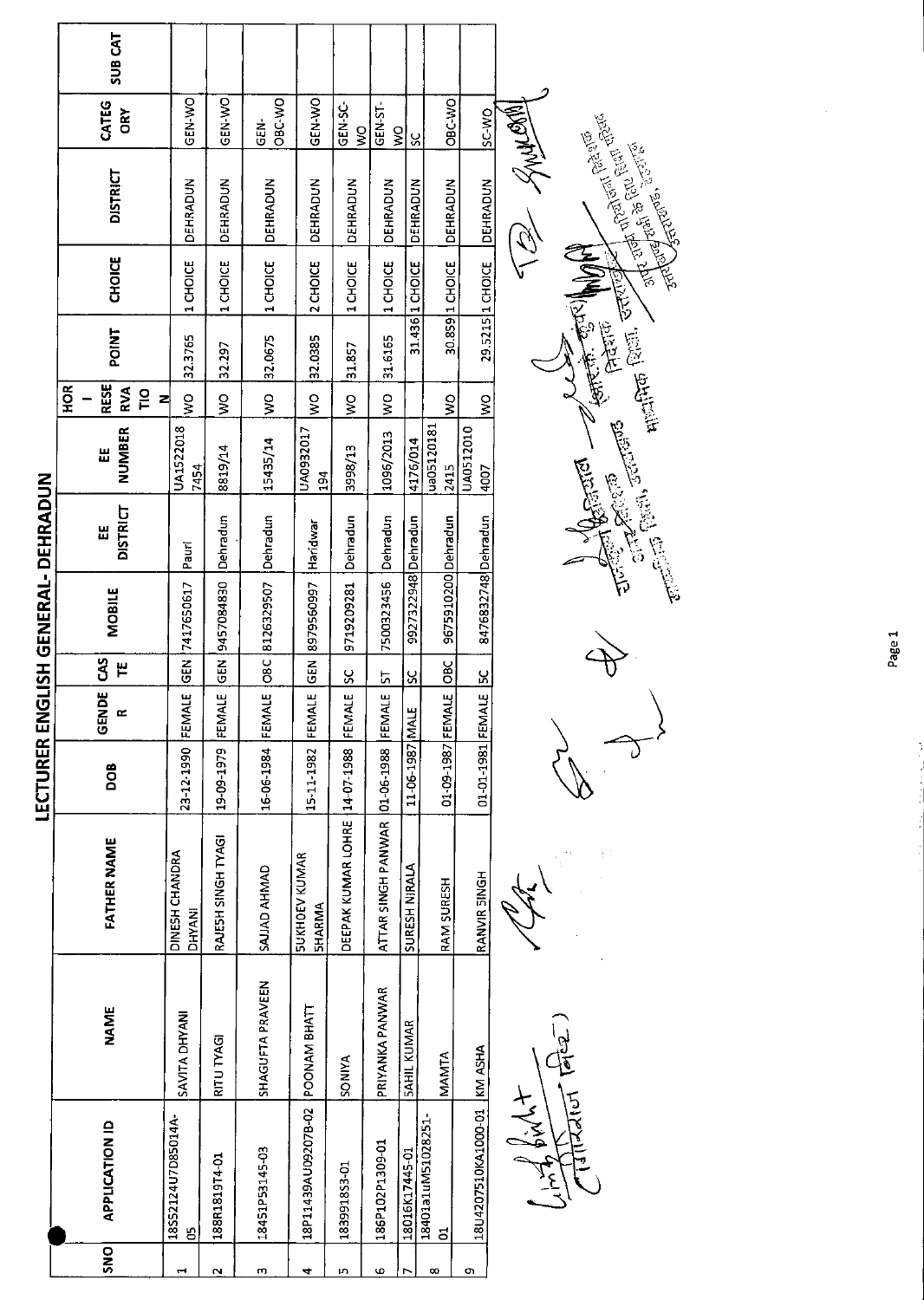| SUB <sub>CAT</sub>                                                  |                                 |                     |                                |                  |                                |                                   |                     |                                 |                         |                          |                         |                                |                                    |                         |                                      |                                  |                           |                                      | <b>Collage Discover</b><br><b>Alapter</b> , Statt<br>$\frac{1}{2}$ |                 |
|---------------------------------------------------------------------|---------------------------------|---------------------|--------------------------------|------------------|--------------------------------|-----------------------------------|---------------------|---------------------------------|-------------------------|--------------------------|-------------------------|--------------------------------|------------------------------------|-------------------------|--------------------------------------|----------------------------------|---------------------------|--------------------------------------|--------------------------------------------------------------------|-----------------|
| CATEG<br>ORY                                                        | GEN-WO                          | GEN-WO              | $\frac{1}{2}$<br>3go           | OBC-WO<br>GEN-   | GEN-WO                         | <b>GEN-WO</b>                     | GEN-WO              | 군<br>명                          | 준<br>연                  | មិ                       | 옵<br>U                  | GEN-WO                         | GEN-SC-<br>Š                       | <b>OBC-V/O</b>          | χ                                    | ပွ                               | OBC-VO                    | <b>DBC</b>                           | Frucatil                                                           | ्राण्ड र        |
| <b>DISTRICT</b>                                                     | CHAMPAWAT                       | CHAMPAWAT           | CHAMPAWAT                      | CHAMPAWAT        | CHAMPAWAT                      | CHAMPAWAT                         | CHAMPAWAT           | CHAMPAWAT                       | CHAMPAWAT               | CHAMPAWAT                | <b>CHAMPAWAT</b>        | CHAMPAWAT                      | CHAMPAWAT                          | CHAMPAWAT               | CHAMPAWAT                            | CHAMPAWAT                        | CHAMPAWAT                 | CHAMPAWAT                            | उत्तराखण्ड                                                         |                 |
| <b>CHOICE</b>                                                       | 1CHOICE                         | 1 CHOICE            | 2 CHOICE                       | 1 CHOICE         | 1 CHOICE                       | 1 CHOICE                          | 2 CHOICE            | 4 CHOICE                        | 3 CHOICE                | 4 CHOICE                 | 3 CHOICE                | <b>CHOICE</b><br>1             | CHOICE<br>$\overline{\phantom{0}}$ | 1 CHOICE                | 27.456 1 CHOICE                      | 1 CHOICE                         | 21.153 2 CHOICE           | 20.6295 2 CHOICE                     | 95550                                                              | restrict facts. |
| POINT                                                               | 31.119                          | 30.908              | 30.733                         | 30.346           | 30.1905                        | 30.137                            | 29.4355             | 29.1755                         | 29.09                   | 29.037                   | 28,892                  | 28.8485                        | 28.7805                            | 27.5165                 |                                      | 26.387                           |                           |                                      | 医心理学                                                               |                 |
| <b>RESE</b><br><b>HOR</b><br>$\sum_{k=1}^{n}$<br>$\frac{1}{2}$<br>z | š                               | š                   |                                | $\frac{8}{2}$    |                                |                                   | ş                   |                                 |                         |                          |                         | $\frac{1}{2}$                  | ş                                  | $\frac{1}{2}$           |                                      |                                  | $\frac{1}{2}$             |                                      |                                                                    |                 |
| <b>NUMBER</b><br>닚                                                  | UA0422016<br>T1957              | UA0422011<br>4994   | UA2312017<br>123203            | W/36/2012        | w/719/2014 WO                  | W/676/2012 WO                     | M/F/555/01          | 356/2013                        | UA0112010<br>1635       | UA1521232<br>6054534     | UA1212010<br>2309       | UA0422016<br>T <sub>653</sub>  | w/349/2013                         | UA0422018<br>1424       | UA0422011<br>5333                    | UA0422018<br>928                 | UA2312017<br>T22737       | UA2322016<br>$\frac{18965 + 71}{2}$  | G. (5-75                                                           |                 |
| <b>DISTRICT</b><br>쁪                                                | Champawat                       | Champawat           | Udham S<br>Nagar               | <b>Champawat</b> | Champawat                      | Champawat                         | Udham S<br>Nagar    | Nainital                        | Almora                  | Pauri                    | Nainital                | Champawat                      | Champawat                          | 8006640195 Champawat    | 9411130782 Champawat                 | Champawat                        | Udham S<br><b>Ieas</b>    | Udham S                              | annis Barrent Strauber<br><b>ASSES</b>                             |                 |
| MOBILE                                                              | 8650838062                      | 8392981323          | 7830174878                     | 7535832170       | 7983237076                     | 9675697802                        | 9536968934          | 9456172486                      | 9410185000              | 9368371945               | 9411377820              | 7535014865                     | 9536848039                         |                         |                                      | 7409840837                       | 8979819157                | 9012864935 Nagar                     |                                                                    |                 |
| 3<br>٣                                                              | កូ<br>ច                         | 65N                 | OBC                            | OBC              | <b>GEN</b>                     | $\frac{2}{5}$                     | <b>GEN</b>          | $\frac{2}{3}$                   | GEN <sub></sub>         | ัน<br>ซิ                 | $\overline{5}$          | ដូ<br>ច                        | ပ္တ                                | <b>OBC</b>              | ပ္တ                                  | ပ္ပ                              | $rac{1}{2}$               | OBC                                  |                                                                    |                 |
| GENDE<br>œ                                                          | FEMALE                          | FEMALE              | <b>MALE</b>                    | FEMALE           | FEMALE                         | FEMALE                            | FEMALE              | <b>MALE</b>                     | <b>NALE</b>             | <b>MALE</b>              | <b>MALE</b>             | FEMALE                         | FEMALE                             | ш                       |                                      |                                  | 피                         |                                      |                                                                    |                 |
| DOB                                                                 |                                 | 20-06-1990          | 10-04-1984                     | 11-04-1990       | 10-07-1991                     | 28-08-1990                        | 20-08-1990          | 09-04-1986                      | 05-06-1986              | 23-09-1988               | 18-11-1987              | 20-12-1984                     | 01-06-1991                         | 31-10-1979 FEMAL        | 11-08-1987 MALE                      | 30-07-1976 MALE                  | 16-06-1990 FEMAL          | 18-05-1992 MALE                      |                                                                    |                 |
| <b>FATHER NAME</b>                                                  | GIRISH CHANDRA JOSHI 21-12-1976 | NATH SINGH BISHT    | DAYA RAM                       | SADIQ HUSSAIN    | SHRI HARISH CHANORA<br>GAHTORI | MADAN MOHAN SINGH<br><b>MEHTA</b> | SHIVRAJ SINGH BISHT | CHANDAN SINGH<br><b>NAGDALI</b> | MOHAN CHANDRA<br>PANDEY | <b>GANESH RAWAT</b>      | HEERA BALLABH BHATT     | SHEKHAR PANRT<br>MR. CHANDRA   | PANI RAM TAMTA                     | KHIM NATH               | TILOK RAM ARYA                       | BADRI PRASAD                     | SONPAL KASHYAP            | RAFEEQ AHMAD                         |                                                                    |                 |
| NAME                                                                | PUSHPA JOSH!                    | RENU BISHT          | VINOD KUMAR MAURYA             | MOMEEN JAHAN     | NEEMA GAHTORI                  | RITIKA MEHTA                      | RUCHI BISHT         | PANKAJ NAGDALI                  | HIMANSHU PANDEY         | <b>HRITHIK RAWAT</b>     | KAMAL KISHOR BHATT      | MANTA PANT                     | MANJU TAMTA                        | <b>RITU KUMARI</b>      | <b>HIMANSHU KUMAR</b><br><b>ARYA</b> |                                  | SHASHI KASHYAP            | MOHAMMAD ZUBAIR<br><b>AALAM</b>      |                                                                    |                 |
| <b>APPLICATION ID</b>                                               | 189A7101PTUJ624250-             | 181R9019A42U2440-01 | 1820U211373MV2T320<br>$A_0$ 02 | 18J6220WM13-0S   | 1801G47w291N-01                | 1866RW27210M-02                   | 1815550RFM1B-02     | 18P5013632-04                   | 1815213A1PU06H001-<br>ප | 1814655U33225A210H4<br>ರ | 1810U0922A3B12K10-<br>ರ | 186UA25104T6P023M-<br>$\Omega$ | 189T43w02M31-01                    | 180AK8441202R24U1-<br>ដ | 18HS3U3132A12A040-<br>S.             | 18042129AMBU8120-01  LALIT MOHAN | 1812SU0732T327712AK-<br>5 | 186S252U3MAA06201-<br>$\overline{5}$ |                                                                    |                 |
| <b>SNO</b><br>$\sim$                                                | $\overline{5}$                  |                     |                                |                  |                                |                                   |                     |                                 |                         | å                        | 급                       | $\overline{c}$                 | $\Xi$                              | $\mathbf{z}$            | ្អ                                   | $\mathfrak{a}$                   | $\overline{1}$            | $^{22}$                              |                                                                    |                 |
|                                                                     | $\blacktriangleleft$            | $\sim$              | m                              | 4                | ю                              | Ф                                 | r                   | $\infty$                        | o                       |                          |                         |                                |                                    |                         |                                      |                                  |                           |                                      |                                                                    |                 |

I FCTIRER ENGISH GENERAI- CHAMPAWAT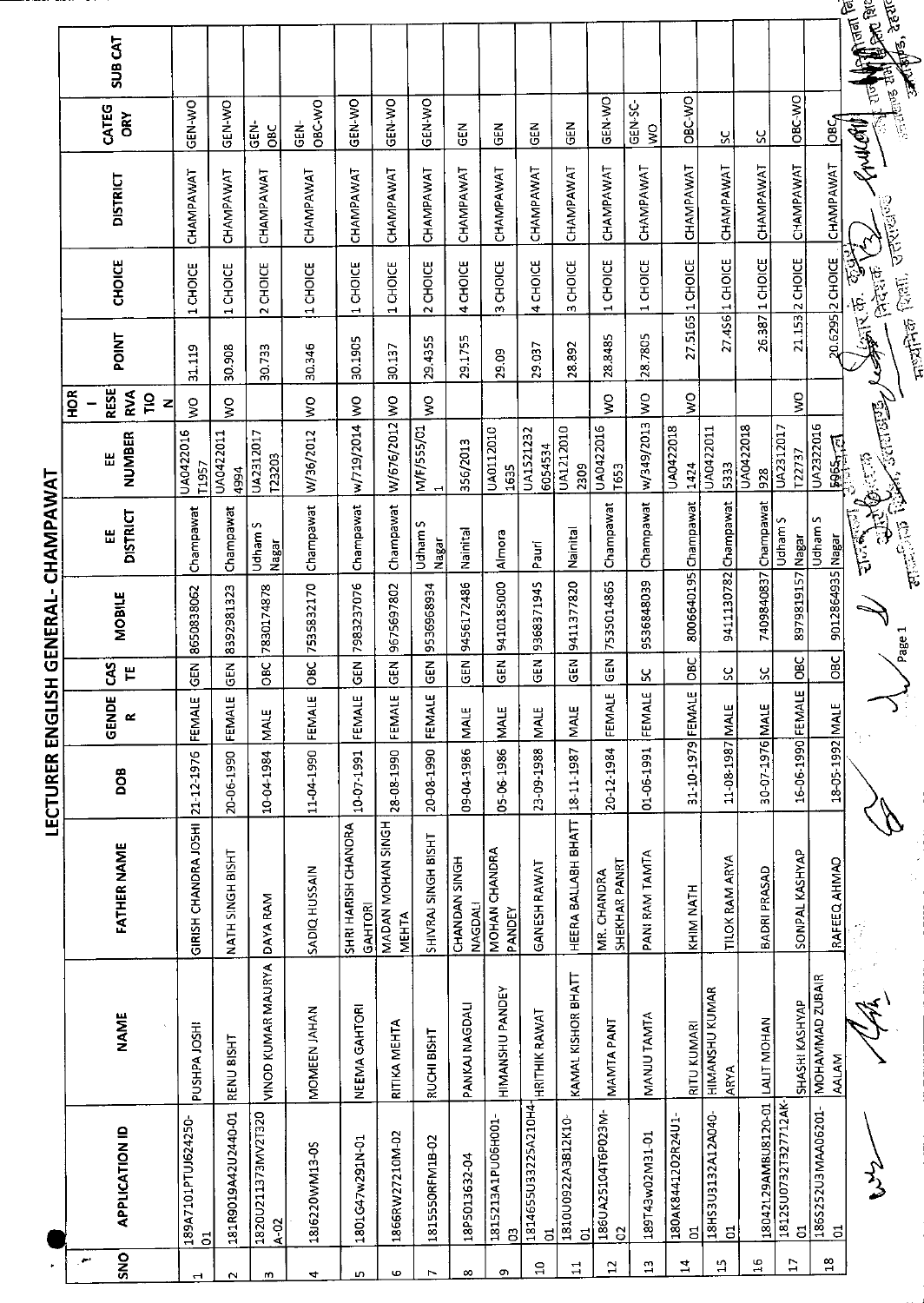|         |                       |                       |                                              |                      |                   |                 | LECTURER ENGLISH GENERAL- CHAMPAWAT |                      |                    |                                                                      |         |                  |                     |               |               |  |
|---------|-----------------------|-----------------------|----------------------------------------------|----------------------|-------------------|-----------------|-------------------------------------|----------------------|--------------------|----------------------------------------------------------------------|---------|------------------|---------------------|---------------|---------------|--|
| SNO     | <b>APPLICATION ID</b> | NAME                  | <b>FATHER NAME</b>                           | DOB                  | <b>GENDE</b><br>œ | <b>CAS</b><br>٣ | <b>MOBILE</b>                       | <b>DISTRICT</b><br>Ш | <b>NUMBER</b><br>Ш | <b>RESE</b><br>HOR <sub>I</sub><br><b>IRVA</b><br>$\frac{1}{2}$<br>z | POINT   | <b>CHOICE</b>    | <b>DISTRICT</b>     | CATEG<br>ORY  | <b>SUBCAT</b> |  |
| ິດ<br>ຕ | 18MR421055-01         | MONIKA RANI           | SHIV CHARAN LAL                              | 08-01-1992 FEMAL     | $rac{5}{4}$       |                 | 8954557564 Nainital                 |                      | 55/2014            | $\frac{8}{5}$                                                        |         | 19.5085 3 CHOICE | CHAMPAWAT           | <b>DAC-2S</b> |               |  |
| g       | 1801P0A4125U162U6-    |                       |                                              |                      |                   |                 |                                     |                      | UA1242016          |                                                                      |         |                  |                     |               |               |  |
|         | ದ                     | UPIKA PRASAD          | NARENDRA PRASAD                              | 26-07-1989 FEMALE 5C |                   |                 | 8194022710 Nainital                 |                      | 1650               | $\frac{8}{2}$                                                        |         | 19.1525 8 CHOICE | CHAMPAWAT           | <b>SC-WO</b>  |               |  |
|         | 1821U11106R1A71L90-   |                       |                                              |                      |                   |                 |                                     |                      | UA0912016          |                                                                      |         |                  |                     |               |               |  |
|         | 8                     | <b>LALITA RATHORE</b> | KEDAR SINGH RATHORE   05-05-1991 FEMALE   ST |                      |                   |                 | 9458159515 Haridwar                 |                      | 11117              | ş                                                                    |         | 18.8255 4 CHOICE | CHAMPAWAT           | ST-WO         |               |  |
| 2       | 18H421210 JP 01       | <b>JAIDEEP SINGH</b>  | UMMED SINGH                                  | 10-03-1986 MALE      |                   |                 | GEN 8449871329 Tehri                |                      | PH41/2012 OL       |                                                                      | 18.1755 |                  | 10 CHOICE CHAMPAWAT | $rac{5}{6}$   | ಠ             |  |
|         | Trip Hilber           |                       |                                              |                      |                   |                 |                                     |                      | Ý                  |                                                                      |         | ( 原志 高野          | <b>WAYNER</b>       |               |               |  |

 $\frac{2}{\sqrt{\frac{1}{2}}\left(\frac{1}{2}\right)}\left(\frac{1}{2}\right)^{2}}$ 

 $\ddot{\phantom{0}}$ 

 $\, \triangleleft$  $\mathbf{\hat{z}}$ 



 $\frac{1}{2}$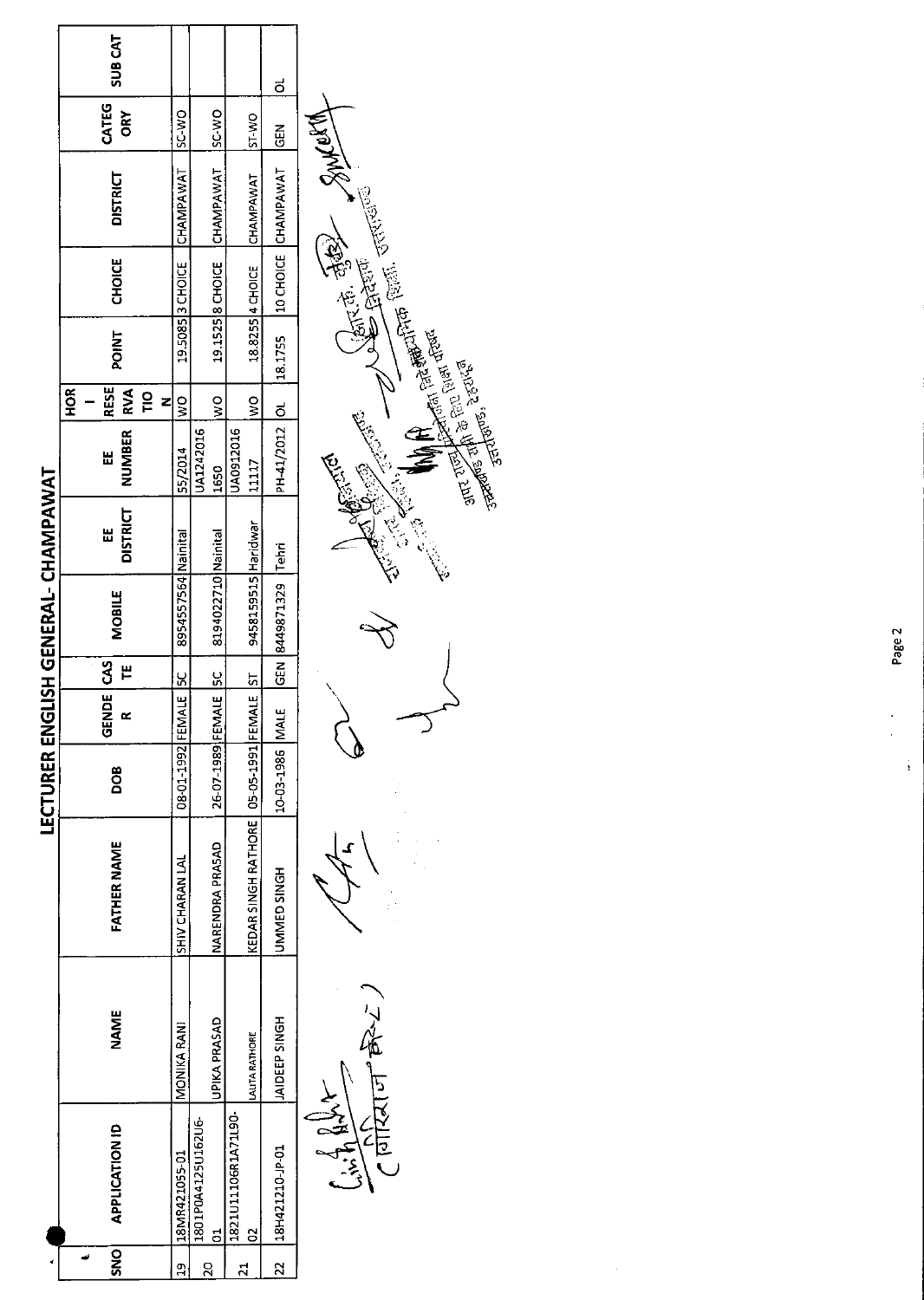|                                   | <b>SUB CAT</b>                          |                      |                                       |                        |                         |                          |                          |                                      |                                  |                            |                                 |                                 |                                  |                                |                                |                     |                                      |                                 |                          |                                    |                           |               |
|-----------------------------------|-----------------------------------------|----------------------|---------------------------------------|------------------------|-------------------------|--------------------------|--------------------------|--------------------------------------|----------------------------------|----------------------------|---------------------------------|---------------------------------|----------------------------------|--------------------------------|--------------------------------|---------------------|--------------------------------------|---------------------------------|--------------------------|------------------------------------|---------------------------|---------------|
|                                   | CATEG<br><b>ORY</b>                     |                      | GEN-WO                                | GEN-WO                 | $\overline{5}$          | GEN-WO                   | GEN-WO                   | $\frac{2}{5}$                        | GEN-WO                           | <b>GEN-WO</b>              | GEN-WO                          | GEN-SC                          | GEN-WO                           | GEN-WO                         | GEN-WO                         | OBC-WO<br>ĠB,       | GEN-WO                               | GEN-WO                          | GEN-SC-<br>$\frac{8}{5}$ | GEN-WO                             |                           |               |
|                                   | <b>DISTRICT</b>                         |                      | CHAMOLI                               | CHAMOLI                | CHAMOLI                 | CHAMOLI                  | CHAMOLI                  | CHAMOLI                              | CHAMOLI                          | CHAMOLI                    | CHAMOLI                         | <b>CHAMOLI</b>                  | <b>CHAMOLI</b>                   | <b>CHAMOLI</b>                 | <b>CHAMOLI</b>                 | CHAMOLI             | CHAMOLI                              | CHAMOLI                         | CHAMOLI                  | CHAMOLI                            | Annewal                   |               |
|                                   | <b>CHOICE</b>                           |                      | 1 CHOICE                              | 1 CHOICE               | 1 CHOICE                | 1 CHOICE                 | 1 CHOICE                 | 1 CHOICE                             | 1 CHOICE                         | 1 CHOICE                   | 1 CHOICE                        | 1 CHOICE                        | 1 CHOICE                         | 1 CHOICE                       | 1 CHOICE                       | 1 CHOICE            | 1 CHOICE                             | 1 CHOICE                        | 1 CHOICE                 | 1 CHOICE                           | $\widehat{\widetilde{Q}}$ |               |
|                                   | <b>POINT</b>                            |                      | 32.517                                | 32.249                 | 31.8205                 | 31.6545                  | 31.6125                  | 31.597                               | 31.278                           | 31.2025                    | 31.1505                         | 31.1225                         | 31.032                           | 30.9945                        | 30.8365                        | 30.7865             | 30.7035                              | 30.4935                         | 30.4315                  | 30.27                              | 经基金利用<br><b>A</b>         | <b>AUDIT</b>  |
|                                   | <b>RESE</b><br><b>AOK</b><br><b>RVA</b> | $\overline{10}$<br>즤 | š                                     | Š                      |                         | Š                        | $\frac{8}{2}$            | $\triangle$                          | ş                                | $\frac{1}{2}$              |                                 |                                 | ş                                | ş                              | š                              | ş                   | ş                                    | ş                               | ş                        | $\frac{8}{5}$                      |                           |               |
|                                   | NUMBER<br>出                             |                      | UA0312015<br>10263                    | 1650/08                | UA0312015<br>9848       | UA0312017<br>556         | w-6827/011               | UA0312018<br>1900                    | UA0312018<br>57                  | 6015/2012<br>$\frac{1}{2}$ | 4692/2014<br>$\dot{\mathbf{z}}$ | UA0312017<br>3414               | UA0312016<br>4111                | UA0312016<br>6895              | W6592/12                       | UA0312015<br>9981   | UA0312014<br>W1402                   | UA0312016                       | W6230/12                 | UA0312009<br>2540                  |                           | क्रामिक शिला. |
| LECTURER ENGLISH GENERAL- CHAMOLI | <b>DISTRICT</b><br>쁪                    |                      | Chamoli                               | Chamoli                | Chamoli                 | Chamoli                  | Chamoli                  | Chamoli                              | Chamoli                          | Chamoli                    | Chamoli                         | Chamoli                         | Chamoli                          | Chamoli                        | Chamoli                        | Chamoli             | Chamoli                              | Chamoli                         | Chamoli                  |                                    |                           |               |
|                                   | <b>MOBILE</b>                           |                      | 9997591820                            | 9759209412             | 9634606032              | 7456993732               | 9536373466               | 9557749005                           | 7500339272                       | 7088521099                 | 7579038911                      | 8650627087                      | 7351313737                       | 8938834487                     | 8126234513                     | 9756549316          | 9690841600                           | 9411761765                      | 8126924595               | Janean Police Line                 |                           | Pages         |
|                                   | <b>GS</b><br>$\mathbf{H}$               |                      | 군<br>5                                | 즚                      | $rac{1}{6}$             | ទី<br>ច                  | 즚                        | M3D                                  | GEN                              | ິຜົ                        | <b>GEN</b>                      | ႘                               | 군<br>영                           | មី                             | $\frac{2}{9}$                  | OBC <sup>1</sup>    | $\frac{2}{9}$                        | GEN                             | ႘                        | ទី<br>ច                            |                           |               |
|                                   | GENDE<br>$\alpha$                       |                      | ALE<br><b>EEM</b>                     | ALE<br><<br><b>EEM</b> | بى<br>MAL               | <b>ALE</b><br><b>EEM</b> | 4Ľ<br><b>EEM</b>         | ш<br><b>IAU</b>                      | <b>ALE</b><br><b>FEM</b>         | $\frac{1}{2}$<br>EEM       | <b>ALE</b><br>군<br>도            | بى<br>ΧŃ                        | <b>JUALE</b><br><b>FEM</b>       | <b>ALE</b><br>EEM              | $\overline{A}$ E<br><b>EEM</b> | 4E<br><b>INB3</b>   | <b>ALE</b><br><b>EEM</b>             | ALE<br><<br>EEM                 | 4Ľ<br>딣                  | <b>ALE</b><br><b>N33</b>           | ¥<br>♡                    |               |
|                                   | BOO                                     |                      | 23-03-1991                            | 12-12-1988             | 31-01-1992              | 26-06-1991               | 13-07-1986               | 08-05-1988                           | 1661-90-10                       | 30-06-1989                 | 01-02-1990                      | 20-01-1989                      | 06-05-1988                       | 03-08-1990                     | 19-06-1984                     | 10-01-1990          | 28-01-1992                           |                                 | 04-07-1985               | 15-12-1990                         |                           |               |
|                                   | <b>FATHER NAME</b>                      |                      | PUSHKAR SINGH BISHT                   | BALWANT SINGH          | MANGAL SINGH<br>RAUTHAN | PUSHKAR SINGH            | LAXMI PRASAD<br>KHANDURI | RAM PRASAD                           | RAMESH CHANDRA<br><b>GAIROLA</b> | HANSRAM MALETHA            | BALLABH SINGH NEGI              | GOPAL LAL                       | GOVIND PRASAD<br>PUROHIT         | <b>HEDNIS JASHIPAL SINGH</b>   | <b>HSNIS ABO</b>               | RAGHUNATH SINGH     | INDRA SINGH                          | PRITHVI SINGH PATWAL 04-07-1982 | SH. NAINU RAM<br>BADHANI | MADAN 5INGH                        |                           |               |
|                                   | <b>NAME</b>                             |                      | BABITA BISHT                          | CHETANA                | <b>INDUBHUSHAN</b>      | VINEETA                  | <b>RUCHIKA</b>           | VIMAL SATI                           | <b>POOIA</b>                     | BEERA DEVI                 | PRATIMA NEGI                    |                                 |                                  | KM PRAMILA                     | <b>SANJU</b>                   | PRATIBHA            | GEETA SINGH                          | PRITI PATWAL                    | KM. MEENA BADHANI        | <b>HEMA</b>                        |                           |               |
|                                   | <b>APPLICATION ID</b>                   |                      | 1802A201051631B3BU-<br>$\overline{5}$ | 18501068C-01           | 1819A58U11304208-01     | 187A0U5352161V0-03       | 1882-R6710w1-01          | 1809S23U011AV0081-<br>$\overline{5}$ | 18187P760A315U02-01              | 18-252D61W0B10-01          | 182-06129N4P4W-08               | 184013141A37K1U20-01 KUNDAN LAL | 1813150160U1A1452-06 SARITA SATI | 180PK519U623A8016-<br><u>ខ</u> | 18169225SW-01                  | 181A1813200U959P-03 | 183U4G2WA102150041<br>$\overline{5}$ | 186110PP0UA23-02                | 186231K0BW2-01           | 18U09H200045231A<br>$\overline{a}$ |                           |               |
|                                   | SNO                                     |                      | 1                                     | $\sim$                 | S                       | 4                        | L٢                       | G                                    | Z                                | $\infty$                   | Q)                              | $\mathfrak{c}$                  | $\Xi$                            | $\mathfrak{a}$                 | $\mathbf{13}$                  | 14                  | $\mathfrak{r}$                       | $\frac{6}{1}$                   | $\mathbb{H}$             | $18\,$                             |                           |               |
|                                   |                                         |                      |                                       |                        |                         |                          |                          |                                      |                                  |                            |                                 |                                 |                                  |                                |                                |                     |                                      |                                 |                          |                                    |                           |               |

 $\frac{1}{2}$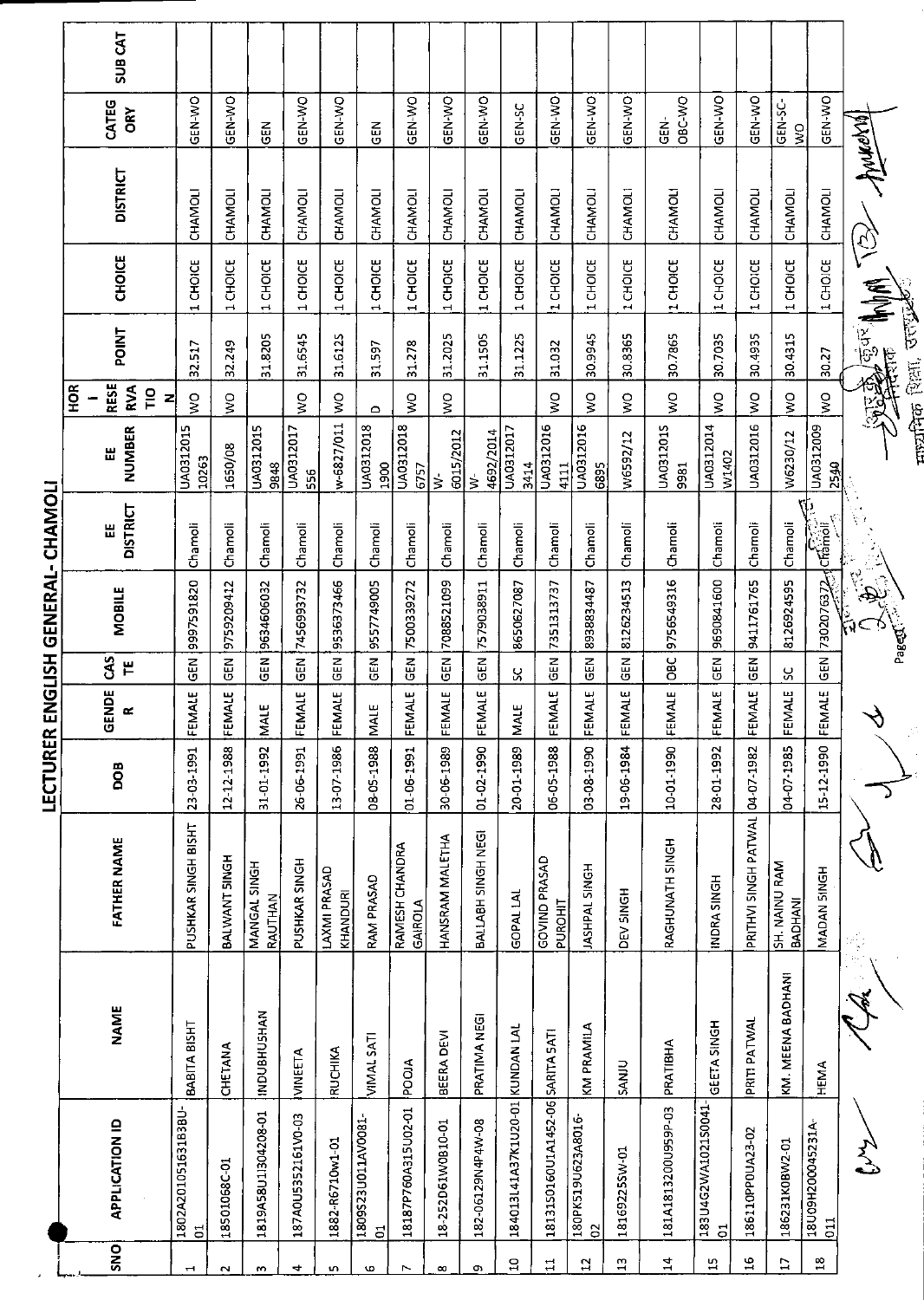|                 |                                       |                              |                                  |                   |                            |                 | LECTURER ENGLISH GENERAL- CHAMOLI |                      |                       |                                     |         |                          |                                                        |                                      |                    |
|-----------------|---------------------------------------|------------------------------|----------------------------------|-------------------|----------------------------|-----------------|-----------------------------------|----------------------|-----------------------|-------------------------------------|---------|--------------------------|--------------------------------------------------------|--------------------------------------|--------------------|
|                 | <b>APPLICATION ID</b><br>SNO          | <b>NAME</b>                  | <b>FATHER NAME</b>               | DOB               | <b>PE</b><br>$\simeq$<br>ଞ | 3<br>끝          | <b>MOBILE</b>                     | <b>DISTRICT</b><br>뿝 | NUMBER<br>빖           | <b>RESE</b><br>$\frac{8}{2}$<br>RVA | POINT   | <b>CHOICE</b>            | <b>DISTRICT</b>                                        | CATEG<br>ORY                         | SUB <sub>CAT</sub> |
|                 |                                       |                              |                                  |                   |                            |                 |                                   |                      |                       | $\frac{1}{2}$<br>Z                  |         |                          |                                                        |                                      |                    |
| $\mathbf{a}$    | 18508817122M-07                       | MONI 5HAH                    | PREM SINGH SHAH                  | 26-04-1987        | FEMALE                     | GEN             | 7830905714                        | Dehradun             | 8178/2012             | o<br>M                              | 29.875  | CHOICE<br>$\overline{ }$ | CHAMOLI                                                | GEN-WO                               |                    |
| 50              | 187N185023M-01                        | MUKESH NEGI                  | <b>HOMANT SINGH</b>              | 24-07-1988        | <b>MALE</b>                | $\overline{65}$ | 9639648547                        | Chamoli              | 758/2013              |                                     | 29.7765 | 1 CHOICE                 | CHAMOLI                                                | EN<br>GEN                            |                    |
| $\overline{a}$  | 18137120UK07A100582-<br>G             | KANHEYA LAL                  | KHILAPHI RAM                     | 20-10-1987        | <b>MALE</b>                | ပ္တ             | 9568874972                        | Chamoli              | UA0312017<br>708/2015 |                                     | 29.7425 | CHOICE<br>Ĩ.             | CHAMOLI                                                | GEN-SC                               |                    |
| $\overline{2}$  | 181011AK50353258U-<br>$\overline{5}$  | KANCHAN                      | SUDARSHAN 5INGH<br><b>GUSAIN</b> | 16-08-1987        | FEMALE                     | ÖВ              | 7310960134                        | Chamoli              | UA0312015<br>13585    | ş                                   | 29.6255 | 1 CHOICE                 | CHAMOLI                                                | <b>OBC-VVO</b><br>GEN-               |                    |
| 23              | 184059249J-04                         | JOT 5INGH                    | KUNDAN SINGH                     | 15-11-1983        | <b>MALE</b>                | $\tilde{a}$     | 9760990210                        | Tehri                | 2494/09               |                                     | 29.4745 | 2 CHOICE                 | CHAMOLI                                                | EM<br>9                              |                    |
| $\overline{24}$ | 188C25951-03                          | SUBHASH CHANDRA              | RAMESH CHANDRA                   | 15-07-1981        | MALE                       | ER<br>5         | 9568313080                        | Chamoli              | 1582/9                |                                     | 29.462  | 1 CHOICE                 | CHAMOLI                                                | <b>AIO</b>                           |                    |
| $\mathbf{z}$    | 18130A9S41U02522M0-<br>$\overline{5}$ | <b>SURAJ KUMAR SAILANI</b>   | DHARMA LAL                       | 05-05-1987        | <b>MALE</b>                | ပ္က             | 9917844039                        | Chamoli              | UA0312009<br>M2142    |                                     | 29.4565 | CHOICE<br>$\blacksquare$ | CHAMOLI                                                | GEN-SC                               |                    |
| 26              | 184W-16V14-01                         | <b>VINEETA</b>               | DHRAM LAL                        | 10-12-1985        | FEMALE                     | ပ္တ             | 9410781914                        | Chamoli              | W-416/14              | ş                                   | 29.2875 | 1 CHOICE                 | CHAMOLI                                                | GEN-SC-<br>$\mathsf{S}^{\mathsf{O}}$ |                    |
| 27              | 182112120P0-01                        | PRATAP 5INGH                 | LAL 5INGH                        | 21-09-1986        | <b>MALE</b>                | <b>GEN</b>      | 9458169510                        | Almora               | 2011/2012             |                                     | 29.2105 | 3 CHOICE                 | <b>CHAMOLI</b>                                         | $rac{1}{2}$                          |                    |
| $\overline{28}$ | 1861U729H163004A-01                   | <b>HASEEN</b>                | ATIK                             | 26-06-1989        | <b>MALE</b>                | OBC             | 7895011660                        | Chamoli              | UA0312017<br>6496     |                                     | 29.2045 | 1 CHOICE                 | CHAMOLI                                                | $rac{1}{5}$<br>OBC                   |                    |
| 29              | 1861R582M34W-01                       | MUNNI RAWAT                  | <b>JAGAT SINGH</b>               | 24-05-1988        | FEMALE                     | $\frac{2}{9}$   | 9690302447                        | Tehri                | W2385/614             | $\frac{1}{2}$                       | 29.1885 | 4 CHOICE                 | CHAMOLI                                                | GEN-WO                               |                    |
| $\overline{50}$ | 183M61J023-02                         | JAGDISH RAM                  | DALIP RAM                        | 20-06-1986        | щ<br>Σ                     | χ               | 9997188539                        | Chamoli              | M336/012              |                                     | 29.1525 | 1 CHOICE                 | CHAMOLI                                                | GEN-5C                               |                    |
| 21              | 1828A821P65N01U72<br>S                | PRIYANKA NEGI                | KALYAN SINGH NEGI                | 08-08-1989        | FEMALE                     | GEN             | 8475881107                        | Pauri                | UA1522018<br>8627     | ş                                   | 29.1065 | CHOICE<br>$\sim$         | CHAMOLI                                                | GEN-WO                               |                    |
| $\overline{3}$  | 18G05-12R33W0-01                      | <b>GAYATRI RANA</b>          | LAL SINGH RANA                   | 01-06-1981 FEMALE |                            | <u>ს</u>        | 7579133805 Chamoli                |                      | W-530/2013 WO         |                                     |         | 28.9375 1 CHOICE         | <b>CHAMOLI</b>                                         | SI-VO                                |                    |
| 53              | 1838U6A210151V50-06 VIMAL             |                              | <b>B. LAI</b>                    | 06-04-1986 MAI    | Щ                          | ပ္ပ             | 9917215102 Chamoli                |                      | UA0312018<br>1556     |                                     | 28.9035 | 1 CHOICE                 | CHAMOLI                                                | ပ္တ                                  |                    |
| $\frac{4}{3}$   | 1808A3790152P0U-02                    | PAWAN KUMAR                  | LOKA LAL                         | 01-02-1982 MAI    | щ                          | SC.             | 9756363403 Chamoli                |                      | UA0312007<br>859      |                                     | 28.894  | 1 CHOICE                 | <b>CHAMOLI</b>                                         | ပ္တ                                  |                    |
| 5)              | 18U1PA10314851210-<br>5               | PRAVEEN CHANDRA              | SHAMBHU PRASAD                   | IAM 886T-50-TI    | 쁘                          | OBC             | 8171446705 Chamoli                |                      | UA0312015<br>11148    |                                     |         | 28.281 1 CHOICE          | <b>CHAMOLI</b>                                         | ЭEО                                  |                    |
| 36              | 1810412M1U1AM40K63-<br>$\overline{5}$ | MANOJ KUMAR KOHALI NAGAN LAL |                                  | 28-07-1986 MALE   |                            | SC              | <b>2897620450</b> Chapote 3 M4416 |                      | <b>HARB12011</b>      |                                     |         | 28.0745 1 CHOICE         | CHAMOLI                                                | S,                                   |                    |
|                 |                                       |                              |                                  |                   |                            |                 | ے<br>اہم                          | eri<br>P             | <b>CONNECT</b>        | 巨                                   | ်<br>မြ |                          | IN RUBERT BOOM AND IN                                  | ¥                                    |                    |
|                 |                                       |                              |                                  |                   |                            |                 | Page 2                            |                      | नायमिक<br>स           |                                     | 后定      |                          | उत्तराखण्ड, देहराहरू<br>न्दात का जाति हो।<br>जनसङ्ख्या |                                      |                    |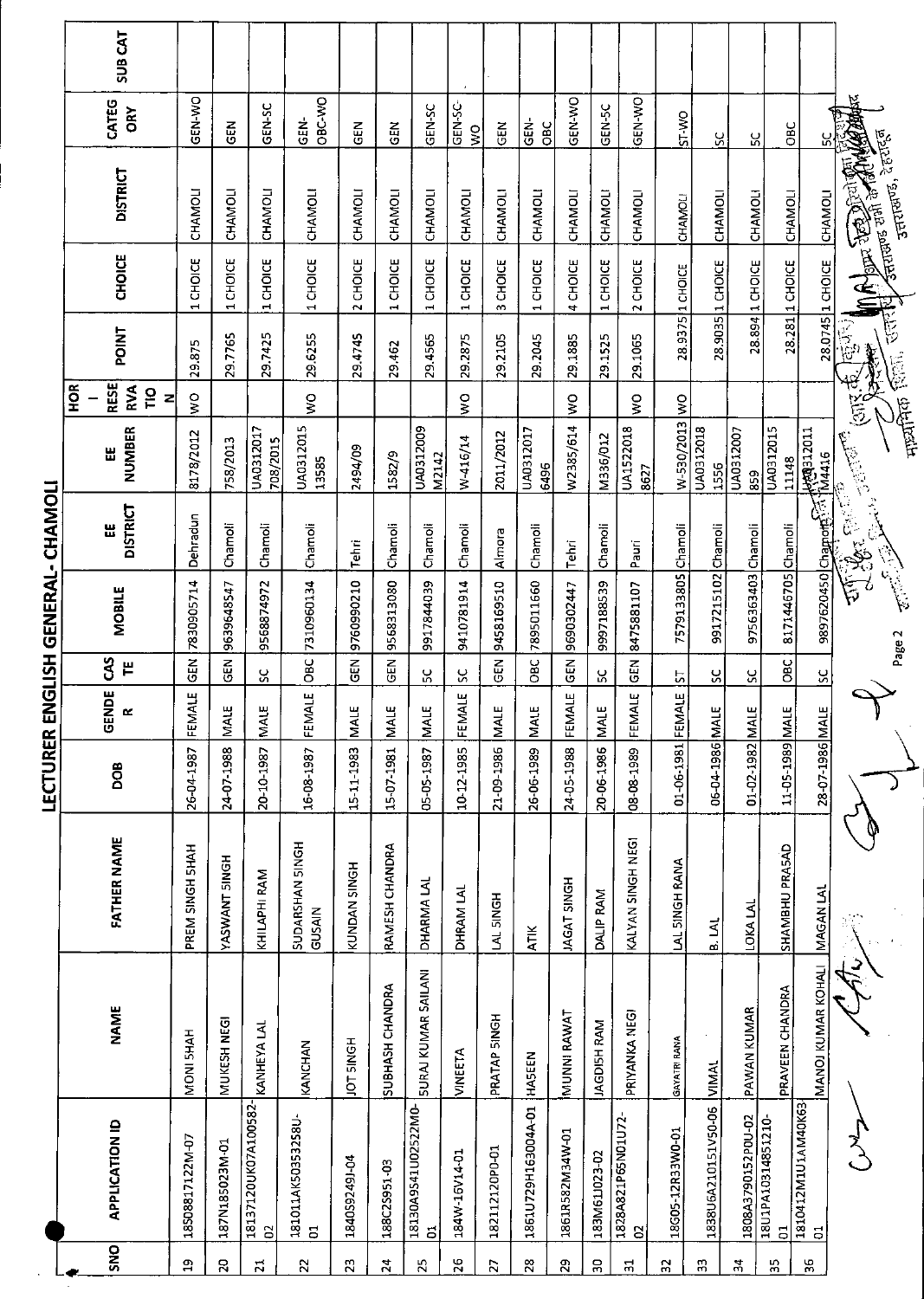|                        |                  | SUB <sub>CAT</sub>                   |                            |                    |                        |                         |                                 |                                   |                         |                     |                           |                          | EX-ARMY                              |                                 |                                      |                            |                               |                       |                                      |                             |                                                                                                                                                                                                                                                |                                        |
|------------------------|------------------|--------------------------------------|----------------------------|--------------------|------------------------|-------------------------|---------------------------------|-----------------------------------|-------------------------|---------------------|---------------------------|--------------------------|--------------------------------------|---------------------------------|--------------------------------------|----------------------------|-------------------------------|-----------------------|--------------------------------------|-----------------------------|------------------------------------------------------------------------------------------------------------------------------------------------------------------------------------------------------------------------------------------------|----------------------------------------|
|                        |                  | CATEG<br>ĞΚ                          | <b>OBC</b>                 | OBC-WO             | OBC-WD                 | ပ္တ                     | OBC-WO                          | ORC-WO                            | <b>OBC-WO</b>           | O8C-WO              | <b>OW 3S</b>              | SC-WO                    | GEN-WO                               | ,<br><br>GEN-WO                 | SC-WO                                | SC-WO                      | SC-WO                         |                       | ದ<br>$\tilde{e}$<br>ပ္ပ              | SC-WO                       |                                                                                                                                                                                                                                                |                                        |
|                        |                  | <b>DISTRICT</b>                      | CHAMOLI                    | CHAMDLI            | CHAMOLI                | CHAMOLI                 | CHAMOLI                         | CHAMOLI                           | CHAMOLI                 | <b>CHAMOLI</b>      | CHAMOLI                   | CHAMOLI                  | CHAMOLI                              | CHAMOLI                         | CHAMOLI                              | CHAMOLI                    | CHAMOLI                       |                       | CHAMOLI<br>CHAMOLI                   | CHAMOLI                     | SAMPAY<br>$\widetilde{\mathfrak{c}}$                                                                                                                                                                                                           |                                        |
|                        |                  | <b>CHOICE</b>                        | 1 CHOICE                   | 1 CHOICE           | 1 CHOICE               | <b>6 CHOICE</b>         | 20.899S GCHOICE                 | 20.7515 9 CHOICE                  | 20.6705 4 CHOICE        | 20.602 3 CHOICE     | 19.941 3 CHOICE           | 19.801 1 CHOICE          | 1 CHOICE                             | 1 CHOICE                        | 19.675 1 CHOICE                      | <b>SCHOICE</b>             | 19.4345 SCHOICE               |                       | 19.294 1 CHOICE<br>1 CHOICE          | 19.169 1 CHOICE             | ظ⊃                                                                                                                                                                                                                                             |                                        |
|                        |                  | <b>POINT</b>                         | 26.4615                    | 25.402             | 23.87                  | 21.19                   |                                 |                                   |                         |                     |                           |                          | 19.781                               | 19.7755                         |                                      | 19.484                     |                               |                       | 19.209                               |                             | 安全                                                                                                                                                                                                                                             | <b>Final Point</b> Court               |
|                        | H <sub>O</sub> R | <b>RESE</b><br>RVA<br><u>pr</u><br>z |                            | ş                  | ş                      |                         | $\mathsf{S}^{\mathsf{O}}$       | $\frac{1}{2}$                     | Š                       | $\frac{1}{2}$       | Ş                         | $\frac{1}{2}$            | EX, W<br>$\circ$                     | DFF.<br>$\overline{\mathsf{S}}$ | $\frac{1}{2}$                        | $\mathsf{S}^{\mathsf{O}}$  | Ş                             |                       | ಕ                                    | ş                           | 学生                                                                                                                                                                                                                                             |                                        |
|                        |                  | NUMBER<br>쁪                          | UA0312015<br>17478         | W2237/013          | w2319/013              | UA2412017<br>1410       | UA2412014<br>W01579             | UK13EMP01<br>45/2018001<br>3660   | UA2112018<br>10962      | UA0122018<br>5857   | UA2112017<br>9804         | UA0312015<br>13392       | UA0312016<br>3055                    | W-1951/014                      | UA0312018<br>2475                    | UA1522014<br>8338          | UA2412013<br>W2401            | UA0312018<br>1562     | UA0312008<br><b>PH45</b>             | UA0312015<br>10292          |                                                                                                                                                                                                                                                |                                        |
|                        |                  | <b>DISTRICT</b><br>щ                 | Chamoli                    |                    |                        |                         |                                 |                                   |                         |                     |                           |                          | Chamoli                              | Chamoli                         |                                      |                            |                               |                       | Chamoli                              | <b>9997060266</b> Chamotree | الكاراء تانان التي تما المجموعة التي تعليم التي تعليم التي تعليم التي تعليم التي تعليم التي تعليم ال<br>التي تعليم التي تعليم التي تعليم التي تعليم التي تعليم التي تعليم التي تعليم التي تعليم التي تعليم التي تعليم<br>التي تعلي<br>2002年10月 |                                        |
| NGLISH GENERAL-CHAMOLI |                  | MOBILE                               | 9675858318                 | 7579448835 Chamoli | 8979513724 Chamoli     | 8979670735 Uttarkashi   | 8755946919 Uttarkashi           | 8449601038 Haridwar               | 8755849542 Tehri        | 9536380695 Almora   | 9927081963 Tehri          | 7895072447 Chamoli       | 9690639073                           | 7895675181                      | 7500944472 Chamoli                   | 7417340311 Pauri           | 9193588657 Uttarkashi         | 9997033798 Chamoli    | 7500897133                           |                             | $\tilde{\mathfrak{p}}$                                                                                                                                                                                                                         | Page 3<br>पुरी करी करी<br>पुरी करी करी |
|                        |                  | CAS<br>$\mathbf{H}$                  | <b>D8C</b>                 | OBC                | OBC                    | ပ္တ                     | OBC                             | OBC                               | OBC                     | $rac{C}{C}$         | SC                        | X                        | <b>GEN</b>                           | $\frac{2}{9}$                   | ပ္တ                                  | SC                         | ပ္တ                           | ပ္တ                   | $\tilde{5}$                          |                             |                                                                                                                                                                                                                                                |                                        |
| ш                      |                  | <b>GENDE</b><br>œ                    |                            |                    |                        |                         | FEMALE                          | ΙAΙΕ                              | <b>ALE</b>              | <b>IALE</b>         | <br>로                     | <b>ALE</b>               | <b>ALE</b><br>ξÑ                     | <b>ALE</b><br>ξÑ                | <b>FEMALE</b>                        | FEMALE                     | FEMALE                        | ш<br><b>NAL</b>       | ш<br>ΝŃ                              | FEMALE SC                   | ٢                                                                                                                                                                                                                                              | ÷.                                     |
| LECTURER               |                  | <b>BOD</b>                           | 26-12-1986 MALE            | 05-04-1986 FEMALE  | 19-04-1983 FEMALE      | 12-03-1984 MALE         | 05-01-1993                      | 12-10-1991 FEM                    | 12-10-1994 FEM          | 30-08-1988 FEM      | 05-12-1991 FEM            | 04-08-1993 FEM           | 29-06-1994                           | 03-09-1991                      | 15-11-1993                           | 17-10-1988                 | 15-01-1993                    | 30-07-1991            | 14-10-1990                           | 25-05-1992                  |                                                                                                                                                                                                                                                |                                        |
|                        |                  | FATHER NAME                          | GOVIND PRASAD<br>THAPLIYAL | MOHAN SINGH        | DHARAM SINGH<br>GUSAIN | CHAITOO LAL             | <b>YASHWANT SINGH</b><br>RAWAT  | <b>ASHOK KUMAR</b>                | KUNDAN SINGH RAWAT      | KUNDAN LAL VERMA    | ANAND LAL                 | DARSHAN LAL TAMTA        | KARAN SINGH BISHT                    | ROOPA SINGH                     | PREM LAL                             | <b>BANSHIDHAR SHILPKAR</b> | BHAGWAN DAS                   | MANOHER LAL           | <b>GUNANAND GAUR</b>                 | MEHARAVANI MUNIYAL          |                                                                                                                                                                                                                                                |                                        |
|                        |                  | <b>NAME</b>                          | <b>OM PRAKASH</b>          | SHAKUNTALA         | REKHA GUSAIN           | HARISH LAL              | POOJA RAWAT                     | RAJANEE DEVI                      | POOJA RAWAT             | RADHA VERMA         |                           | POOJA TAMTA              | POOJA BISHT                          | VINEETA                         | KIRAN BHARTI                         | <b>HEMA SHILPKAR</b>       | KM MADHURI                    | UMASHANKAR<br>BANDWAL | PRADEEP CHANDRA<br><b>GAUR</b>       |                             |                                                                                                                                                                                                                                                |                                        |
|                        |                  | <b>APPLICATION ID</b>                | 187A812U407315O01-<br>5    | 1823135270W-01     | 18wGR2311903-02        | 1811124010H147A2U-<br>g | 1824910A2WPU451107<br>$\vec{a}$ | 1813K43MU1025DE068<br>10RP1006-03 | 1821R16AU01P089122<br>đ | 18250RA818021U75-03 | 180MAU2901214781-01 MAMTA | 181039153312TUP0A2-<br>5 | 18052BP10335601AU-<br>$\overline{a}$ | 18901W51V14-02                  | 18518220B4A3KU107-<br>$\overline{5}$ | 1838324A18H02U15S-<br>5    | 18122441UA32001KW<br>$\Omega$ | 1881U612305U102A-01   | 180H3UP5PA20G8140-<br>$\overline{5}$ | 18321UL000A215129-01 LALITA |                                                                                                                                                                                                                                                |                                        |
|                        |                  | SNO                                  | 55                         | 38                 | 90                     | å                       | $\mathbf{1}$                    | $\mathfrak{a}$                    | ą                       | 4                   | 45                        | ٩                        | t,                                   | $\frac{8}{4}$                   | Ġ,                                   | χ                          | 2                             | X                     | SS.                                  | ų                           |                                                                                                                                                                                                                                                |                                        |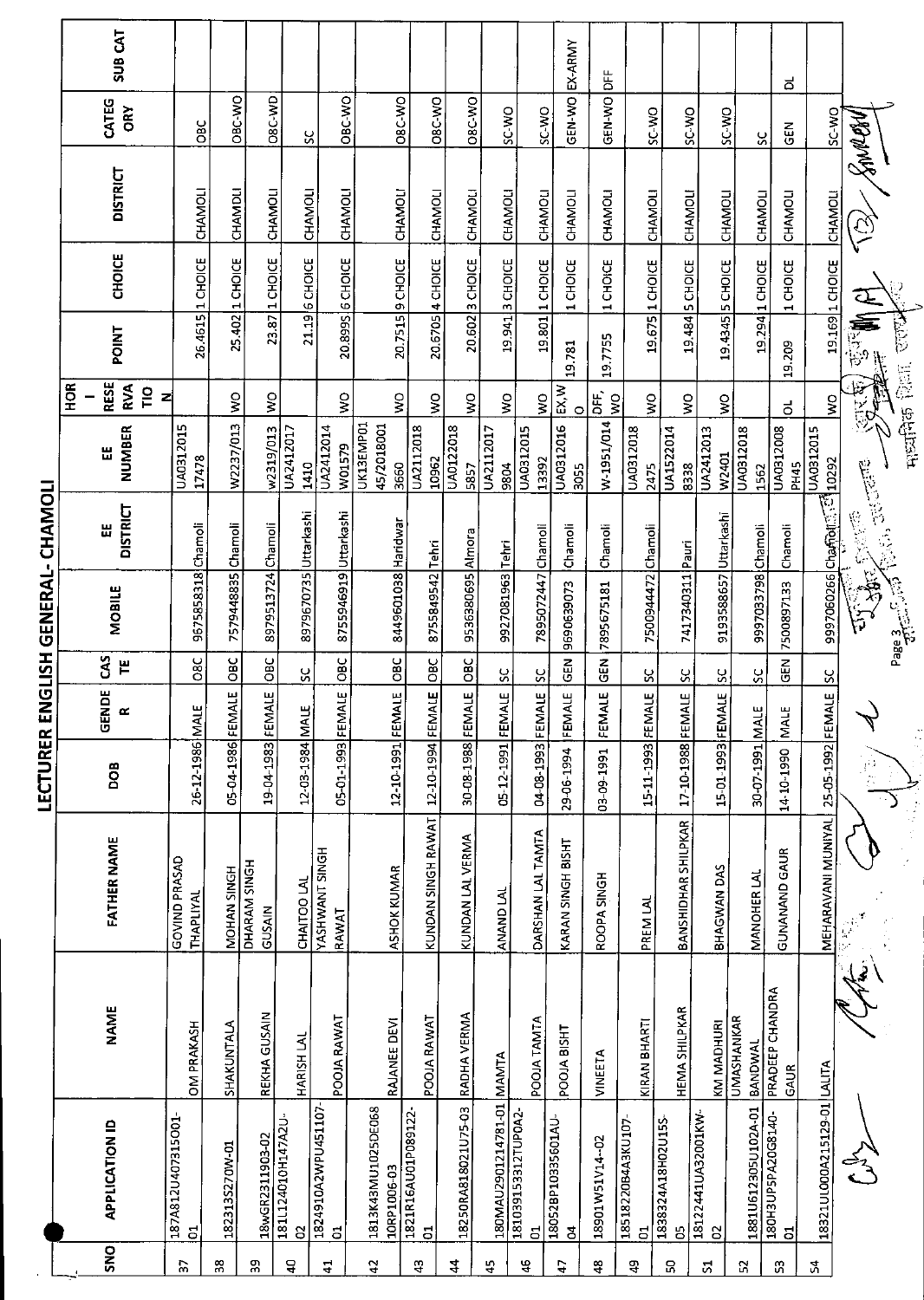|                                   | <b>SUB CAT</b>                                                |                      | EX-ARMY        |                                                                                                                                                                                                                                      |
|-----------------------------------|---------------------------------------------------------------|----------------------|----------------|--------------------------------------------------------------------------------------------------------------------------------------------------------------------------------------------------------------------------------------|
|                                   | CATEG<br><b>ORY</b>                                           | ST-WO                | <b>SEN</b>     |                                                                                                                                                                                                                                      |
|                                   | <b>DISTRICT</b>                                               | CHAMOLI              | <b>CHAMOLI</b> | Leony R                                                                                                                                                                                                                              |
|                                   | <b>CHOICE</b>                                                 | 18.9275 6 CHOICE     | 1 CHOICE       |                                                                                                                                                                                                                                      |
|                                   | <b>POINT</b>                                                  |                      | 17.12          | 大麦花根                                                                                                                                                                                                                                 |
|                                   | <b>RESE</b><br><b>RVA</b><br><b>HOR</b><br>$\frac{1}{2}$<br>z |                      | ă              |                                                                                                                                                                                                                                      |
|                                   | <b>NUMBER</b><br>出                                            | 1674/2014   WO       | 175/2018       | अपरी चीन परियोजना सिरेशक<br>अपरी चीनी के सिरा परिषद<br>उत्तराख्य है, रेहराईडी                                                                                                                                                        |
|                                   | <b>DISTRICT</b><br>Ш                                          |                      | Chamoli        | <b>CONTROLLER SERVEROR COMPANY SERVEROR SERVEROR SERVEROR SERVEROR SERVEROR SERVEROR SERVEROR SERVEROR SERVEROR SERVEROR SERVEROR SERVEROR SERVEROR SERVEROR SERVEROR SERVEROR SERVEROR SERVEROR SERVEROR SERVEROR SERVEROR SERV</b> |
| LECTURER ENGLISH GENERAL- CHAMOLI | <b>MOBILE</b>                                                 | 9456129269 Dehradun  | 9458621337     |                                                                                                                                                                                                                                      |
|                                   | S<br>巴                                                        |                      | $\frac{1}{65}$ |                                                                                                                                                                                                                                      |
|                                   | <b>GENDE</b><br>≃                                             |                      |                |                                                                                                                                                                                                                                      |
|                                   | DOB                                                           | 08-08-1992 FEMALE ST | 20-01-1974 MAL |                                                                                                                                                                                                                                      |
|                                   | <b>FATHER NAME</b>                                            | BHAGAT SINGH TOMAR   | BAG SINGH      |                                                                                                                                                                                                                                      |
|                                   | <b>NAME</b>                                                   | DIVYA TOMAR          | BHARAT SINGH   | ग्रीरियान बिर्ध                                                                                                                                                                                                                      |
|                                   | <b>APPLICATION ID</b>                                         | 1826T1D04147-07      | 18072188551-01 |                                                                                                                                                                                                                                      |
|                                   | SNO                                                           | S                    | 56             |                                                                                                                                                                                                                                      |

.

 $\bar{\bar{z}}$ 

 $\hat{\boldsymbol{\beta}}$ 

Page 4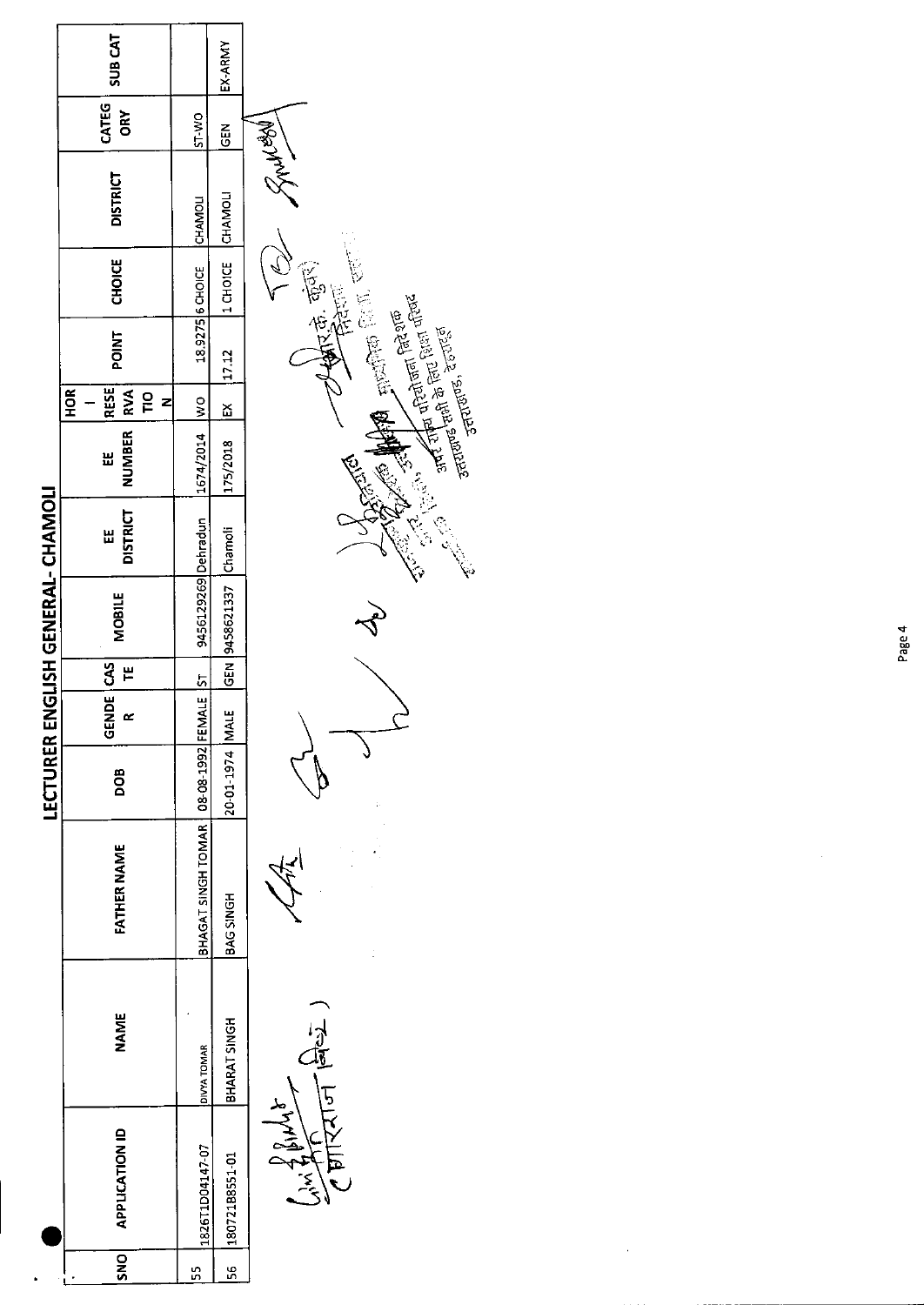|                |                                   |                                         |                                | í                 | 5<br>]<br>ã        |                                | こうこう          | =<br> <br> <br> <br>                                                                                  |                           |                                             |         |                                    |                  |                     |                |
|----------------|-----------------------------------|-----------------------------------------|--------------------------------|-------------------|--------------------|--------------------------------|---------------|-------------------------------------------------------------------------------------------------------|---------------------------|---------------------------------------------|---------|------------------------------------|------------------|---------------------|----------------|
|                | APPLICATION ID                    | <b>NAME</b>                             | <b>FATHER NAME</b>             | <b>BOO</b>        | GENDE<br>$\propto$ | S <sub>1</sub><br>$\mathbf{r}$ | <b>MOBILE</b> | <b>DISTRICT</b><br>Ш                                                                                  | NUMBER<br>出               | <b>RESE</b><br>ЯОН<br><b>RVA</b><br>ΓO<br>Z | POINT   | <b>CHOICE</b>                      | <b>DISTRICT</b>  | CATEG<br><b>GRY</b> | <b>SUB CAT</b> |
| $\overline{O}$ | 186A080U21221S25V-                | VIRENDRA SINGH                          | DHAN SINGH                     | 10-04-1987        | <b>MALE</b>        | IR<br>5                        | 9410308075    | Bageshwar                                                                                             | UA0212016<br>2528         |                                             | 31.966  | 1 CHOICE                           | <b>BAGESHWAR</b> | 집<br>5              |                |
|                | 1810D41R7525-01                   | RAJENDRA SINGH DHAMI KISHAN SINGH DHAMI |                                | 30-06-1990        | <b>MALE</b>        | GEN                            | 7351802462    | Bageshwar                                                                                             | 1575/2014                 |                                             | 31.336  | 1 CHOICE                           | BAGESHWAR        | GEN                 |                |
|                | 1841120G15R2-02                   | GOPAL SINGH RAWAT                       | MOHAN SINGH RAWAT              | 27-06-1987        | MALE               | 35                             | 9536342401    | Bageshwar                                                                                             | 1521/2014                 |                                             | 31.298  | 1 CHOICE                           | <b>BAGESHWAR</b> | 준<br>영              |                |
|                | 184250G24417-01                   | GOPAL SINGH                             | MOHAN 5INGH                    | 05-06-1979        | <b>MALE</b>        | $rac{1}{2}$                    | 7409199164    | Bageshwar                                                                                             | 2744/2014                 |                                             | 31.177  | 1 CHOICE                           | BAGESHWAR        | $\frac{2}{3}$       |                |
|                | 186R801802w-05                    | RENU PANDEY                             | N K PANDEY                     | 18-09-1986        | 백<br>FEMAL         | $\frac{2}{9}$                  | 9675289664    | Bageshwar                                                                                             | w/688/2010 WO             |                                             | 31.097  | 1 CHOICE                           | BAGESHWAR        | ON-N-D              |                |
|                | 18012K4V935-01                    | <b>VIDHYA KANDPAL</b>                   | SURESH CHANDRA<br>KANDPAL      | 12-07-1990        | щ<br>FEMAL         | in<br>19                       | 9456703833    | Bageshwar                                                                                             | 593/2014                  | ş                                           | 30.981  | 1 CHOICE                           | <b>BAGESHWAR</b> | GEN-WO              |                |
| $\overline{5}$ | 181154200UO8011AY2-               | <b>YOGITA OLI</b>                       | SURESH CHANDRA OLI             | 08-03-1991        | FEMALE             | <b>R</b>                       | 9012515678    | Bageshwar                                                                                             | UA0212015<br>11408        | ş                                           | 30.7885 | CHOICE                             | BAGESHWAR        | GEN-WO              |                |
| 188J119-09     |                                   | <b>HSOLIDAT</b>                         | KAILASH CHANDRA<br><b>HSOT</b> | 01-07-1991        | щ<br>FEMAL         | $\frac{2}{5}$                  | 9536902262    | Bageshwar                                                                                             | 1189                      | $\frac{1}{2}$                               | 30.6545 | CHOICE<br>$\overline{\phantom{0}}$ | BAGESHWAR        | <b>GEN-WO</b>       |                |
|                | 18766K128S0-03                    | SANTOSH KUMAR                           | KHYALI CHANDRA                 | 01-01-1982        | <b>MALE</b>        | <b>SEN</b>                     | 8958357741    | Bageshwar                                                                                             | 678/2016                  |                                             | 30.428  | 1 CHOICE                           | BAGESHWAR        | <b>GEN</b>          |                |
|                | 1822R180UA8110-02                 | RAMESHWARI                              | SHER SINGH                     | 08-08-1988        | FEMALE             | $rac{2}{9}$                    | 9045493527    | Bageshwar                                                                                             | UA0212018<br>$\mathbf{a}$ | ş                                           | 30.2425 | 1 CHOICE                           | BAGESHWAR        | GEN-WO              |                |
| G <sub>2</sub> | 182U11A005112NK60-                | NEELAM KIRMOLIYA                        | KUNDAN SINGH BISHT             | 07-05-1985        | FEMALE             | GEN                            | 9639645356    | Bageshwar                                                                                             | UA0212010<br>1516         | ş                                           | 29772   | 1 CHOICE                           | BAGESHWAR        | GEN-WO              |                |
| $\mathbf{S}$   | 18M0A1122U0S18140-                | SONU VUAY MEHRA                         | DHAM SINGH MEHRA               | 05-01-1987        | FEMALE             | 군<br>5                         | 9690963306    | Bageshwar                                                                                             | UA0212018<br>4011         |                                             | 29.543  | 1 CHOICE                           | BAGESHWAR        | GEN-WO              |                |
|                |                                   | 18272107U16001MA-01 MUKESH KUMAR        | PYARE LAL ARYA                 | 01-02-1986        | <b>MALE</b>        | ပ္တ                            | 8006169007    | Bageshwar                                                                                             | UA0212011<br>7076         |                                             | 29.4655 | 1 CHOICE                           | BAGESHWAR        | GEN-SC              |                |
|                | 18K70265671-02                    | SANTOSH KUMAR                           | KHYALI CHANDRA                 | 01-01-1982        | <b>NALE</b>        | ჯ                              | 8958357741    | Bageshwar                                                                                             | 677/2016                  |                                             | 29.428  | 1 CHOICE                           | BAGESHWAR        | GEN-SC              |                |
|                | 1871L2712L8A15U01-04 LATA LOHANI  |                                         | DEVAKI NANDAN<br><b>LOHANI</b> | 20-04-1986        | FEMALE             | 집<br>5                         | 9411772010    | Nainital                                                                                              | UA1212015<br>7817         | ş                                           | 29.188  | 4 CHOICE                           | BAGESHWAR        | GEN-WO              |                |
|                | 18622A6U1G107601-01               | GEETA                                   | <b>THIN LAL</b>                | 25-03-1992 FEMALE |                    | ပ္ပ                            | 7248671518    | <b>Bageshwar</b>                                                                                      | UA0212016<br>1766         | Š                                           | 28.6545 | 1 CHOICE                           | BAGESHWAR        | SC-WO               |                |
|                | 18503U12A17520120-03 SOHAN SINGH  |                                         | KHEEM SINGH                    | 15-05-1988 MALE   |                    | а<br>Э                         | 7500914838    | <b>Bageshwar</b>                                                                                      | UA0212011<br>7023         |                                             | 2B.2245 | 1 CHOICE                           | BAGESHWAR        | OBC                 |                |
|                | 181U32A2036PH182-07 HEENA PARVEEN |                                         | SADIQ HUSSAIN                  | 08-06-1992 FEMA   | تبا                | $rac{c}{c}$                    |               | 9977978002 Magac (2013<br>Udham S                                                                     | UA2322018                 |                                             |         | 21.165 6 CHOICE                    | BAGESHWAR        | OBC-WO              |                |
|                |                                   |                                         |                                |                   | ∻                  |                                | <b>RIVERS</b> | en alle Santa Barcalla.<br>Version de la Santa Barcalla.<br>Version de la Santa Barcalla.<br>C. S. C. |                           | 世紀四                                         | 经质量零售   |                                    |                  | <b>ANDERS</b>       |                |
|                |                                   |                                         |                                |                   |                    |                                | Page 1        |                                                                                                       | माञ्चमिक शिला, उत्तर्फ    |                                             |         |                                    |                  |                     |                |

 $\frac{1}{\sqrt{2}}$ 

**IFCTURER ENGLISH GENERAI - BAGESHWAR** 

 $\ddot{\phantom{0}}$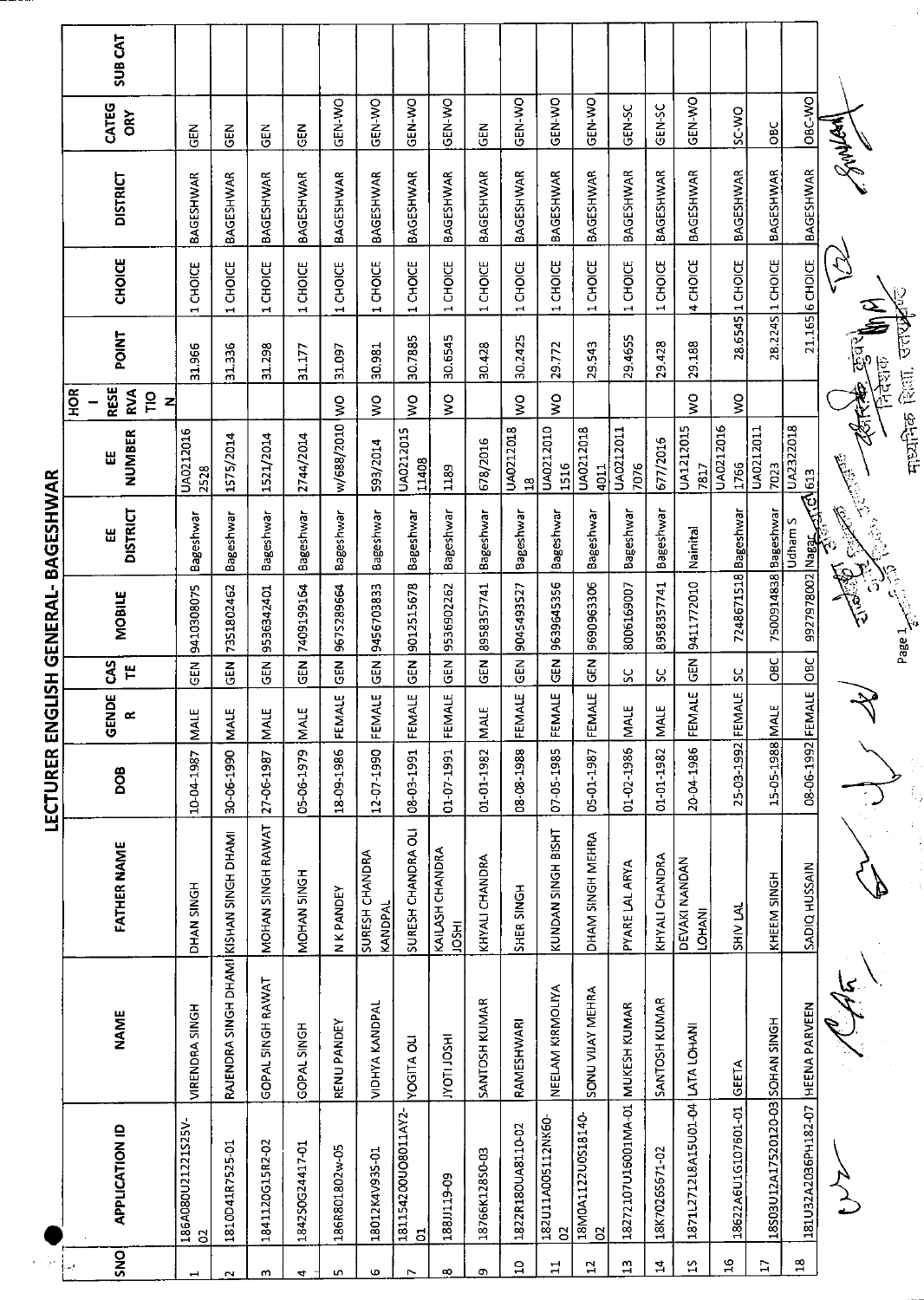|                         | <b>SUB CAT</b>                                                |                       |                                      |                   |                          |                      |                          |                                                                                                                                                                                                                                           |
|-------------------------|---------------------------------------------------------------|-----------------------|--------------------------------------|-------------------|--------------------------|----------------------|--------------------------|-------------------------------------------------------------------------------------------------------------------------------------------------------------------------------------------------------------------------------------------|
|                         | CATEG<br><b>ORY</b>                                           | OBC-WO                | SC WO                                | <b>ON-CS</b>      | SC WO                    | <u>ss</u>            |                          |                                                                                                                                                                                                                                           |
|                         | <b>DISTRICT</b>                                               | BAGESHWAR             | <b>BAGESHWAR</b>                     | <b>BAGESHWAR</b>  | <b>BAGESHWAR</b>         | <b>BAGESHWAR</b>     |                          | Entreprise Antal<br>$\frac{1}{2}$ and $\frac{1}{2}$ and $\frac{1}{2}$ and $\frac{1}{2}$                                                                                                                                                   |
|                         | <b>CHOICE</b>                                                 | 20.928 S CHOICE       | 20.0415 1 CHOICE                     | 19.307 2 CHOICE   | 19.2775 2 CHOICE         | 19.2295 1 CHOICE     | 18.924 5 CHOICE          |                                                                                                                                                                                                                                           |
|                         | <b>POINT</b>                                                  |                       |                                      |                   |                          |                      |                          |                                                                                                                                                                                                                                           |
|                         | <b>RESE</b><br><b>HOR</b><br><b>RVA</b><br>$\frac{1}{2}$<br>z | Ş                     | ş                                    | $\geq$            |                          |                      | ş                        |                                                                                                                                                                                                                                           |
|                         | NUMBER<br>٣                                                   | W-32/13               | UA1412017<br>7789                    | 787/10            | UA0912016<br>4899        | 2159/2012            | UA1212015<br> 10770      | <b>Example 1999 Property Control</b><br>The Property Property Property Property Property Property Property Property Property Property Property Property<br>Surveyor Property Property Property Property Property Property Property Proper |
| GLISH GENERAL-BAGESHWAR | <b>DISTRICT</b><br>٣                                          |                       | 7351352100 Pithoragarh               |                   |                          | 7900454579 Bageshwar |                          | CITES CONTROL<br>ARANT                                                                                                                                                                                                                    |
|                         | MOBILE                                                        | 9917587175 Nainital   |                                      | 8006757628 Almora | 8057552296 Haridwar      |                      | 8958807223 Nainital      |                                                                                                                                                                                                                                           |
|                         | NDE CAS<br>٣                                                  |                       |                                      |                   | <u>ss</u>                | ں<br>م               | <u>ե</u>                 |                                                                                                                                                                                                                                           |
|                         | ចូ                                                            |                       | <b>IALE</b> SC                       | IALE SC           | <b>ALE</b>               |                      | $\frac{14E}{1}$          |                                                                                                                                                                                                                                           |
| <b>LECTURER EN</b>      | DOB                                                           | 15-05-1989 FEMALE OBC | 29-04-1993 FEM                       | 08-07-1992 FEM    | 10-09-1990 FEM           | 25-07-1989 MALE      | 19-02-1990 FEM           |                                                                                                                                                                                                                                           |
|                         | <b>FATHER NAME</b>                                            | GOPI CHANDRA GOLA     | DANI RAM SINTARIYAL                  | SHRI GOVIND RAM   | SHERSINGH                | PRATAP RAM           | SANJAY SINGH<br>GARBYAL  |                                                                                                                                                                                                                                           |
|                         | <b>NAME</b>                                                   | <b>NOTI GOLA</b>      | KIRAN SINTARIYAL                     | KM DHANA ARYA     |                          | SHEKHAR RAM          | <b>ARPITA GARBYAL</b>    | पारिराज क्रिडे                                                                                                                                                                                                                            |
|                         | <b>APPLICATION ID</b>                                         | 18-3G3JW12-02         | 18110KU78S1A79274-<br>$\overline{c}$ | 18A0177K8-03      | 186809A1499U0A12-01 ARTI | 18522R092151-01      | 18S1G11127A0A00U27-<br>S |                                                                                                                                                                                                                                           |
|                         | SNO                                                           | Ö                     | $\overline{20}$                      | $\overline{z}$    | 22                       | 23                   | $\mathbf{z}$             |                                                                                                                                                                                                                                           |

 $\hat{\mathcal{A}}$ 

Page 2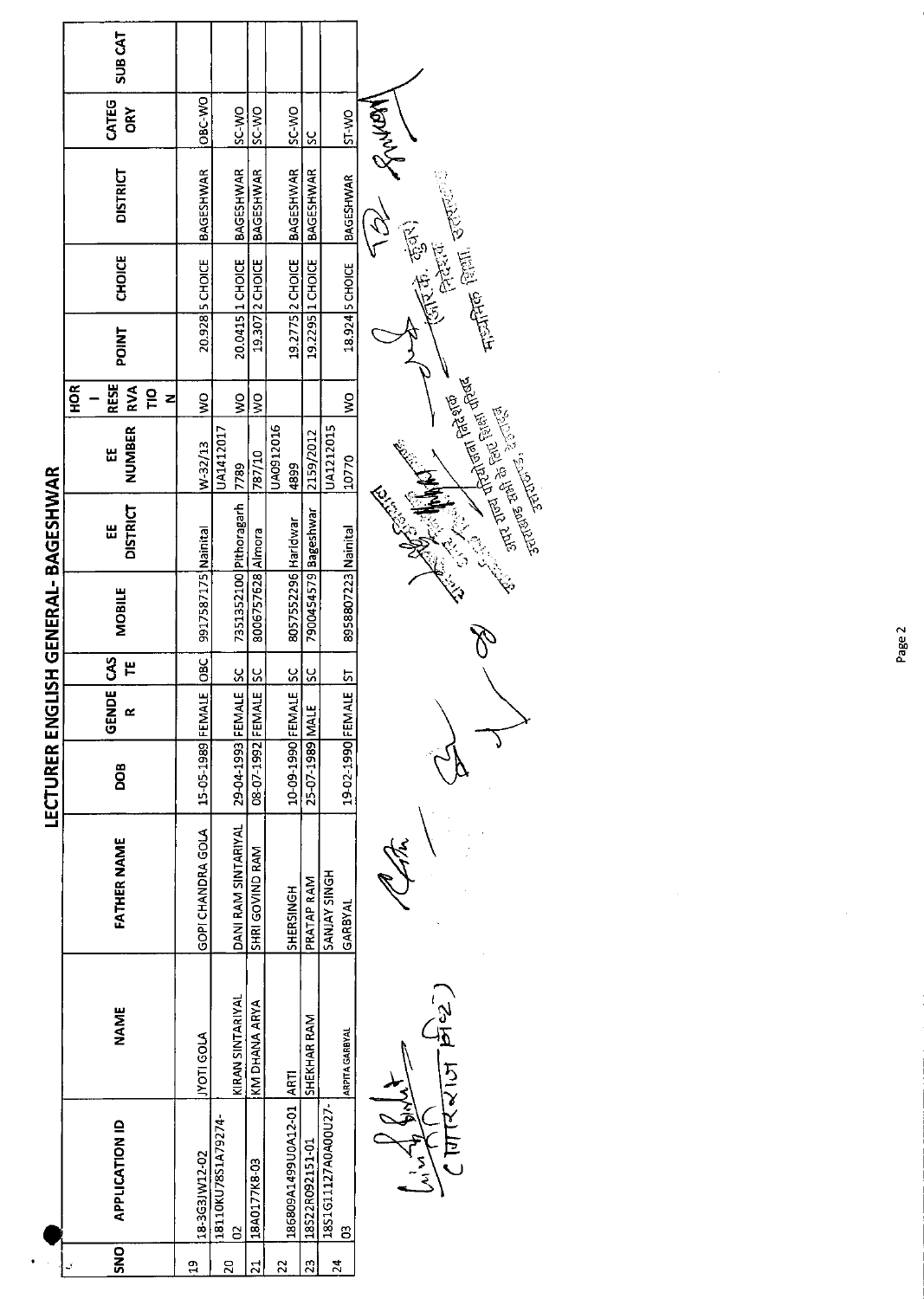|                  | <b>SUB CAT</b>                                      |                            |                                  |                                     |                                |                        |                          |                                 |                          |                              |                         |                        |                                |                                   |                           |               |                  |                                  |                          |                                                                        |               |
|------------------|-----------------------------------------------------|----------------------------|----------------------------------|-------------------------------------|--------------------------------|------------------------|--------------------------|---------------------------------|--------------------------|------------------------------|-------------------------|------------------------|--------------------------------|-----------------------------------|---------------------------|---------------|------------------|----------------------------------|--------------------------|------------------------------------------------------------------------|---------------|
|                  | CATEG<br>ORY                                        | GEN-WO                     | GEN-WO                           | GEN-WO                              | GEN-WO                         | <b>GEN</b>             | <b>GEN-WO</b>            | GEN-5C-<br>$\frac{1}{2}$        | GEN-VO                   | <b>GEN</b>                   | <b>CEN-WO</b>           | <b>GEN</b>             | GEN-WO                         | GEN-WO                            | GEN-WO                    | <b>OK-N20</b> | GEN-WO           | <b>ON-NPO</b>                    | GEN-WO                   |                                                                        |               |
|                  | <b>DISTRICT</b>                                     | <b>ALMORA</b>              | <b>ALMORA</b>                    | <b>ALMORA</b>                       | <b>ALMORA</b>                  | <b>ALMORA</b>          | <b>ALMORA</b>            | <b>ALMORA</b>                   | <b>ALMORA</b>            | <b>ALMORA</b>                | <b>ALMORA</b>           | <b>ALMORA</b>          | <b>ALMORA</b>                  | <b>ALMORA</b>                     | <b>ALMORA</b>             | <b>ALMORA</b> | <b>ALMORA</b>    | <b>ALMORA</b>                    | <b>ALMORA</b>            | <b>RANGEST</b>                                                         | drugio        |
|                  | <b>CHOICE</b>                                       | CHOICE<br>$\blacksquare$   | 1 CHOICE                         | CHOICE<br>$\overline{\phantom{0}}$  | CHOICE<br>$\blacktriangleleft$ | CHOICE<br>$\mathbf{r}$ | 1 CHOICE                 | 1 CHOICE                        | 1CHOICE                  | 1 CHOICE                     | 1 CHOICE                | CHOICE<br>$\mathbf{r}$ | CHOICE<br>$\sim$               | CHOICE<br>$\blacktriangleleft$    | CHOICE<br>$\mathbf{r}$    | 1 CHOICE      | 1 CHOICE         | 1 CHOICE                         | 1 CHOICE                 | $\widetilde{\mathcal{G}}_{\mathbb{R}}^{\mathbb{B}}$<br>$\ddot{\theta}$ | 医花色           |
|                  | POINT                                               | 31.8585                    | 31.7905                          | 31,483                              | 31.412                         | 31.3925                | 31.305                   | 30.971                          | 30.9585                  | 30.9435                      | 30.934                  | 30.9265                | 30.8365                        | 30.618                            | 30.5915                   | 30.479        | 30.4735          | 30.414                           | 30.3175                  |                                                                        | कामिक शिक्षा. |
|                  | <b>RESE</b><br>HOR<br><b>RVA</b><br><b>PIO</b><br>z | Ş                          |                                  | Ş                                   | $\frac{1}{2}$                  |                        | ş                        | Ş                               | $\frac{1}{2}$            |                              | $\frac{1}{2}$           |                        | $\frac{1}{2}$                  | ş                                 | $\mathsf{S}^{\mathsf{O}}$ |               | ş                | ЪË,<br>$\mathsf{S}^{\mathsf{O}}$ | $\frac{1}{2}$            | <b>ASS</b>                                                             |               |
|                  | NUMBER<br>Ш                                         | 206/2011                   | W/744/2012 WO                    | UA0122018<br>4430                   | 30-Aug                         | UA0112018<br>3270      | UA0122015<br>[1262       | <b>UA0122015</b><br>T1371       | MW/1264/1                | UA0122017<br><b>T11066</b>   | UA0122018<br>5758       | UA0112015<br>9491      | 1762/2013<br>έ                 | MW/1719/1<br>$\mathbf{\tilde{c}}$ | 678/10                    | 668/10        | 557/11           | Mw/235/13                        | 11799-170<br>UA0112015   | a<br>B                                                                 |               |
| ALMORA           | <b>DISTRICT</b><br>뜺                                | Pithoragarh                | Almora                           | Almora                              | Almora                         | Almora                 | Almora                   | Almora                          | Almora                   | Almora                       | Almora                  | Almora                 | Bageshwar                      | Almora                            | Almora                    | Almora        | Almora           | Almora                           | Almora                   | 旨                                                                      | 电自动线          |
| ENGLISH GENERAL- | <b>MOBILE</b>                                       | 8938993613                 | 8057614591                       | 9050463700                          | 8755022812                     | 9760390760             | 9758646254               | 7055975002                      | 9639618276               | 9720842683                   | 7830500071              | 9927518656             | 8006030459                     | 9412101004                        | 8006215857                | 8449041460    | 9758579144       | 9458356445                       | 9456162054               |                                                                        | Page 1        |
|                  | <b>CAS</b><br>F                                     | <b>GEN</b>                 | <b>GEN</b>                       | GEN                                 | GEN                            | $\frac{2}{3}$          | <b>GEN</b>               | ပ္တ                             | GEN                      | GEN                          | $\frac{2}{9}$           | <b>GEN</b>             | <b>GEN</b>                     | GEN                               | GEN                       | GEN           | <b>GEN</b>       | <b>GEN</b>                       | <b>AB</b>                |                                                                        |               |
|                  | <b>NDE</b><br>$\sim$<br>ٿ                           | FEMALE                     | FEMALE                           | FEMALE                              | FEMALE                         | <b>MALE</b>            | FEMALE                   | FEMALE                          | FEMALE                   | щ<br>$\overline{\mathsf{M}}$ | FEMALE                  | <b>MALE</b>            | FEMALE                         | FEMALE                            | FEMALE                    | FEMALE        | FEMALE           | FEMALE                           | FEMALE                   |                                                                        |               |
| LECTURER         | BOO                                                 | 14-09-1989                 | 28-05-1986                       | 15-05-1980                          | 01-08-1991                     | 25-06-1987             | 17-10-1989               | 15-04-1990                      | 02-06-1990               | 17-07-1981                   | 16-01-1989              | 05-08-1987             | 13-12-1988                     | 05-07-1989                        | 06-08-1986                | 08-07-1990    | 30-06-1990       | 20-04-1989                       | 01-05-1991               |                                                                        |               |
|                  | <b>FATHER NAME</b>                                  | SHEMSHER SINGH<br>BHANOARI | <b>CHANDRA SHEKHAR</b><br>PATHAK | KISHAN SINGH                        | DHARMANAND                     | HONIS HSDOPY           | PURAN SINGH BHOJ         | SATISH CHANDRA ARYA             | BIPIN CHANDRA<br>MUNGALI | PAN SINGH                    | <b>BC BELWAL</b>        | PURAN CHANDRA PANT     | AMAR SINGH<br><b>NAGARKOTI</b> | NAVEEN CHANDRA<br>PANT            | NANDAN SINGH BISHT        | RANJEET SINGH | GHANANAND SHARMA | GIRISH CHANDRA<br>SINGH MEHTA    | ANAND SINGH MEHRA        |                                                                        |               |
|                  | <b>NAME</b>                                         | SAPNA BHANDARI             | BHAWANA TIWARI                   | NEELAM KUMARI                       | <b>MEGHA</b>                   | LALIT MOHAN SINGH      | KAVITA BHOJ              | NEHA ARYA                       | PRIYANKA MUNGALI         | ANAND SINGH                  | LAXMI BELWAL            | SONU KUMAR PANT        | TEENU NAGARKOTI                | KUSUM PANT                        | DEEPA BISHT               | ANJANI MEHRA  | MADHUMALTI       | RANJANA MEHTA                    | ANITA MEHRA              |                                                                        |               |
|                  | <b>APPLICATION ID</b>                               | 1856021201B-03             | 1841T4B2W720-01                  | 1820104K2U03N481A-<br>$\frac{3}{2}$ | 18M3080-01                     | 185L210AU07138201-01   | 18B2252A011U2K016T-<br>ರ | 187251N101AA21TU03-<br>$\Omega$ | 1824W1P26MM1-03          | 182A5001011T271U66A-<br>පි   | 188057A2L082U511B-<br>g | 1801419AU021P19S5<br>5 | 180T272-1N631M-02              | 18MK7W11P291-02                   | 18DB10687-01              | 186801A6-03   | 18M17155-07      | 182R13wM5M3-01                   | 1870U1A0M151A48211-<br>S |                                                                        |               |
|                  | SNO<br>د مبکو                                       | $\overline{\phantom{0}}$   | $\sim$                           | w                                   | 4                              | S                      | G                        | $\overline{ }$                  | $\infty$                 | c                            | $\overline{a}$          | $\mathbf{1}$           | $\overline{12}$                | 믜                                 | $\mathbf{r}$              | 15            | $\frac{6}{1}$    | $\overline{17}$                  | $\mathbf{a}$             |                                                                        |               |

 $\frac{1}{2}$  $\pm$  माधानिक शिक्षा, उत्तराखण्ड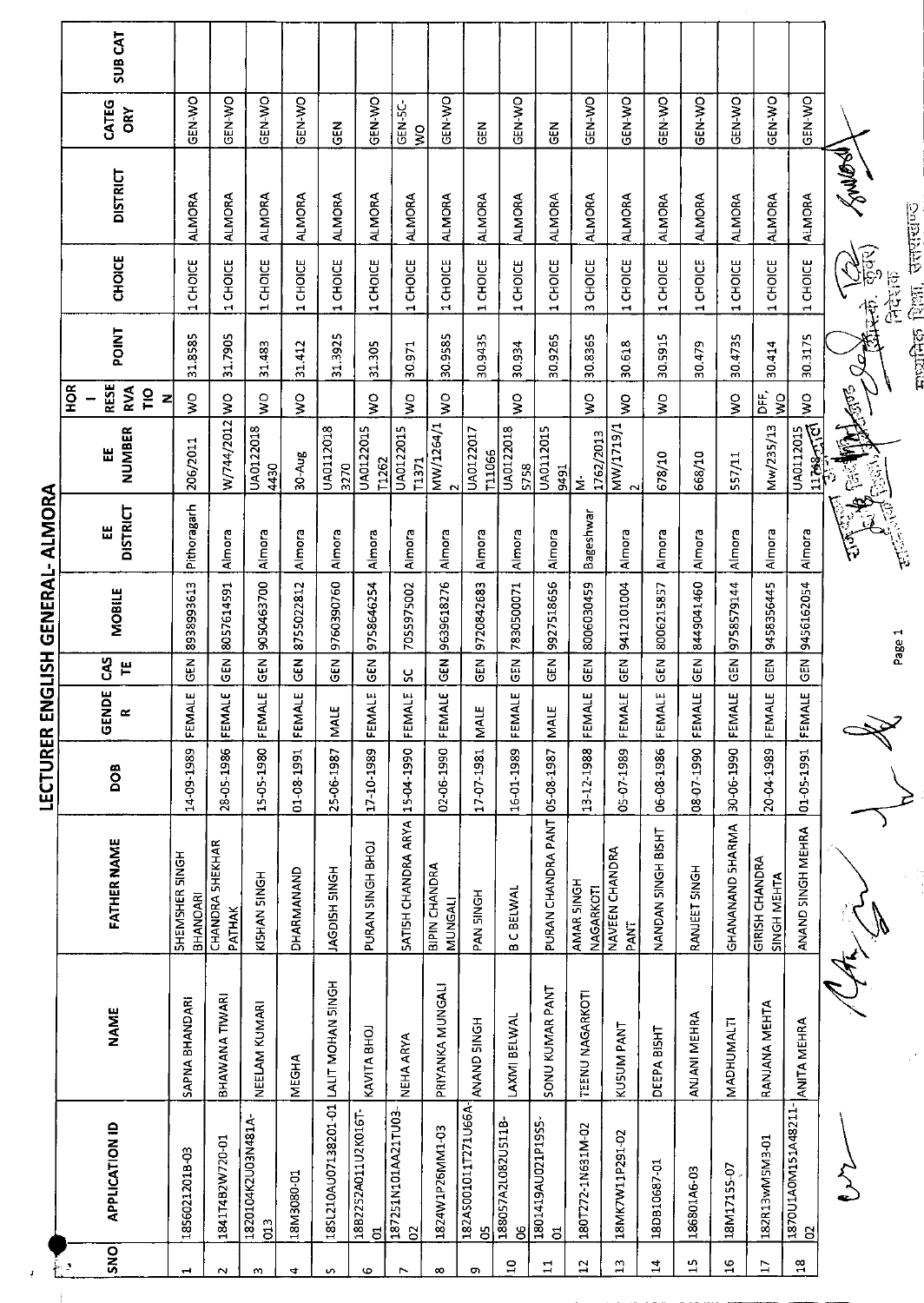|                                                                                                                                                                                                                                                                                                                                                                                                              |                                                                                                           |                                                                        |                                                                                                                                                                                                                        | GENERAL-   | ALMORA                   |                                                              |                                        |                      |                                            |                                              |                 |                                                                                                                                                                                                       |
|--------------------------------------------------------------------------------------------------------------------------------------------------------------------------------------------------------------------------------------------------------------------------------------------------------------------------------------------------------------------------------------------------------------|-----------------------------------------------------------------------------------------------------------|------------------------------------------------------------------------|------------------------------------------------------------------------------------------------------------------------------------------------------------------------------------------------------------------------|------------|--------------------------|--------------------------------------------------------------|----------------------------------------|----------------------|--------------------------------------------|----------------------------------------------|-----------------|-------------------------------------------------------------------------------------------------------------------------------------------------------------------------------------------------------|
|                                                                                                                                                                                                                                                                                                                                                                                                              |                                                                                                           | ENDE <sup>1</sup><br>ō                                                 | š                                                                                                                                                                                                                      |            | 出                        | 띲                                                            |                                        |                      |                                            |                                              |                 |                                                                                                                                                                                                       |
|                                                                                                                                                                                                                                                                                                                                                                                                              |                                                                                                           | œ                                                                      | Н                                                                                                                                                                                                                      |            | <b>DISTRICT</b>          | <b>NUMBER</b>                                                | RVA<br>$\frac{1}{2}$                   |                      |                                            |                                              | òκ              | <b>SUB CAT</b>                                                                                                                                                                                        |
| RATAN SINGH                                                                                                                                                                                                                                                                                                                                                                                                  | 25-12-1978                                                                                                |                                                                        | ទី<br>ច                                                                                                                                                                                                                | 8937034397 | Nainital                 | UA1222016                                                    | Ş                                      | 30.2675              | CHOICE<br>$\overline{\phantom{0}}$         | <b>ALMORA</b>                                | <b>GEN-WO</b>   |                                                                                                                                                                                                       |
|                                                                                                                                                                                                                                                                                                                                                                                                              |                                                                                                           |                                                                        | GEN                                                                                                                                                                                                                    | 9756361561 | Almora                   | UA0122018                                                    | $\frac{1}{2}$                          | 30.26                | 1 CHOICE                                   | <b>ALMORA</b>                                | GEN-WO          |                                                                                                                                                                                                       |
| CHANDAN SINGH                                                                                                                                                                                                                                                                                                                                                                                                |                                                                                                           |                                                                        | $\frac{2}{9}$                                                                                                                                                                                                          | 9988943778 | Nainital                 | 1911/2011                                                    |                                        | 30.2295              | 1 CHOICE                                   | <b>ALMORA</b>                                |                 |                                                                                                                                                                                                       |
| HARENDRA SINGH                                                                                                                                                                                                                                                                                                                                                                                               | 09-01-1992                                                                                                | MALE                                                                   | <b>GEN</b>                                                                                                                                                                                                             | 7302887551 | Nainital                 | 1937/2012                                                    | Ş                                      | 30.204               | 1 CHOICE                                   | <b>ALMORA</b>                                | GEN-WO          |                                                                                                                                                                                                       |
| KUNDAN SINGH                                                                                                                                                                                                                                                                                                                                                                                                 | 21-12-1987                                                                                                | <b>MALE</b>                                                            | $\overline{5}$                                                                                                                                                                                                         | 9411166858 | Almora                   | 442/07                                                       |                                        | 30.13                | 1 CHOICE                                   | <b>ALMORA</b>                                | GEN-WO          |                                                                                                                                                                                                       |
| HARISH CHANDRA<br>MATHPAL                                                                                                                                                                                                                                                                                                                                                                                    | 10-06-1989                                                                                                |                                                                        | <b>GEN</b>                                                                                                                                                                                                             | 9756359902 | Almora                   | 163/15                                                       |                                        | 30.0925              | 1 CHOICE                                   | <b>ALMORA</b>                                |                 |                                                                                                                                                                                                       |
| KAILASH CHANDRA                                                                                                                                                                                                                                                                                                                                                                                              | 07-06-1988                                                                                                |                                                                        | <b>GEN</b>                                                                                                                                                                                                             | 7251832439 | Almora                   | UA0112015                                                    | $\delta$                               | 30.0575              | 1 CHOICE                                   | <b>ALMORA</b>                                |                 |                                                                                                                                                                                                       |
| JAGDISH SINGH SIRARI                                                                                                                                                                                                                                                                                                                                                                                         | 13-08-1989                                                                                                |                                                                        | $\overline{5}$                                                                                                                                                                                                         | 8941041271 | Almora                   | <b>UA0112015</b>                                             | $\frac{8}{5}$                          | 29.887               | 1 CHOICE                                   | <b>ALMORA</b>                                |                 |                                                                                                                                                                                                       |
| MATHURA DATT<br>CHAUBEY                                                                                                                                                                                                                                                                                                                                                                                      | 26-07-1984                                                                                                |                                                                        | GEN                                                                                                                                                                                                                    | 7060166442 | Nainital                 | W/2912/201<br>⊣                                              | Ş                                      | 29.8235              | 2 CHOICE                                   | <b>ALMORA</b>                                | GEN-WO          |                                                                                                                                                                                                       |
|                                                                                                                                                                                                                                                                                                                                                                                                              |                                                                                                           |                                                                        | $\overline{5}$                                                                                                                                                                                                         | 7409221395 | Nainital                 |                                                              | Ş                                      | 29.778               | 1 CHOICE                                   | <b>ALMORA</b>                                |                 |                                                                                                                                                                                                       |
| KUNWAR SINGH                                                                                                                                                                                                                                                                                                                                                                                                 | 07-08-1985                                                                                                |                                                                        | $\overline{5}$                                                                                                                                                                                                         | 9758889579 | Nainital                 | 904/2014                                                     |                                        | 29.6055              | 2 CHOICE                                   | <b>ALMORA</b>                                |                 |                                                                                                                                                                                                       |
| DINESH CHANDRA                                                                                                                                                                                                                                                                                                                                                                                               | 10-02-1984                                                                                                | <b>MALE</b>                                                            | <b>GEN</b>                                                                                                                                                                                                             | 9456777187 | Nainital                 | w/1631/13/<br>$\mathbf{g}$                                   | Ş                                      | 29.5655              | 3 CHOICE                                   | <b>ALMORA</b>                                |                 |                                                                                                                                                                                                       |
| MANOHAR LAL                                                                                                                                                                                                                                                                                                                                                                                                  | 01-06-1984                                                                                                |                                                                        | S                                                                                                                                                                                                                      | 9719051018 | Almora                   | 6837/11                                                      |                                        | 29.5285              | 1 CHOICE                                   | <b>ALMORA</b>                                |                 |                                                                                                                                                                                                       |
| MOHAN RAM                                                                                                                                                                                                                                                                                                                                                                                                    | 10-07-1986                                                                                                |                                                                        | S                                                                                                                                                                                                                      | 9720786718 | Almora                   | 7725/11                                                      |                                        | 29.5035              | 1 CHOICE                                   | <b>ALMORA</b>                                |                 |                                                                                                                                                                                                       |
| BHARAV DUTT BHATT                                                                                                                                                                                                                                                                                                                                                                                            | 01-07-1989                                                                                                |                                                                        | <b>GEN</b>                                                                                                                                                                                                             | 8534822527 | Nainital                 | W-855/12                                                     | Ş                                      | 29.411               | <b>CHOICE</b><br>÷                         | <b>ALMORA</b>                                |                 |                                                                                                                                                                                                       |
| POORAN CHANDRA                                                                                                                                                                                                                                                                                                                                                                                               | 16 07 1985                                                                                                |                                                                        | $\tilde{5}$                                                                                                                                                                                                            | 9536203132 | Nainital                 | 4482/09                                                      |                                        | 29.2915              | 2 CHOICE                                   | <b>ALMORA</b>                                |                 |                                                                                                                                                                                                       |
| PRAKSH CHANDRA                                                                                                                                                                                                                                                                                                                                                                                               | 03-12-1986                                                                                                |                                                                        | <b>GEN</b>                                                                                                                                                                                                             | 8859821028 | Almora                   | UA0122015                                                    |                                        | 29,2255              | CHOICE<br>$\overline{\phantom{0}}$         | <b>ALMORA</b>                                |                 |                                                                                                                                                                                                       |
| GOPAL RAM                                                                                                                                                                                                                                                                                                                                                                                                    |                                                                                                           |                                                                        | $\overline{\text{sc}}$                                                                                                                                                                                                 |            |                          | <b>UA0112018</b><br>4040                                     | Ş                                      |                      |                                            | <b>ALMORA</b>                                |                 |                                                                                                                                                                                                       |
|                                                                                                                                                                                                                                                                                                                                                                                                              |                                                                                                           |                                                                        |                                                                                                                                                                                                                        |            |                          |                                                              |                                        | <b>CONTENT</b>       |                                            |                                              |                 |                                                                                                                                                                                                       |
| RENUKA NAGARKOTI<br><b>VEERENDRA KUMAR</b><br>JAGDISH CHANDRA<br><b>HEMLATA MEHTA</b><br>SANGEETA SIRARI<br>GIRISH CHANDRA<br><b>VIKAS UPADHYAY</b><br><b>JITENDER SINGH</b><br><b>NAME</b><br>NIHARIKA JOSHI<br><b>YOGITA TIWARI</b><br>BEENA PANDEY<br>ISHWAR SINGH<br>RITA BHAKUNI<br><b>AMIT KUMAR</b><br>DUNGRAKOTI<br>ANITA BHATT<br><b>HEMA ARYA</b><br><b>GEETA RANI</b><br>MATHPAL<br><b>PANDEY</b> | <b>FATHER NAME</b><br>DUNGRAKOTI<br><b>UPADHYAY</b><br>BHAKUNI<br>PANDEY<br>PANDEY<br>ISHWAR CHANDRA ARYA | PURAN CHANDRA JOSHI 20-05-1989<br>LOKMAN SINGH MEHTA 01-09-1987<br>BOO | 01-06-1988 FEMALE<br>FEMALE<br>FEMALE<br>FEMALE<br>FEMALE<br>FEMALE<br>FEMALE<br>01-02-1984 MALE<br><b>NALE</b><br>MAIE<br><b>MALE</b><br><b>MALE</b><br><b>MALE</b><br>MALE<br><b>MALE</b><br>문<br>푼<br>푼<br>LECTURER |            | <b>MOBILE</b><br>ENGLISH | Control of the Control<br>9456742771 Almora<br><b>Divide</b> | 11300<br>11298<br>6518<br>5124<br>9083 | z<br>$\frac{ W }{2}$ | <b>POINT</b><br><b>RESE</b><br>$rac{6}{2}$ | <b>CHOICE</b><br>28.4295 1 CHOICE<br>रहूँदर) | <b>DISTRICT</b> | <b>OKI-NEC</b><br>GEN-WO<br>GEN-WO<br>ON-N-O<br>CATEG<br>GEN-SC<br>GEN <sub>SC</sub><br>SC WO<br>$\frac{2}{9}$<br>$\frac{2}{9}$<br><b>GEN</b><br>$\tilde{e}$<br>$\frac{2}{3}$<br>GEN<br><b>POULON</b> |

**IFCTIJRER ENGLISH GENERAL, ALMORA** 

 $\bar{\beta}$ 

**CONTROLLER STRINGER** Charles Bar) **ELECTED** STRINGS

 $\frac{1}{\sqrt{2}}$  $\begin{array}{c}\n\downarrow \\
\downarrow\n\end{array}$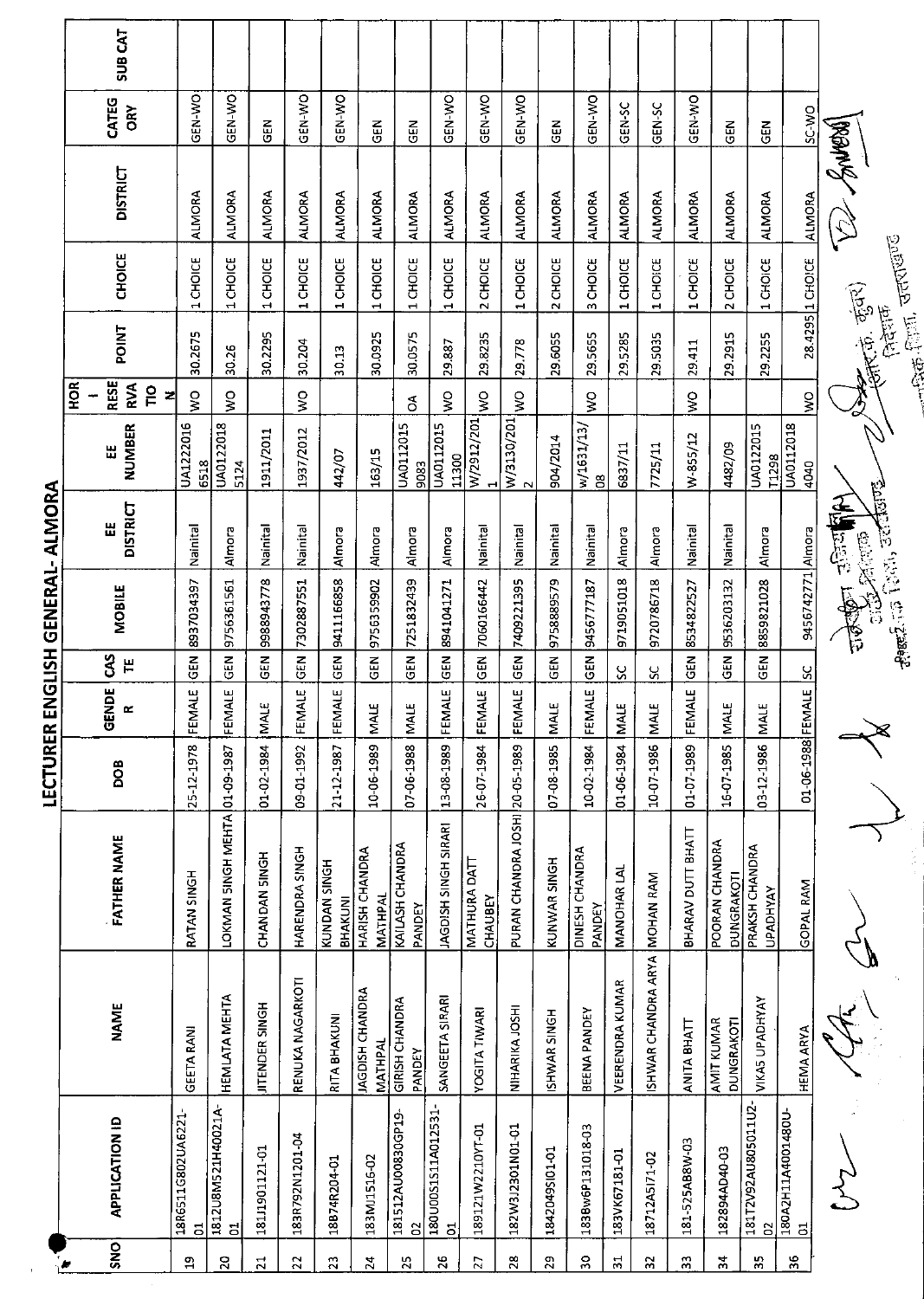|                |                                 |                                  |                         | <b>SEPINING · JENINING CIPNI KIKO I JIJI</b> |                    |                         |                        |                      |                                                                                |                                                           |                             |                   |                 |                 |                |
|----------------|---------------------------------|----------------------------------|-------------------------|----------------------------------------------|--------------------|-------------------------|------------------------|----------------------|--------------------------------------------------------------------------------|-----------------------------------------------------------|-----------------------------|-------------------|-----------------|-----------------|----------------|
| SNO            | <b>APPLICATION ID</b>           | <b>NAME</b>                      | <b>FATHER NAME</b>      | DOB                                          | GENDE<br>$\approx$ | <b>GAS</b><br>۳         | <b>MOBILE</b>          | <b>DISTRICT</b><br>Ш | <b>NUMBER</b><br>쁪                                                             | <b>RESE</b><br>$\frac{8}{2}$<br>RVA<br>$\frac{1}{2}$<br>z | POINT                       | <b>CHOICE</b>     | <b>DISTRICT</b> | CATEG<br>ORY    | <b>SUB CAT</b> |
| 57             | 18MR444212-01                   | MUKESH SINGH<br>RAUTELA          | MOHAN SINGH<br>RAUTELA  | 15-06-1986                                   | <b>MALE</b>        | $\overline{\mathsf{H}}$ | 7533987742             | Bageshwar            | 2424/14                                                                        | $\overline{\circ}$                                        | 28.2895                     | 2 CHOICE          | <b>ALMORA</b>   | $\overline{5}$  | ಕ              |
| 38             | 1813K79WM1A0-03                 | KM MONIKA ARYA                   | HARI RAM ARYA           | 01-01-1988 FEMALE                            |                    | χ                       | 9756393244 Almora      |                      | $\begin{array}{ l } \hline \text{MW/1790/1} \\ \hline 3 \\ \hline \end{array}$ | $\frac{1}{2}$                                             | 28.2025                     | 1 CHOICE          | <b>ALMORA</b>   | SC-WO           |                |
| 39             | 180112F7258M-01                 | MOHAMMAD FURKAN                  | MOHAMMAD FAROUK         | 10-11-1986 MALE                              |                    | <b>DBC</b>              | 9634118123 Nainital    |                      | 5187/2012                                                                      |                                                           | 28.0945 2 CHOICE            |                   | <b>ALMORA</b>   | <b>OBC</b>      |                |
| $\overline{a}$ | 1852220A70D8-03                 | DAYAVARDHAN SINGH<br><b>ARYA</b> | GOPAL RAM ARYA          | 29-01-1982 MALE                              |                    | ပ္တ                     | 7500337723 Almora      |                      | 2825/2007                                                                      |                                                           | 28.0185 1 CHOICE            |                   | <b>ALMORA</b>   | ပ္တ             |                |
| $\ddot{4}$     | 18F0P671M3-02                   | FATMA PARVEEN                    | INTZAR HUSSAIN          | 08-07-1983 FEMALE                            |                    | DBC                     | 8394847945 Almora      |                      | M/367/10                                                                       | $\frac{1}{2}$                                             |                             | 27.99 1 CHOICE    | <b>ALMORA</b>   | OBC-WO          |                |
| 42             | 182BWMG4212-01                  | BHAGWATI GOSWAMI                 | DEV GIRI GOSWAMI        | 20-11-1978 FEMALE                            |                    | <b>DBC</b>              | 8650286636 Almora      |                      | MW/224/12 WO                                                                   |                                                           | 27.5385 1 CHOICE            |                   | <b>ALMORA</b>   | OBC-WO          |                |
| 43             | 18A0141S56U21L652-01 SUNDAR LAL |                                  | MAHESH CHANDRA          | 11-03-1986 MALE                              |                    | <b>OBC</b>              | 9837488419 Nainital    |                      | UA1242016<br>1556                                                              |                                                           | 27.5065 1 CHOICE            |                   | <b>ALMORA</b>   | <b>OBC</b>      |                |
| 44             | 189R15S08-01                    | SHANKAR RAM                      | <b>BHAWANI RAM</b>      |                                              |                    | S                       | 9410936116 Almora      |                      |                                                                                |                                                           |                             | 27.198 1 CHOICE   | <b>ALMORA</b>   | ပ္တ             |                |
| $\frac{45}{3}$ | 1891N902K-01                    | <b>NARENDRA KUMAR</b>            | SURESH RAM              | 06-10-1977 MALE<br>05-07-1981 MALE           |                    | ၂၂                      | 8958996036 Almora      |                      | $\frac{859/10}{990/12}$                                                        |                                                           |                             | 26.129 1 CHOICE   | <b>ALMORA</b>   | 3S              |                |
| 46             | 185W8AM81T-02                   | TAZIM FATMA ANSARI               | MOHAMAD NIZAM<br>ANSARI | 22-07-1987 FEMALE                            |                    | OBC                     | 9799862073 Almora      |                      | MW/88/15                                                                       | $\frac{1}{2}$                                             | 23.74                       | 1 CHOICE          | <b>ALMORA</b>   | OBC-WO          |                |
| $\mathbf{f}$   | 18K1112M82-08                   | MANOJ KUMAR                      | SHRI RAMKISHAN          | 28-08-1982 MALE                              |                    | OBC                     | 9837142359 Nagar       | w<br>udham           | 1128/12                                                                        |                                                           | 23.005                      | 5 CHOICE          | <b>ALMORA</b>   | OBC             |                |
| $\frac{8}{4}$  | 1863S812Pa01024u0-03            | SHABANA PARVEEN                  | SHIFATUL HASUN          | 12-07-1987 FEMALE                            |                    | $rac{6}{280}$           | 9756716952 Almora      |                      | ua01220184<br>3                                                                | ş                                                         |                             | 21.64 1 CHOICE    | <b>ALMORA</b>   | OBC-VVO         |                |
| $\frac{6}{4}$  | 18A4U4R7481-03                  | <b>RINKI</b>                     | PRAMOD SINGH            | 01-12-1990 FEMALE                            |                    | $rac{c}{s}$             | 9368988233 Dehradun    |                      | UA144478                                                                       | $\mathsf{S}$                                              |                             | $21.6$ $1$ CHOICE | <b>ALMORA</b>   | OM-35           |                |
| S              | 18M5121K35-01                   | KM ANJANA                        | <b>MAHENDRA 5INGH</b>   | 20-01-1994 FEMALE                            |                    | DBC                     | 9971223669 Pithoragarh |                      | M/3155/12                                                                      | $\geq$                                                    | 21.2705 1 CHOICE            |                   | <b>ALMORA</b>   | OBC-WO          |                |
| 51             | 1851A0421J2U3908-02             | <b>NOTSINA</b>                   | SURENDRA PRASAD         | 16-02-1994 FEMALE                            |                    | $\infty$                | 7088153060 Almora      |                      | UA0122018<br>4395                                                              | $\frac{1}{2}$                                             |                             | 20.116 1 CHOICE   | <b>ALMORA</b>   | SC-WO           |                |
| 52             | 182248P717152AU0-01 POONAM      |                                  | JEETMAL LAL             | 10-07-1992 FEMALE                            |                    | $\frac{8}{5}$           | 7895972075 Uttarkashi  |                      | UA2412017<br>5782                                                              | $\frac{1}{2}$                                             | 20.0915                     | 3 CHOICE          | <b>ALMORA</b>   | SC-WO           |                |
| $\mathbbm{S}$  | 18A4821521V720U1-06 VANDANA     |                                  | VEER SINGH              | 07-07-1993 FEMALE                            |                    | X                       | 8923401600 Pauri       |                      | UA1522017<br>1284                                                              | ş                                                         | 20.0335                     | 4 CHOICE          | <b>ALMORA</b>   | SC-WO           |                |
| Y              | 1822U02K048A1A181-<br>g         | KANCHAN ARYA                     | PAD RAM                 | 05-07-1993 FEMALE                            |                    | $\frac{8}{5}$           | 8218923225 Nainital    |                      | <b>UA1222018</b><br>4018                                                       | $\frac{1}{2}$                                             | 19.9925                     | 1 CHOICE          | <b>ALMORA</b>   | SC-WO           |                |
| S.             | 181253FH52LM-011                | <b>HEM LATA</b>                  | AAN SINGH               | 28-06-1988 FEMALE                            |                    | 능                       | 9675736464 Nagar       | Udham S              | M/F/5325/1<br>$\sim$                                                           | ş                                                         |                             | 19.915 1 CHOICE   | <b>ALMORA</b>   | ST-WO           |                |
| 56             | 18U6PA01271321A2-01             | ARCHANA PA                       | NANDI RAM ARYA          | 04-10-1992                                   | FEMALE             | <u>S</u>                | 6388430901 Nainital    |                      | UA1212016<br>327                                                               | $\frac{1}{2}$                                             | 19.8235 3 CHOICE            |                   | <b>ALMORA</b>   | SC-WO           |                |
|                |                                 |                                  |                         |                                              | у                  |                         | $\varphi$              |                      |                                                                                |                                                           | OSSET TOTAL<br>世存在          |                   | $\zeta_{\chi}$  | <b>Kothy St</b> |                |
|                |                                 |                                  |                         |                                              |                    | Page 3                  |                        |                      |                                                                                |                                                           | नाट्यनिक शिक्षा, उत्तराखण्ड |                   |                 |                 |                |

**IFCTURER ENGLISH GENERAL, ALMORA** 

 $\frac{1}{2}$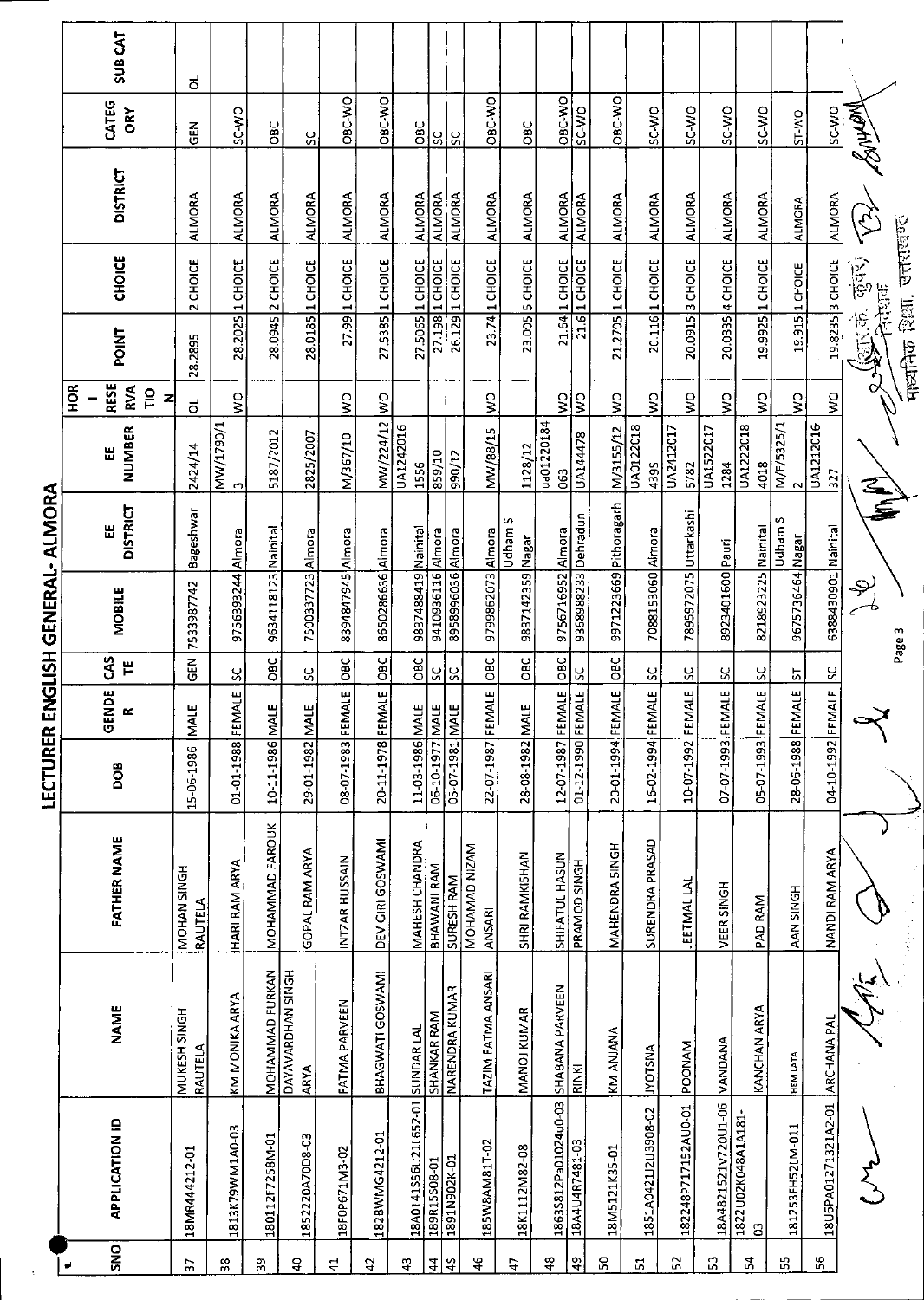|                                  | <b>SUBCAT</b>                                           |                                                                                       |      |                                                                                                                                                                                                                                             |
|----------------------------------|---------------------------------------------------------|---------------------------------------------------------------------------------------|------|---------------------------------------------------------------------------------------------------------------------------------------------------------------------------------------------------------------------------------------------|
|                                  | CATEG<br>ORY                                            | GEN-WO EX-ARMY<br>ST-WO                                                               |      |                                                                                                                                                                                                                                             |
|                                  | <b>DISTRICT</b>                                         | ALMORA<br><b>ALMORA</b>                                                               |      | Walking -<br>A PERCENTIFICAL CRIMINAL CONTROL CONTROL CONTROL CONTROL CONTROL CONTROL CONTROL CONTROL CONTROL CONTROL CONTROL CONTROL CONTROL CONTROL CONTROL CONTROL CONTROL CONTROL CONTROL CONTROL CONTROL CONTROL CONTROL CONTROL CONTR |
|                                  | CHOICE                                                  | 1 CHOICE<br>19.7255 2 CHOICE                                                          |      | - 1945. कुंतर)<br>- शिराण<br>- .                                                                                                                                                                                                            |
|                                  | <b>POINT</b>                                            | 16.678                                                                                |      |                                                                                                                                                                                                                                             |
|                                  | HOR <sup>I</sup><br><b>RESE</b><br>RVA<br>$\frac{1}{2}$ | z<br>$\frac{1}{2}$<br>$\mathbf{\underline{x}}$                                        |      |                                                                                                                                                                                                                                             |
|                                  | NUMBER<br>Ш                                             | JA0112016<br>UA2312017<br>T19734                                                      | 5993 |                                                                                                                                                                                                                                             |
| LECTURER ENGLISH GENERAL- ALMORA | <b>DISTRICT</b><br>Н                                    | Udham S                                                                               |      |                                                                                                                                                                                                                                             |
|                                  | <b>MOBILE</b>                                           | 7055432304 Nagar                                                                      |      |                                                                                                                                                                                                                                             |
|                                  | CAS<br>٣                                                |                                                                                       |      |                                                                                                                                                                                                                                             |
|                                  | <b>GENDE</b><br>œ                                       |                                                                                       |      |                                                                                                                                                                                                                                             |
|                                  | DOB                                                     | 16-06-1992 FEMALE ST                                                                  |      |                                                                                                                                                                                                                                             |
|                                  | <b>FATHER NAME</b>                                      | CHANDAN SINGH BISHT  30-07-1991  FEMALE  GEN  7579272630  Almora<br><b>PHANISINGH</b> |      |                                                                                                                                                                                                                                             |
|                                  | <b>NAME</b>                                             | NIRMALA BISHT<br>KMIEELA                                                              |      | र्वे<br>स                                                                                                                                                                                                                                   |
|                                  | <b>APPLICATION ID</b>                                   | 1870KU13131AT92724-<br>1830B611210599UAN-<br><u>ទ</u><br><u>៩</u>                     |      |                                                                                                                                                                                                                                             |
|                                  | SNO                                                     | 57<br>SS,                                                                             |      |                                                                                                                                                                                                                                             |

ï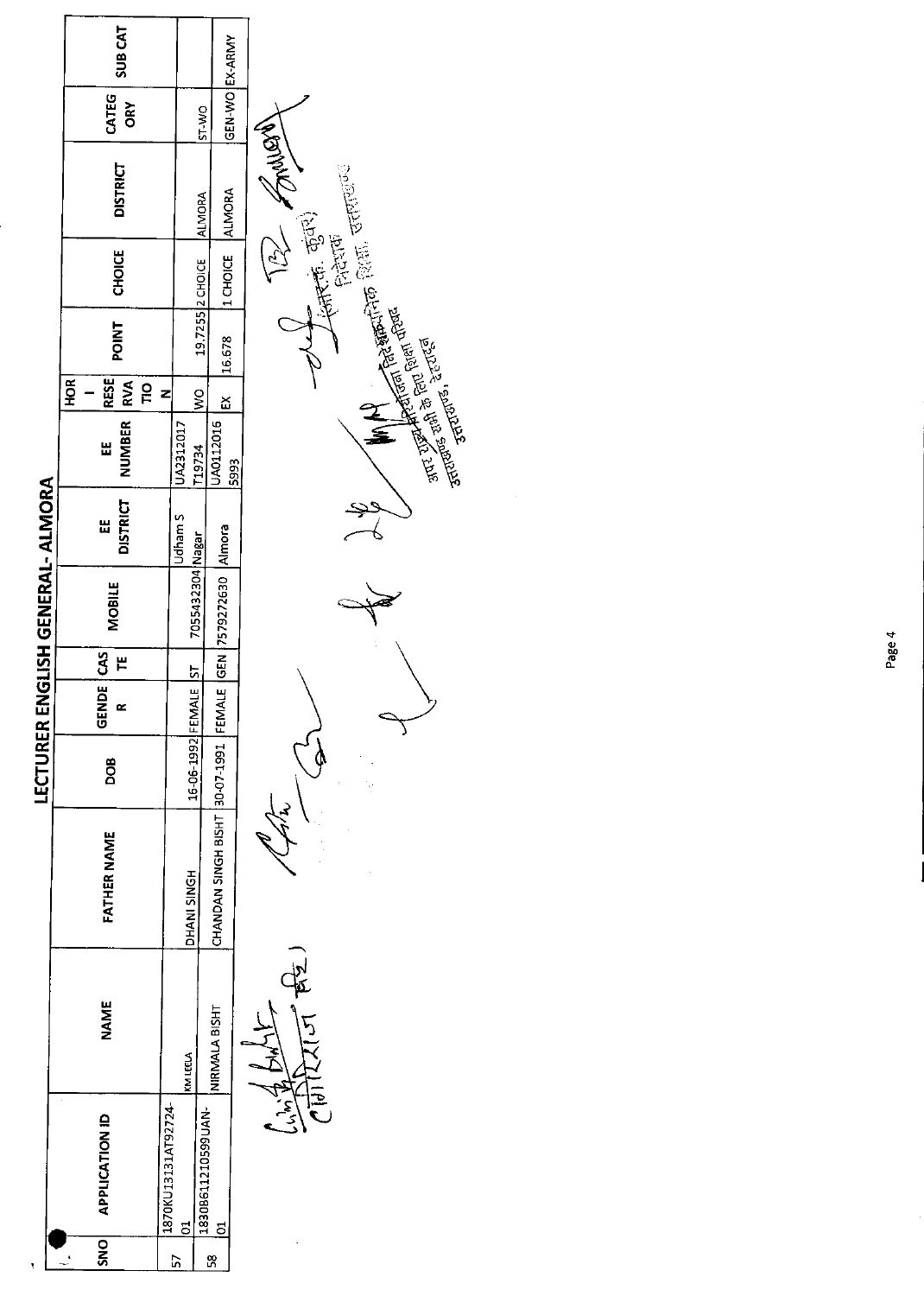|                                    | SUB <sub>CAT</sub>                                    |                                  |                                                                                                                                                                                                                                |
|------------------------------------|-------------------------------------------------------|----------------------------------|--------------------------------------------------------------------------------------------------------------------------------------------------------------------------------------------------------------------------------|
|                                    | CATEG<br>ORY                                          | GEN-WO                           |                                                                                                                                                                                                                                |
|                                    | <b>DISTRICT</b>                                       | US NAGAR                         | Many -                                                                                                                                                                                                                         |
|                                    | <b>CHOICE</b>                                         | 1 CHOICE                         |                                                                                                                                                                                                                                |
|                                    | <b>POINT</b>                                          | 31.72                            |                                                                                                                                                                                                                                |
|                                    | <b>RESE</b><br>HOR <sup>I</sup><br>$\frac{1}{2}$<br>z | $\frac{8}{5}$                    |                                                                                                                                                                                                                                |
|                                    | NUMBER   RVA<br>Ш                                     | F-4092/10                        |                                                                                                                                                                                                                                |
| LECTURER ENGLISH GENERAL- US NAGAR | EE DISTRICT                                           | Udham 5<br>Nagar                 | and the second research (and finding continued and the second of the final second continued and the second continued and the second continued and continued and continued and continued and continued and continued and contin |
|                                    | MOBILE                                                | 27-06-1983 FEMALE GEN 9412979331 |                                                                                                                                                                                                                                |
|                                    | ٣                                                     |                                  |                                                                                                                                                                                                                                |
|                                    | GENDE CAS<br>$\alpha$                                 |                                  |                                                                                                                                                                                                                                |
|                                    | DOB                                                   |                                  |                                                                                                                                                                                                                                |
|                                    | <b>FATHER NAME</b>                                    | HONIS HSIDAN                     |                                                                                                                                                                                                                                |
|                                    | <b>NAME</b>                                           | SHALINI                          | पेराज फोट.                                                                                                                                                                                                                     |
|                                    | <b>APPLICATION ID</b>                                 | 18290451F-0-02                   | 2662                                                                                                                                                                                                                           |
|                                    | SNO                                                   |                                  |                                                                                                                                                                                                                                |

 $\cdot$ 

 $($  $\frac{1}{2}$  $\frac{1}{2}$  $\frac{1}{2}$  $\frac{1}{2}$  $\frac{1}{2}$  $\frac{1}{2}$  $\frac{1}{2}$  $\frac{1}{2}$ 

1  $\subset$ 

Page 1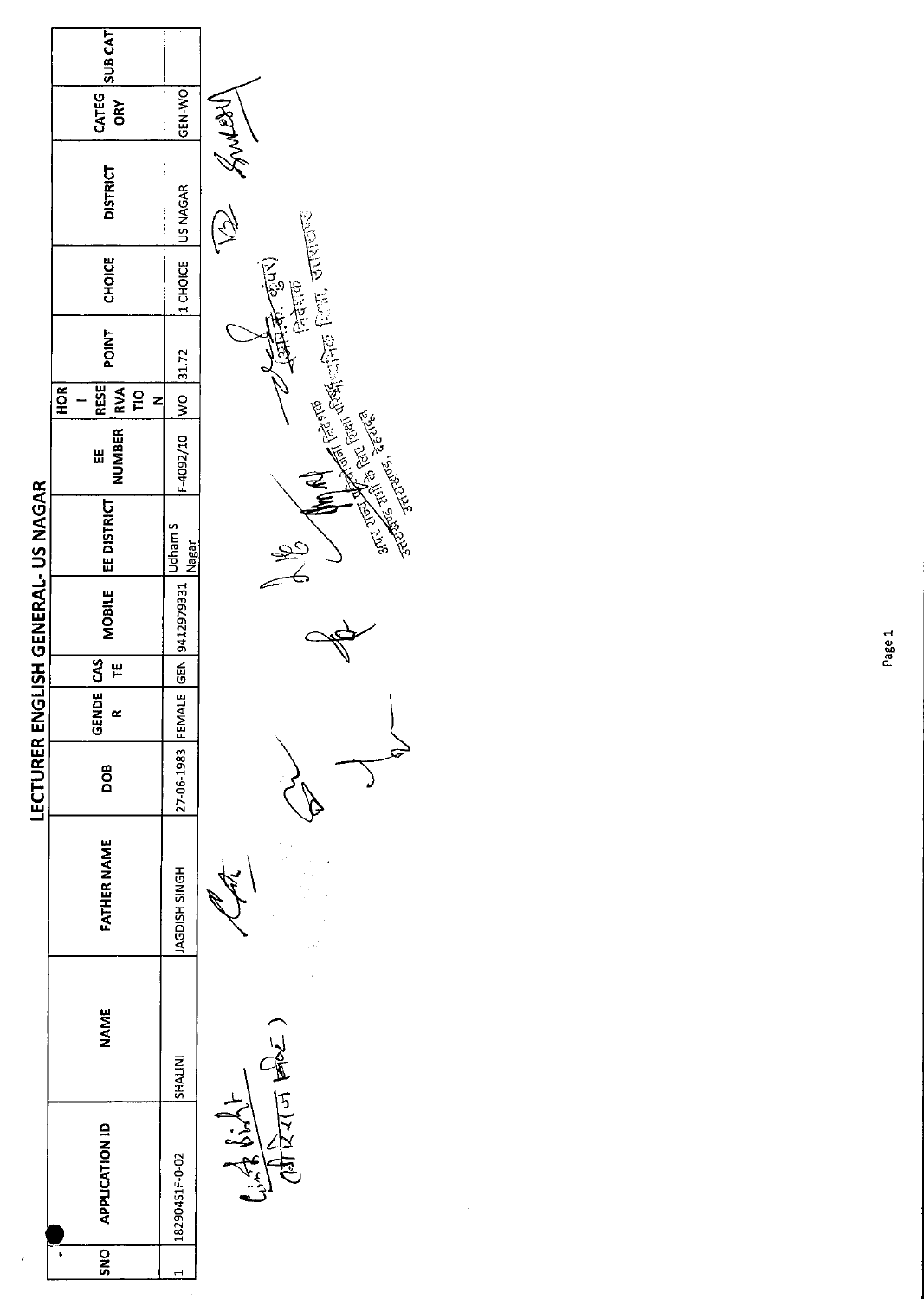|                       | <b>SUB CAT</b>                                  |                     |                |                                      |                          |                          |                                 |                          |                    |                           |                     |                        |                  |                      |                     |                    |                         |                    |                                   |
|-----------------------|-------------------------------------------------|---------------------|----------------|--------------------------------------|--------------------------|--------------------------|---------------------------------|--------------------------|--------------------|---------------------------|---------------------|------------------------|------------------|----------------------|---------------------|--------------------|-------------------------|--------------------|-----------------------------------|
|                       | CATEG<br>ORY                                    | <b>GEN-WO</b>       | GEN-WO         | GEN-WO                               | M<br>じ                   | る                        | GEN-WO                          | <b>GEN</b>               | GEN-WO             | OBC-WO<br>소<br>동          | GEN-WO              | GEN-WO                 | GEN-WO           | N<br>19              | GEN-WO              | OBC-WO<br>ទី<br>មិ | 집<br>명                  | GEN-WO             |                                   |
|                       | <b>DISTRICT</b>                                 | <b>TÊHRI</b>        | TEHRI          | TEHRI                                | TÊHRI                    | TEHRI                    | TEHRI                           | <b>TEHRI</b>             | TEHRI              | <b>TEHRI</b>              | TEHRI               | <b>TEHRI</b>           | TEHRI            | TEHRI                | TEHRI               | <b>TEHRI</b>       | <b>TEHRI</b>            | <b>TEHRI</b>       | AME CARS SMEAN<br><b>Beinging</b> |
|                       | <b>CHOICE</b>                                   | $1$ CHOICE          | 1 CHOICE       | 1 CHOICE                             | 1 CHOICE                 | 1 CHOICE                 | 1 CHOICE                        | 1 CHOICE                 | 1 CHOICE           | 1 CHOICE                  | 1 CHOICE            | 1 CHOICE               | 1 CHOICE         | 1 CHOICE             | 1 CHOICE            | 1 CHOICE           | 1 CHOICE                | 1 CHOICE           | टेर्नुहोस<br>नाध्यमिक शिक्षा.     |
|                       | <b>POINT</b>                                    | 33.565              | 32.4665        | 324265                               | 32.2375                  | 32.1515                  | 32.0955                         | 32.0345                  | 319365             | 31.8795                   | 31.832              | 31.8065                | 31.6545          | 31.652               | 316475              | 31 5755            | 31.5105                 | 31.4575            | <b>RESERVED</b>                   |
|                       | RESE<br>$\frac{8}{2}$<br><b>RVA</b><br>ΓlΟ<br>z | ş                   | ş              | Š                                    |                          |                          | Ş                               |                          | ş                  | $\mathsf{S}^{\mathsf{O}}$ | $\frac{1}{2}$       |                        | $\frac{1}{2}$    |                      | $\frac{1}{2}$       | ş                  |                         | $\boldsymbol{\xi}$ |                                   |
|                       | NUMBER<br>Ш                                     | 3231/17             | W-350/013      | UA2112018<br>3843                    | UA2112010<br>11105       | UA2112015<br>24386       | 226/012                         | UA2112015<br>23006       | 4117/014           | W-144/013                 | UA2112018<br>674    | UA2112018<br>9958      | 232010           | 3778/011             | UA0512015<br>6453   | 6329/13            | UA2112018<br>3352       | UA1532014<br>961   | Chicago<br><b>Children</b>        |
|                       | <b>EE DISTRICT</b>                              | Dehradun            | Tehri          | Tehri                                | Tehri                    | Tehri                    | Tehri                           | Tehri                    | Dehradun           | Tehri                     | Tehri               | Tehri                  | Tehri            | Tehri                | Tehri               | Dehradun           | Tehri                   | Tehri              |                                   |
| ENGLISH GENERAL-TEHRI | <b>MOBILE</b>                                   | 8954541754          | 8126638833     | 9557113569                           | 7409401480               | 8449678285               | 8923789889                      | 8006337619               | 7500736599         | 7055925782                | 8755067738          | 9625866833             | 9412179103       | 9012808198           | 9557877037          | 9412152812         | 975964454               | 9997680801         | Page 7                            |
|                       | 3<br>巴                                          | GEN                 | 즈<br>이         | <b>GEN</b>                           | <b>GEN</b>               | <b>GEN</b>               | <b>GEN</b>                      | N30                      | GEN                | OBC                       | $rac{1}{9}$         | GEN                    | $\tilde{c}$      | $\tilde{\mathbb{E}}$ | 도<br>5              | OBC                | GEN                     | GEN                |                                   |
|                       | GENDE<br>$\sim$                                 | <b>ALE</b><br>ILEM  | FEMALE         | FEMALE                               | ш<br>MAL                 | بى<br>NAL                | <b>ALE</b><br>EM                | <b>MALE</b>              | IALE<br>ξÑ         | FEMALE                    | <b>ALE</b><br>ΕQ    | FEMALE                 | FEMALE           | <b>MALE</b>          | <b>ALE</b><br>FEM   | FEMALE             | MALE                    | FEMALE             |                                   |
| LECTURER              | BOQ                                             | 14-07-1989          | 02-11-1989     | 20-07-1987                           | 07-03-1986               | 15-04-1990               |                                 | 10-07-1989               | 22-04-1989         | 11-04-1979                | 13-11-1986          | 05-03-1991             | 17-07-1989       | 14-04-1987           | 10-05-1988          | 17-07-1990         | 06-07-1990              | 24-02-1990         |                                   |
|                       | <b>FATHER NAME</b>                              | VIRENDRA DUTT RAYAL | RANVEER SINGH  | BEER SINGH RAWAT                     | BEEN SINGH               | PRATAP SINGH NEGI        | SHIV NARAYAN KOTIYAL 03-04-1991 | NEELKANTH ANTHWAL        | SHYAM SUNDER RAYAL | <b>SATISHWAR</b>          | GOVIND RAM BHATT    | GAUTAM SINGH BISHT     | JAGAT RAM SEMWAL | LAKHI RAM TIWARI     | RAMESHWAR PRASAD    | KUNWER SINGH       | BRAHMA NAND             | ROOP SINGH RANA    |                                   |
|                       | <b>NAME</b>                                     | POONAM RAYAL        | <b>SEEMA</b>   | MAMTA RAWAT                          | HARENDRA SINGH           | DALEEP SINGH             | SHAILLA SUMAN                   | <b>OMPRAKASH ANTHWAL</b> | KM ARTI            | <b>SAVITA</b>             | SARASWATI BHATT     | PRIYANKA BISHT         | VINEETA SEMWAL   | PURUSHOTTAM TIWARI   | VINEETA             | SOBHA              | DURGA PRASAD            | BHARTI             |                                   |
|                       | <b>APPLICATION ID</b>                           | 183R3211P7-03       | 180W3S5-103-01 | 18UA211R4138028M3-<br>$\overline{5}$ | 1811102UAS510H2110-<br>5 | 1826201SUA31D84251-<br>8 | 1822506215-01                   | 1832A152U2AO610010-<br>5 | 18474K0111-01      | 18-134514W0-01            | 182B111U460AB7S2-01 | 180121P8899B5A12U<br>S | 1851202\03-02    | 18170T731P8-D1       | 18156132400UA55V-01 | 183361925-01       | 181AD1825120P3U32-<br>đ | 18A2190B345U116-01 |                                   |
|                       | $\overline{\text{SNO}}$                         | Н                   | $\sim$         | m                                    | 4                        | S                        | Ф                               | $\triangleright$         | $\infty$           | c                         | $\mathbf{a}$        | Ξ                      | 5                | $\mathbbm{2}$        | 4                   | $\mathbb{H}$       | $\frac{16}{1}$          | $\Xi$              |                                   |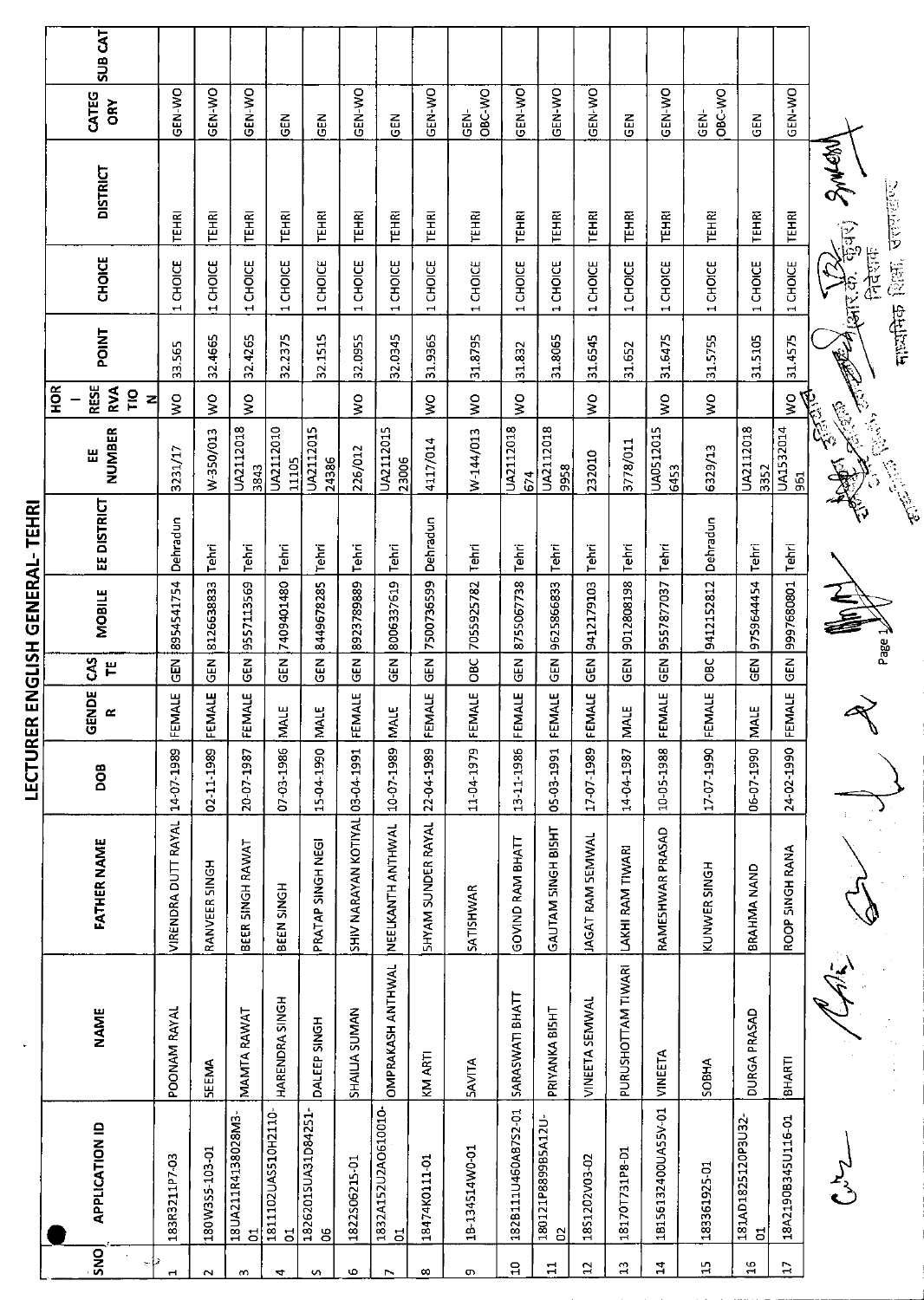|                 |                                     |                  |                                   | יי <u>ייען נידן</u> |                    |               | といこいつ こっこりこい  |             |                                                                                                                                                                                                                                      |                                                               |         |                                    |                 |                                  |                |  |
|-----------------|-------------------------------------|------------------|-----------------------------------|---------------------|--------------------|---------------|---------------|-------------|--------------------------------------------------------------------------------------------------------------------------------------------------------------------------------------------------------------------------------------|---------------------------------------------------------------|---------|------------------------------------|-----------------|----------------------------------|----------------|--|
| SNO<br>Ŧ.       | <b>APPLICATION ID</b>               | <b>NAME</b>      | <b>FATHER NAME</b>                | BOQ                 | GENDE<br>$\approx$ | S<br>٣        | <b>MOBILE</b> | EE DISTRICT | <b>NUMBER</b><br>出                                                                                                                                                                                                                   | <b>RESE</b><br><b>RVA</b><br><b>FOR</b><br>$\frac{1}{2}$<br>즤 | POINT   | CHOICE                             | <b>DISTRICT</b> | CATEG<br>ORY                     | <b>SUB CAT</b> |  |
| $\frac{8}{1}$   | 181B452219D201UA12-<br>5            | DEEPAK BAILWAL   | <b>PYARE LAL</b>                  | 11-07-1992          | بيا<br>⋚           | $\tilde{e}$   | 9568650484    | Tehri       | UA2112015<br>24219                                                                                                                                                                                                                   |                                                               | 31.403  | 1 CHOICE                           | TEHRI           | <b>GEN</b>                       |                |  |
| 임               | 18075UN77A131U2-02                  | NEELAM UNIYAL    | DAULAT RAM UNIYAL                 | 11-12-1982          | FEMALE             | <b>GEN</b>    | 9756727896    | Pauri       | UA1532017<br>F                                                                                                                                                                                                                       | Š                                                             | 31.3625 | CHOICE<br>$\overline{\phantom{0}}$ | TEHRI           | GEN-WO                           |                |  |
| $\mathbf{S}$    | 18711R52U201A805-01                 | <b>RUCHI</b>     | NARAYAN DUTT GAUR                 | 20-06-1988          | FEMALE             | <b>GEN</b>    | 9690379999    | Dehradun    | UA0512018<br>5172                                                                                                                                                                                                                    | Š                                                             | 31.3485 | CHOICE<br>4                        | TEHRI           | GEN-WO                           |                |  |
| $\overline{z}$  | 186KA8062U141752S-<br>ី             | SHWETA KOTHIYAL  | MAST RAM BHATT                    | 10-03-1987          | FEMALE             | <b>DBC</b>    | 9634943766    | Uttarkashi  | UA2412018<br>6567                                                                                                                                                                                                                    | $\frac{1}{2}$                                                 | 31.182  | 1 CHOICE                           | TEHRI           | OBC-WO<br>GEN-                   |                |  |
| 22              | 18A62123-02                         | <b>ANITA</b>     | MAYARAM CHAMOLI                   | 04-03-1986          | FEMALE             | <b>GEN</b>    | 8630465266    | Dehradun    | 26123                                                                                                                                                                                                                                | $\frac{1}{2}$                                                 | 31.0645 | 1 CHOICE                           | TEHRI           | GEN-WO                           |                |  |
| 23              | 18284-D16W605-01                    | <b>DURGA</b>     | SWAROOP SINGH                     | 18-11-1984          | FEMALE             | OBC           | 9758252836    | Tehri       | 6568/2014<br>₹                                                                                                                                                                                                                       | Š                                                             | 31.0465 | 1 CHOICE                           | TEHRI           | OBC-WO<br>GEN                    |                |  |
| $\overline{24}$ | 181W4A02-19-01                      | AARTEE           | RAJENDRA PRASAD                   | 26-08-1985          | FEMALE             | OBC           | 7830365463    | Tehri       | W-912/014                                                                                                                                                                                                                            | $\overline{\mathbf{S}}$                                       | 30.954  | 1 CHOICE                           | TEHRI           | OBC-WO<br>GEN-                   |                |  |
| 25              | 183-1T020152AW-02                   | AARTI THAPLIYAL  | RAJENDRA PRASAD<br>THAPLIYAL      | 08-07-1989          | FEMALE             | <b>GEN</b>    | 7579084058    | Tehri       | 5103/2012<br>₹                                                                                                                                                                                                                       | δ,                                                            | 30.9475 | CHOICE<br>H                        | TEHRI           | GEN-WO                           |                |  |
| 26              | 18VB8201U121A8701-<br>မြ            | VINEETA BALONI   | CHANDRAMOHAN<br>BALONI            | 15-07-1988          | FEMALE             | $rac{2}{5}$   | 7830949203    | Tehn        | UA2112018<br>8170                                                                                                                                                                                                                    |                                                               | 30.794  | CHOICE<br>еH,                      | TEHRI           | GEN-WO                           |                |  |
| 27              | 184U85550RA0125110-<br>g            | SHILPI RANI      | RAJ NAND JAISWAL                  | 25-06-1981          | FEMALE             | OBC           | 9927700155    | Dehradun    | UA0512018<br>14550                                                                                                                                                                                                                   | $\mathsf{S}^{\mathsf{O}}$                                     | 30.733  | 2 CHOICE                           | TEHRI           | OBC-WO<br>GEN-                   |                |  |
| 28              | 1881T2124R-03                       | REKHA THAPLIYAL  | SHAKTI PRASAD<br><b>THAPLIYAL</b> | 10-10-1984          | FEMALE             | GEN           | 7310958357    | Dehradun    | 2281/14                                                                                                                                                                                                                              | $\frac{1}{2}$                                                 | 30.7245 | 1 CHOICE                           | TEHRI           | GEN-WO                           |                |  |
| $\mathbf{z}$    | 18U220CA21918K02-02                 | KM MADHU CHAUHAN | BAKHTAWAR SINGH<br>CHAUHAN        | 30-06-1980          | FEMALE             | 군<br>영        | 9760797648    | Tehri       | UA2112009<br>282                                                                                                                                                                                                                     | Š                                                             | 30.71   | 1 CHOICE                           | TEHRI           | GEN-WO                           |                |  |
| S               | 1841W0S35229-03                     | <b>SHOBHA</b>    | SURAT SINGH                       | 07-05-1989          | FEMALE             | ပ္တ           | 8979205077    | Tehri       | W2495/201<br>$\Omega$                                                                                                                                                                                                                | $\frac{1}{2}$                                                 | 30.5025 | 1 CHOICE                           | TEHRI           | GEN-SC-<br>$\mathop{\mathsf{S}}$ |                |  |
| 21              | 188541U4181202AB5<br>$\overline{a}$ | SWATI BHATT      | LAXMI PRASAD<br>KOTHIYAL          | 29-01-1985          | MALE<br>푼          | <b>GEN</b>    | 9412027023    | Tehri       | UA2112018<br>8445                                                                                                                                                                                                                    | ş                                                             | 30.4725 | 1 CHOICE                           | TEHRI           | GEN-WO                           |                |  |
| 32              | 1801K4G512-01                       | KM KAVITA GUSAIN | VEER SINGH GUSAIN                 | 02-07-1990          | FEMALE             | OBC           | 8979941766    | Dehradun    | 5012/14                                                                                                                                                                                                                              |                                                               | 30.39   | 1 CHOICE                           | <b>TEHRI</b>    | OBC-WO<br>GEN                    |                |  |
| $33\,$          | 186L88580R-01                       | RAJEEV LAL       | BISAMBAR LAL                      | 01-07-1985          | MALE               | $\frac{5}{2}$ | 9557010244    |             |                                                                                                                                                                                                                                      |                                                               |         | 1 CHOICE                           | <b>TEHRI</b>    | GEN-SC                           |                |  |
|                 |                                     |                  |                                   |                     |                    |               | Ž<br>Page 2   |             | <b>CONTROLLER DESCRIPTION AND REPAIRING ASSASSING CONTROLLER CONTROLLER CONTROLLER CONTROLLER CONTROLLER CONTROLLER CONTROLLER CONTROLLER CONTROLLER CONTROLLER CONTROLLER CONTROLLER CONTROLLER CONTROLLER CONTROLLER CONTROLLE</b> |                                                               |         | Filipp Party of Contract Reserve   |                 | <b>Hyannyk</b>                   |                |  |

**IFCTURER FNGISH GENERAI-TEHRI**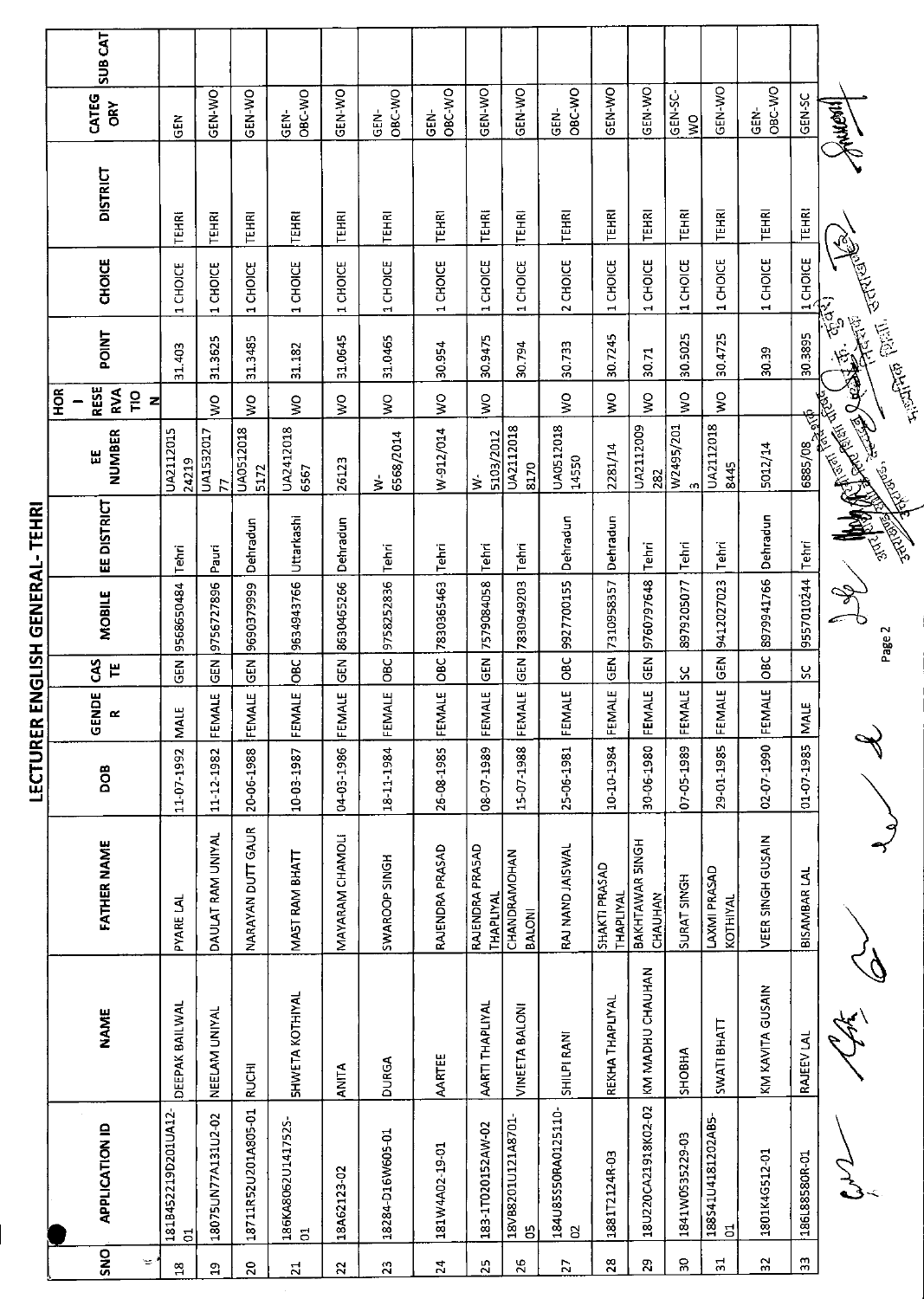|                      | <b>SUB CAT</b>                                         |                         |                 |                 |                    |                     |                   |                           |                     |                  |                                       |                  |                   |                   |                         |                         |                         |                                    |                     |                     |                         |                                     |                                                                                                               |                                               |
|----------------------|--------------------------------------------------------|-------------------------|-----------------|-----------------|--------------------|---------------------|-------------------|---------------------------|---------------------|------------------|---------------------------------------|------------------|-------------------|-------------------|-------------------------|-------------------------|-------------------------|------------------------------------|---------------------|---------------------|-------------------------|-------------------------------------|---------------------------------------------------------------------------------------------------------------|-----------------------------------------------|
|                      | CATEG<br>ORY                                           | der<br>G<br><b>OBC</b>  | GEN-WO          | GEN-SC-<br>Ş    | <b>CEN-WO</b>      | SC-WO               | SC-WO             | SC-WO                     |                     | ပ္တပ္တြ          | OBC WO                                | ÖБ               | ပ္ပ               | SC-WO             | SC-VVO                  | OBC-WO                  | <b>OW-CS</b>            | ပ္တု                               |                     | <u> ဗူဗ</u>         | OBC-WO                  | OBC WO                              |                                                                                                               |                                               |
|                      | <b>DISTRICT</b>                                        | TEHRI                   | TEHRI           | <b>TEHRI</b>    | <b>TEHRI</b>       | TEHRI               | <b>TEHRI</b>      | <b>TEHRI</b>              | <b>TEHRI</b>        | <b>TEHRI</b>     | TEHRI                                 | <b>TEHRI</b>     | TEHRI             | TEHRI             | <b>TEHRI</b>            | <b>TEHRI</b>            | <b>TEHRI</b>            | <b>TEHRI</b>                       | TEHRI               | <b>TEHRI</b>        | TEHRI                   | <b>TEHRI</b>                        | <b>Reader</b><br>で                                                                                            | उत्तराखण्ड                                    |
|                      | <b>CHOICE</b>                                          | <b>CHOICE</b><br>÷,     | 2 CHOICE        | 1 CHOICE        | 2 CHOICE           | 29.6605 1 CHOICE    | 29.4375 1 CHOICE  | 29.332 1 CHOICE           | 28.877 1 CHDICE     | 1 CHOICE         | 28.6185 1 CHDICE                      | 28.2135 1 CHOICE | 28.0965 1 CHOICE  | 27.2485 1 CHOICE  | 26.5505 1 CHOICE        | 26.4865 1 CHOICE        | 25.617 1 CHDICE         | 24.9695 4 CHOICE                   | 22.964 1 CHOICE     | 22.4685 2 CHOICE    | 21.598 2 CHOICE         | 21.3585 3 CHOICE                    | 第5                                                                                                            | 医花                                            |
|                      | POINT                                                  | 30.282                  | 30.0165         | 30.0005         | 29.8355            |                     |                   |                           |                     | 28.792           |                                       |                  |                   |                   |                         |                         |                         |                                    |                     |                     |                         |                                     |                                                                                                               | $\frac{1}{2}$ and $\frac{1}{2}$ $\frac{1}{2}$ |
|                      | <b>RESE</b><br><b>AOH</b><br>RVA<br>$\frac{1}{2}$<br>z |                         |                 | ş               | ş                  | $\frac{1}{2}$       |                   | $\mathsf{S}^{\mathsf{O}}$ |                     |                  | $\frac{1}{2}$                         |                  | $\sum_{i=1}^{n}$  | š                 | š                       | Š                       |                         |                                    |                     |                     |                         | Ş                                   |                                                                                                               |                                               |
|                      | <b>NUMBER</b><br>Ш                                     | UA2112017<br>805        | W-629/2009      | W-550/014       | UA1512017<br>404   | UA2112017<br>3918   | MRW27/06          | UA2112018<br>374          | UA2112018<br>3144   | 6237/2012        | UA/2412018<br>2477                    | 2696/09          | 1555/2014         | W-233/15          | UA2112015<br>24838      | UA2412018<br>7281       | UA2112018<br>9294       | UA0532010<br>2249                  | 509/013             | 2504/2012           | UA1512015<br>14602      | UA0512016<br><b>T313</b>            | And the Hill Bally Control of the Mary Control of the Mary Control of the Mary Control of the Mary Control of |                                               |
|                      | EE DISTRICT                                            | Tehri                   | Pauri           | Tehn            | Pauri              |                     |                   |                           |                     |                  |                                       |                  | Tehri             |                   |                         |                         |                         |                                    |                     |                     |                         |                                     | $\mathcal{P}_{i}$                                                                                             |                                               |
| ENGLISH GENERAL-TEHR | <b>MOBILE</b>                                          | 8650968198              | 7060628448      | 8006700419      | 9837746644         | 8936988216 Tehri    | 9411519588 Tehri  | 8449120308 Tehri          | 8057394702 Tehri    | 9557937490 Tehri | 9756570876 Uttarkashi                 | 9412867401 Tehri | 9675007962        | 9639993342 Tehri  | 8126826238 Tehri        | 9410595679 Uttarkashi   | 8979590081 Tehri        | 9411711629 Dehradun                | 9675444296 Tehri    | 8979006796 Dehradun | 9897114967 Pauri        | 9760540855 Dehradun                 | ≯                                                                                                             | Page 3                                        |
|                      | ຽ<br>Н                                                 | OBC                     | Ğβ              | $\mathbf{S}$    | $\frac{2}{9}$      | <u>ყ</u>            | <u>ა</u>          | <u>s</u>                  |                     | <u>ន ន</u>       | <b>OBC</b>                            | <b>OBC</b>       | S.                | ပ္ပ               | $\frac{6}{5}$           | <b>OBC</b>              | <u>sc</u>               | ပ္တ                                | ყ                   | ၂၄                  | OBC                     |                                     |                                                                                                               |                                               |
|                      | ğ<br>$\propto$<br>ច                                    | <b>MALE</b>             | FEMALE          | <b>FEMALE</b>   | FEMALE             |                     |                   |                           |                     |                  |                                       |                  |                   |                   |                         |                         |                         |                                    |                     |                     |                         |                                     |                                                                                                               |                                               |
| LECTURER             | DOB                                                    | 15-08-1987              | 15-10-1982      | 11-01-1986      | 15-06-1985         | 12-05-1990 FEMALE   | 01-01-1988 FEMALE | 01-07-1988 FEMALE         | 02-12-1986 MALE     | 31-03-1986 MALE  | 25-01-1988 FEMALE                     | 01-07-1977 MALE  | 05-02-1984 MALE   | 23-03-1983 FEMALE | 20-09-1990 FEMALE       | 25-08-1991 FEMALE       | 15-11-1986 FEMALE       | 24-07-1982 MALE                    | 3JAM 0661-40-50     | 30-06-1986 MALE     | 01-07-1995 FEMALE       | 26-10-1992 FEMALE OBC               |                                                                                                               |                                               |
|                      | <b>FATHER NAME</b>                                     | DHOOM SINGH             | RAJENDRA SINGH  | DALIP SINGH     | PRITAM SINGH       | <b>GULABLAL</b>     | <b>SUNDARDAS</b>  | KAMAL LAL                 | PREM LAL            | MOHAN LAL        | <b>SURENDRA DUTT</b><br><b>UNIYAL</b> | MORE SINGH       | KEEDU DASS        | RATTAN SINGH      | VEER SINGH              | KAMAL SINGH RANA        | CHHNCHHRU LAL ARYA      | JAGGU RAM                          | PURAN LAL           | SADHU RAM           | DALIP SINGH BHANDARI    | CHIRANJEE LA                        |                                                                                                               |                                               |
|                      | NAME                                                   | PRAMOD SINGH            | SHEELA          | VEENA RANI      | <b>SHILPI</b>      | KM REKHA            | SHAKAMBRI         | KUSUM LATA                | SUSHEEL KUMAR       | PRATIM LAL       | KANCHAN UNIYAL                        | MUKESH SINGH     | <b>UMMED DASS</b> | <b>BIMILA</b>     | <b>MANU</b>             | GEETA RANA              | KM REENA ARYA           | SANT RAM                           | <b>RAJESH KUMAR</b> | SURESH KUMAR        | KM PALLAVI              | SHIVANI RATHORE                     | ے<br>آ                                                                                                        |                                               |
|                      | <b>APPLICATION ID</b>                                  | 1815A172US00182P-01     | 1820W-69920S-07 | 18WR0105V5-4-01 | 18U14A1S1750402-03 | 1801093118K722A1-01 | 18527W06MR-01     | 18418K23L1U207A1-01       | 183S21418A0U1412-02 | 18P3220261L7-02  | 18422U874U011K7A2-<br>පි              | 18S2669M90-05    | 181542150UD5-01   | 18-35W31B2-02     | 182251AM80U812431.<br>5 | 18128G087422U1R1A-<br>ā | 18K10412822UA199A-<br>ă | 1829S301U40R20A52<br>$\frac{0}{2}$ | 18K59R3010-02       | 18145502220-02      | 181A25UK115042106-<br>S | 182305165T1130UAR<br>G <sub>2</sub> |                                                                                                               |                                               |
|                      | SNO                                                    | $\overline{\mathbf{z}}$ | 35              | 36              | Ľ                  | 38                  | $39$              | ទ                         | 5                   | $\ddot{a}$       | 43                                    | $\boldsymbol{z}$ | 45                | 46                | 47                      | $\frac{\infty}{4}$      | åł                      | S.                                 | $\overline{5}$      | $\frac{5}{2}$       | S                       | 54                                  |                                                                                                               |                                               |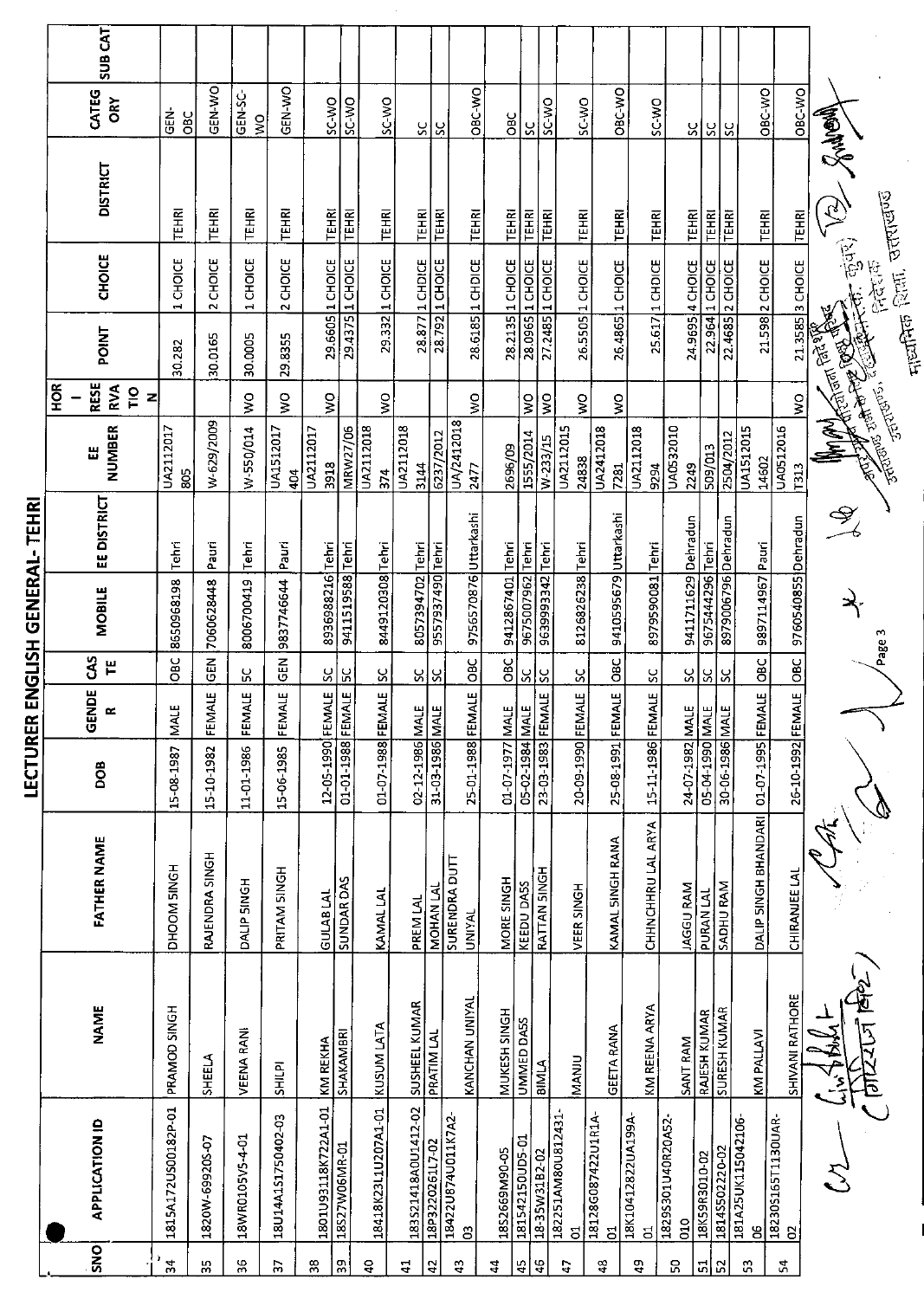|                       |                                                   | <b>SUB CAT</b>                       |                                  |                       |                    |                       |                                 |                  | $\vec{\circ}$       |                                                                         |                        |                                    |                         | 凒<br>۹B |
|-----------------------|---------------------------------------------------|--------------------------------------|----------------------------------|-----------------------|--------------------|-----------------------|---------------------------------|------------------|---------------------|-------------------------------------------------------------------------|------------------------|------------------------------------|-------------------------|---------|
|                       | CATEG<br>ăÓ                                       |                                      | <b>CIRC-VIO</b><br><b>OBC</b>    |                       | OBC-WO             |                       | OBC                             | GEN-WO           | ST WO               | <b>BI-WO</b>                                                            |                        | <b>ST WO</b><br>준<br>영             | GEN-WO                  |         |
|                       | <b>DISTRICT</b>                                   |                                      | TEHRI<br><b>TEHRI</b>            |                       | TEHRI              |                       | <b>TEHRI</b><br><b>TEHRI</b>    |                  | <b>TEHRI</b>        | <b>FEHRI</b>                                                            |                        | <b>TEHRI</b><br><b>TEHRI</b>       | <b>TEHRI</b>            |         |
|                       | <b>CHOICE</b>                                     | 21.3255 1 CHOICE                     | 21 258 2 CHOICE                  |                       | 21.2295 2 CHOICE   |                       | 21.1825 3 CHOICE<br>1 CHOICE    |                  | 20.01 4 CHOICE      | 19.587 1 CHOICE                                                         |                        | 4 CHDICE<br>19.5B 1 CHOICE         | 4 CHOICE                |         |
|                       | <b>POINT</b>                                      |                                      |                                  |                       |                    |                       | 20.0955                         |                  |                     |                                                                         |                        | 18.527                             | 16.9235                 |         |
|                       | <b>RESE</b><br><b>SCH</b><br>RVA<br>$\frac{1}{2}$ | z                                    | S                                |                       | $\geq$             |                       | $\frac{1}{2}$                   | ಠ                | $\frac{1}{2}$       | $\frac{1}{2}$                                                           | Ş                      | ă                                  | $\frac{1}{2}$<br>æ      |         |
|                       | NUMBER<br>띮                                       | UA0912017<br>7951                    | UA0512018<br>3422                | UA2412018             | 7305               | UA2412014<br>2411     | UA2112017                       | <b>T5506</b>     | 1390/2015           | 1650/17                                                                 | UA0512018<br>16361     | 1739/13                            | 12017/2012              |         |
|                       | EE DISTRICT                                       |                                      |                                  |                       |                    |                       |                                 |                  |                     |                                                                         |                        |                                    |                         |         |
| ENGLISH GENERAL-TEHRI | <b>MOBILE</b>                                     | 8449726302 Haridwar                  | 8193973687 Dehradun              | 7409266239 Uttarkashi |                    | 9557128297 Uttarkashi | 8475855140 Tehri                |                  | 9634079447 Dehradun | 7906855266 Dehradun                                                     | 8627942524 Dehradun    | 9759488876   Almora                | GEN 8057004797 Dehradun |         |
|                       | <b>CAS</b><br>٣                                   | OBC                                  | lo <sub>BC</sub>                 |                       |                    | OBC                   | <b>GEN</b>                      |                  | $\frac{5}{10}$      | ភ                                                                       | ភ្                     | <b>GEN</b>                         |                         |         |
|                       | <b>GENDE</b><br>œ                                 | ш                                    | $\frac{1}{4}$                    |                       |                    |                       | <b>FEMALE</b>                   |                  |                     | ЩE<br><i< td=""><td>当<br/>로</td><td>щ</td><td>FEMALE</td><td></td></i<> | 当<br>로                 | щ                                  | FEMALE                  |         |
| LECTURER              | <b>BOD</b>                                        | 21-09-1994 MAI                       | 26-03-1992 FEM                   | 15-01-1993 FEMALE OBC |                    | 25-11-1992 MALE       | 12-09-1993                      |                  | 01-02-1990 FEMALE   | 02-10-1991 FEM                                                          | 04-03-1993 FEM         |                                    | 05-07-1979              |         |
|                       | <b>FATHER NAME</b>                                | RAJENDRA KUMAR                       | VIRENDRA PRASAD<br><b>HISOI</b>  | RAJENDRA SINGH        |                    | AKBAR SINGH           | MAHIPAL SINGH                   | KALI RAM RAI     |                     | DAYARAM CHAUHAN                                                         | CHANDAN SINGH          | BALA DATT UPADHYAY 23-06-1995  MAL | MAHENDER SINGH          |         |
|                       | <b>NAME</b>                                       | RAKSHIT KUMAR                        |                                  | DEEPIKA               |                    | LOKINDER SINGH RANA   | KM MAMTA                        | MILITA RAI       | SUMAN CHAUHAN       |                                                                         | <b>RANJANA CHAUHAN</b> | <b>MOHIT UPADHYAY</b>              | RITU SHARMA             |         |
|                       | <b>APPLICATION ID</b>                             | 1891079017AR215UK-<br>$\overline{5}$ | 181A52082PJ32041U-01 POOJA JOSHI | 18823715DU02140A-03   | 1811L104U2AR24412- | $\overline{5}$        | 18TA2M75562K1U1010-<br><u>៩</u> | 1829R105103M-010 | 187015C615-07       | 18AC6U80113R165012-                                                     | ă                      | I8173U3M91-01                      | 182271S10R201-01        |         |
|                       | SNO                                               | ្ត្រី                                | ပ္က                              | 55                    |                    | <u>ვ</u>              | ግ                               | 8                | $\overline{5}$      |                                                                         | G                      | G                                  | $\mathcal{L}$           |         |

ार्ट्रेग्ज । 7

 $\frac{6}{1}$  $\frac{r}{\epsilon}$ 



CEN BOWLA The Pacity of State **Ellis Repair Strategy of British Repair**  $z$ 

Page 4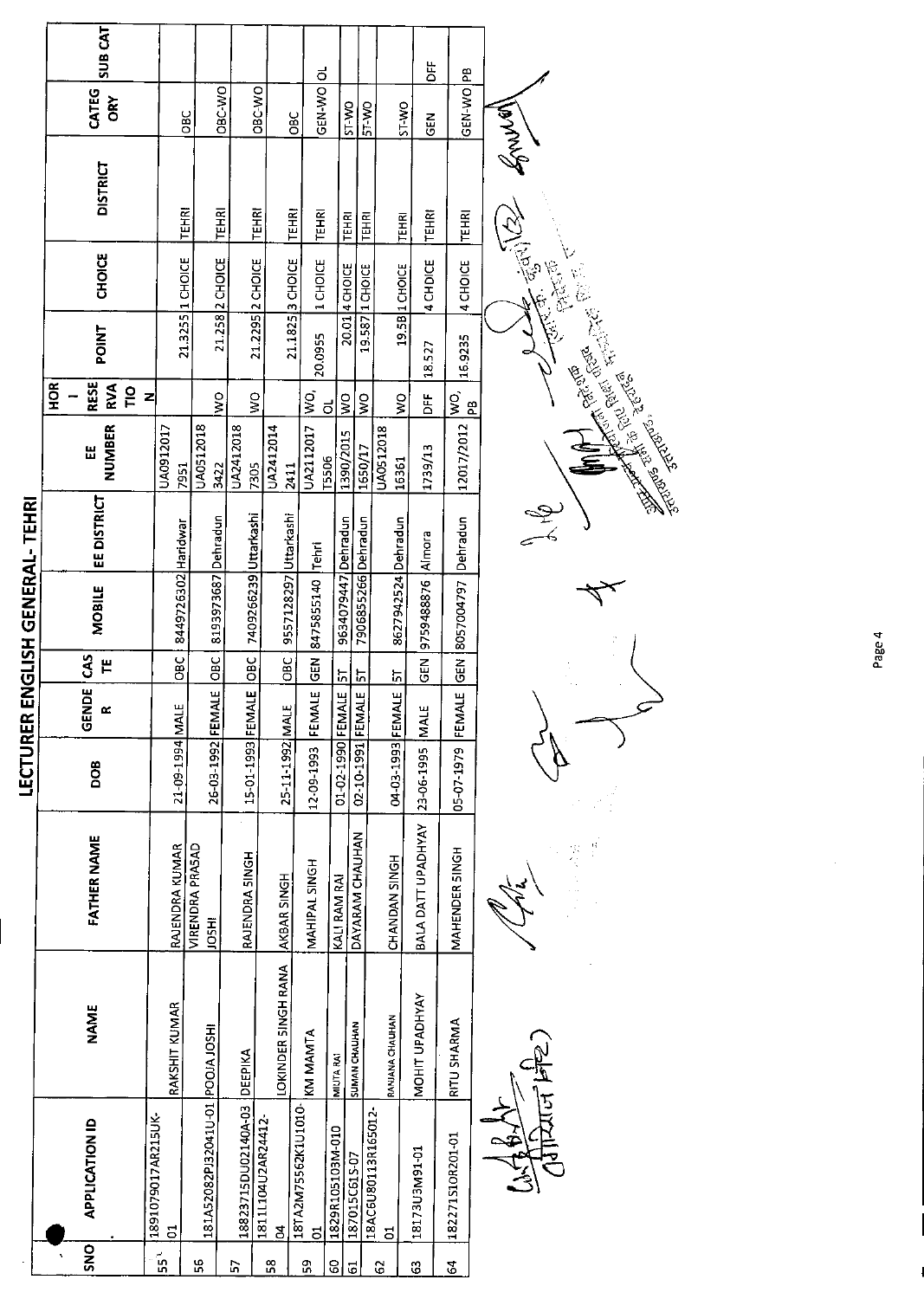|                       |                                       |                     |                                | LECTURER ENGL |                   |                           |                                                          | ISH GENERAL-UTTARKASHI |                                       |                                          |             |                                 |                   |                                    |                |
|-----------------------|---------------------------------------|---------------------|--------------------------------|---------------|-------------------|---------------------------|----------------------------------------------------------|------------------------|---------------------------------------|------------------------------------------|-------------|---------------------------------|-------------------|------------------------------------|----------------|
|                       |                                       |                     |                                |               |                   |                           |                                                          |                        |                                       | $\frac{8}{2}$                            |             |                                 |                   |                                    |                |
| SNO                   | <b>APPLICATION ID</b>                 | NAME                | <b>FATHER NAME</b>             | DOB           | <b>GENDE</b><br>œ | <b>SP</b><br>$\mathbf{H}$ | <b>MOBILE</b>                                            | EE DISTRICT            | <b>NUMBER</b><br>띮                    | <b>RESE</b><br>RVA<br>$\frac{1}{2}$<br>ᅬ | <b>TNIC</b> | <b>CHOICE</b>                   | <b>DISTRICT</b>   | CATEG<br><b>ORY</b>                | <b>SUB CAT</b> |
| $\blacktriangleright$ | 18T04U2S3A71312512-<br>$\overline{5}$ | SHEFALI TYAGI       | PRAMOD KUMAR TYAGI 29-10-1989  |               | Ш<br>FEMALE       | <b>GEN</b>                | 9760575498                                               | Uttarkashi             | UA2412015<br>17323                    | $\frac{0}{2}$                            | 33.342      | CHOICE<br>$\blacksquare$        | UTTARKASHI        | <b>GEN-WO</b>                      |                |
| $\sim$                | 1804AW12NC254U11-<br>b                | NEHA CHAUHAN        | SOHAN LAL CHAUHAN              | 04-09-1992    | ш<br>FEMAL        | <b>O8C</b>                | 9634173030                                               | Uttarkashi             | UA2412014<br>W <sub>51</sub>          | $\frac{1}{2}$                            | 33.3395     | <b>CHOICE</b><br>$\blacksquare$ | UTTARKASHI        | OBC WO<br>GEN-                     |                |
| $\mathbf{m}$          | 18AU41201216A651R-<br>đ               | ASHISH RANA         | KHUSHAL SINGH RANA             | 18-03-1987    | <b>MALE</b>       | OBC                       | 9997956593                                               | Uttarkashi             | UA2412016<br>6151                     |                                          | 31.906      | CHOICE<br>еH,                   | UTTARKASHI        | GEN-<br><b>DBC</b>                 |                |
| 4                     | 18211U4A92601COH2-<br>$\delta$        | HEM LATA CHAMOLI    | <b>RAJA RAM</b>                | 25-06-1987    | ш<br>FEMAL        | OBC                       | 8755073307                                               | Uttarkashi             | UA2412010<br>6291                     | $\frac{8}{2}$                            | 31.683      | 1 CHOICE                        | UTTARKASHI        | OBC-WO<br>GEN-                     |                |
| r.                    | 18H1A4S22U01551J84<br>F               | HIMANSHU JOSHI      | PAVITRA MANI JOSHI             | 29-07-1987    | MALE              | OBC                       | 9456583772                                               | Uttarkashi             | UA2412015<br>15458                    |                                          | 31.1345     | 1 CHOICE                        | UTTARKASHI        | ĠËN.<br><b>OBC</b>                 |                |
| Ф                     | 18504A61A612U1R23<br>$\overline{a}$   | <b>ANUP RANA</b>    | RAJENDER RANA                  | 17-06-1988    | <b>MALE</b>       | 38C                       | 9760115975                                               | Uttarkashi             | UA2412016<br>6153                     |                                          | 31.0025     | CHOICE<br>$\blacksquare$        | UTTARKASHI        | <b>GEN-</b><br><b>OBC</b>          |                |
| $\blacktriangleright$ | 18941R513-05                          | RAJANI              | <b>MURARILAL</b>               | 01-06-1988    | FEMALE            | ပ္က                       | 8171779404                                               | Dehradun               | 935114                                |                                          | 30.971      | CHOICE<br>еĤ,                   | UTTARKASHI        | <b>GEN-SC-</b><br>$\frac{1}{2}$    |                |
| $\infty$              | 1822WAV472814170U-<br>G <sub>3</sub>  | VIJAY LAXMI 8HATT   | PREM LAL BHATT                 | 30-06-1989    | FEMALE            | 08C                       | 7895012737                                               | Uttarkashi             | UA2412012<br>W477                     | $\frac{8}{5}$                            | 30.6925     | 1 CHOICE                        | UTTARKASHI        | <b>OSC WO</b><br>ĠËN-              |                |
| c                     | 1840W00K214S-05                       | KM 5ADHANA          | <b>JANKI PRASAD</b>            | 17-07-1987    | FEMALE            | ပ္ပ                       | 9411192903                                               | Uttarkashi             | W4020/014                             | $\frac{1}{2}$                            | 30.SS1      | <b>CHOICE</b><br>٣Ì,            | UTTARKASHI        | GEN <sub>SC</sub><br>$\frac{1}{2}$ |                |
| å                     | 182701131C74A6VJ2<br>đ                | VIPIN SINGH CHAUHAN | KENDRA SINGH<br>CHAUHAN        | 15-11-1982    | MALE              | OBC                       | 8755973225                                               | Uttarkashi             | UA2412017<br>1367                     |                                          | 30.3555     | CHOICE<br>m                     | UTTARKASHI        | GEN-<br><b>OBC</b>                 |                |
| $\Xi$                 | 18U2MR1A029848156-<br>5               | RICHA MAHANT        | KISHAN 5INGH<br>MAHANT         | 26-01-1991    | FEMALE            | <b>O8C</b>                | 9456378411                                               | Uttarkashi             | UA2412018<br>6968                     | $\frac{1}{2}$                            | 30.1765     | CHOICE<br>M                     | UTTARKASHI        | <b>O8C WO</b><br>GEN-              |                |
| $\mathbf{5}$          | 1877S61Y0-01                          | YASHPAL SHARMA      | KEWAL RAM SHARMA               | 06-04-1988    | <b>MALE</b>       | 뉴                         | 9410111579                                               | Dehradun               | 670/17                                |                                          | 29.837      | <b>CHOICE</b><br>$\sim$         | UTTARKASHI        | GEN-ST                             |                |
| $\mathbb{C}$          | 184D125UA746120M1-<br>$\overline{c}$  | MANISHA DHANAI      | KISHOR SINGH DHANAI            | 01-07-1989    | ш<br>FEMALE       | <b>O8C</b>                | 7895020409                                               | Uttarkashi             | UA2412016<br>6417                     | Ş                                        | 29.6855     | 1 CHOICE                        | UTTARKASHI        | OBC-WO<br>GEN-                     |                |
| $\overline{1}$        | 18117JD57207-01                       | DAULAT RAM JAGURI   | 8ASANT KUMAR JAGURI 01-07-1984 |               | MALE              | O8C                       | 9634117835                                               | Dehradun               | 7775/2011                             |                                          | 29.627      | CHOICE<br>еĤ,                   | UTTARKASHI        | GEN-<br>OBC                        |                |
| $\mathbf{1}$          | 18418B90AR2S3U1W2<br>N-05             | SUMAN 8ARTHWAL      | MANOHAR SINGH                  | 16-06-1989    | FEMALE            | <b>DBC</b>                | 9897166989 Uttarkashi                                    |                        | UA2412013<br>WMR89                    | $\frac{1}{2}$                            | 29.5115     | 1 CHOICE                        | <b>UTTARKASHI</b> | OBC-WO<br>ĠĖN.                     |                |
|                       |                                       |                     |                                |               |                   |                           | Entertainment of the Contraction<br><b>FEBELL</b> STEELS | $\frac{1}{2}$<br>海儿    | क्तूं<br>कु<br>MARIT<br>$\frac{1}{2}$ |                                          |             |                                 | <b>NOTHING</b>    |                                    | $\mathcal{S}$  |